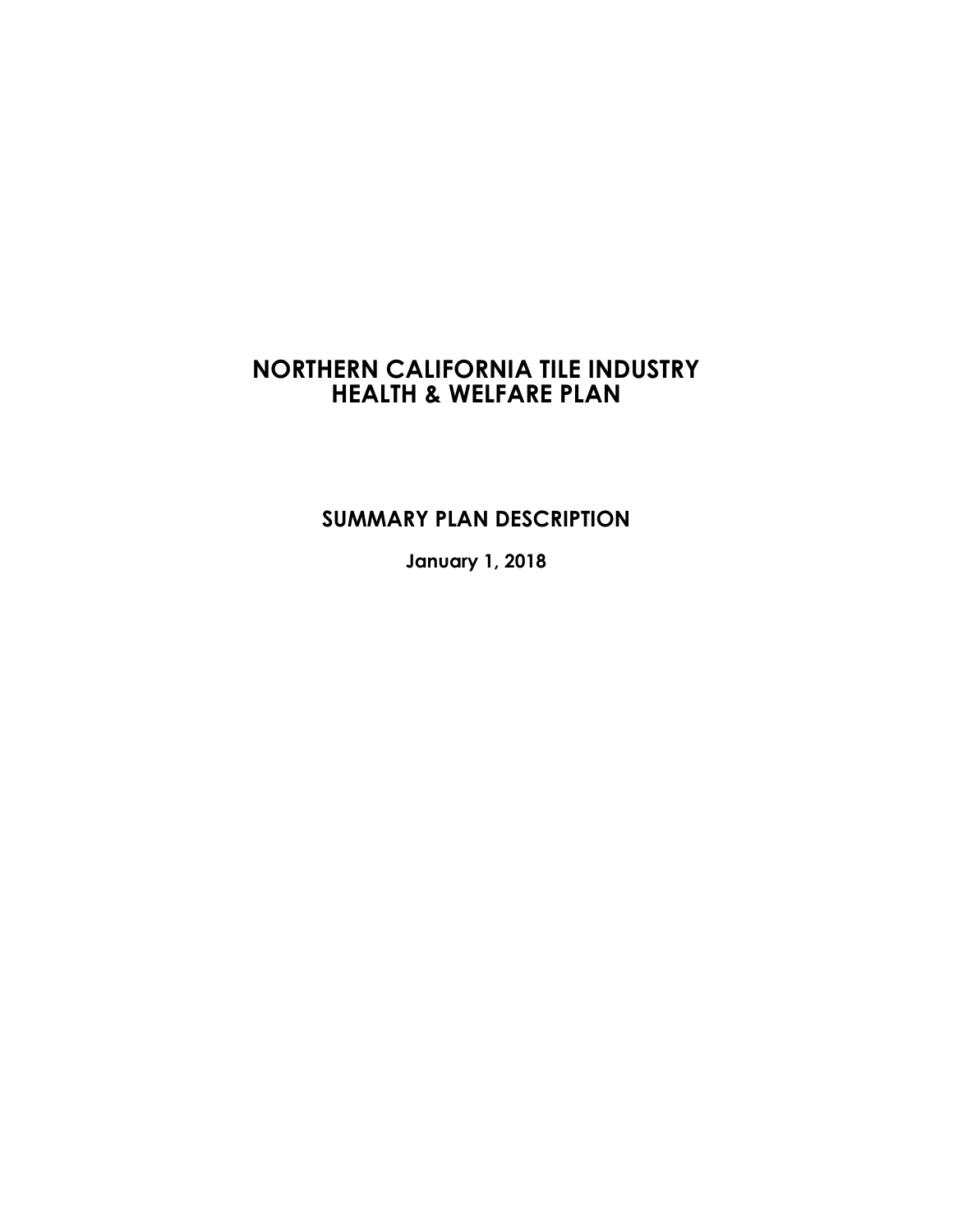#### **INTRODUCTION**

This booklet is the Summary Plan Description ("SPD") of your Health and Welfare Plan, as in effect on January 1, 2018. The "Highlights" section briefly describes the eligibility rules and benefits available under the Plan. The next section is the detailed summary of the eligibility rules and benefits effective January 1, 2018. This is followed by the Claims and Appeals Procedures, administrative information, and a description of your rights under ERISA.

The summaries that follow are provided for your convenience and are not intended to differ from the Formal Plan Rules. If there is any apparent difference between this summary and the Formal Plan Rules, the Formal Plan Rules govern. All of the rules of the Plan are subject to modification by the Board of Trustees. Any amendments to the Formal Plan Rules, or changes to the contracts with Plan carriers, which are adopted by the Trustees after the publication of this booklet, supersede the summaries in this booklet.

For a complete description of all self-funded benefits provided by the Plan, please contact the Plan Administration Office, BeneSys Administrators. For a complete description of all benefits provided through Kaiser or United HealthCare, see the separate booklets provided by Kaiser or United HealthCare.

#### PLAN ASSISTANCE FOR SPANISH SPEAKERS

#### **ASSISTENCIA DEL PLAN PARA HABLANTES DE ESPAÑOL**

Este folleto contiene un resumen en inglés de sus derechos y beneficios bajo el "Health and Welfare Plan." Si tiene dificultad entendiendo cualquier parte de este folleto, por favor contactese con Local 3 llamando a (510) 632-8781.

#### **Important Information about the Plan**

1. Active employees who meet the eligibility requirements of the Plan may select one of three options for medical coverage: the Self-Funded PPO Plan, Kaiser Foundation Health Plan or United HealthCare HMO. If you are a new member, you must choose an option by completing an enrollment form and returning it to the Plan Administration Office.

2. If you acquire a new dependent, you must enroll that dependent within 30 days to be assured of the right to enroll the dependent. If you do not meet that deadline, you may be required to wait until the next open enrollment period.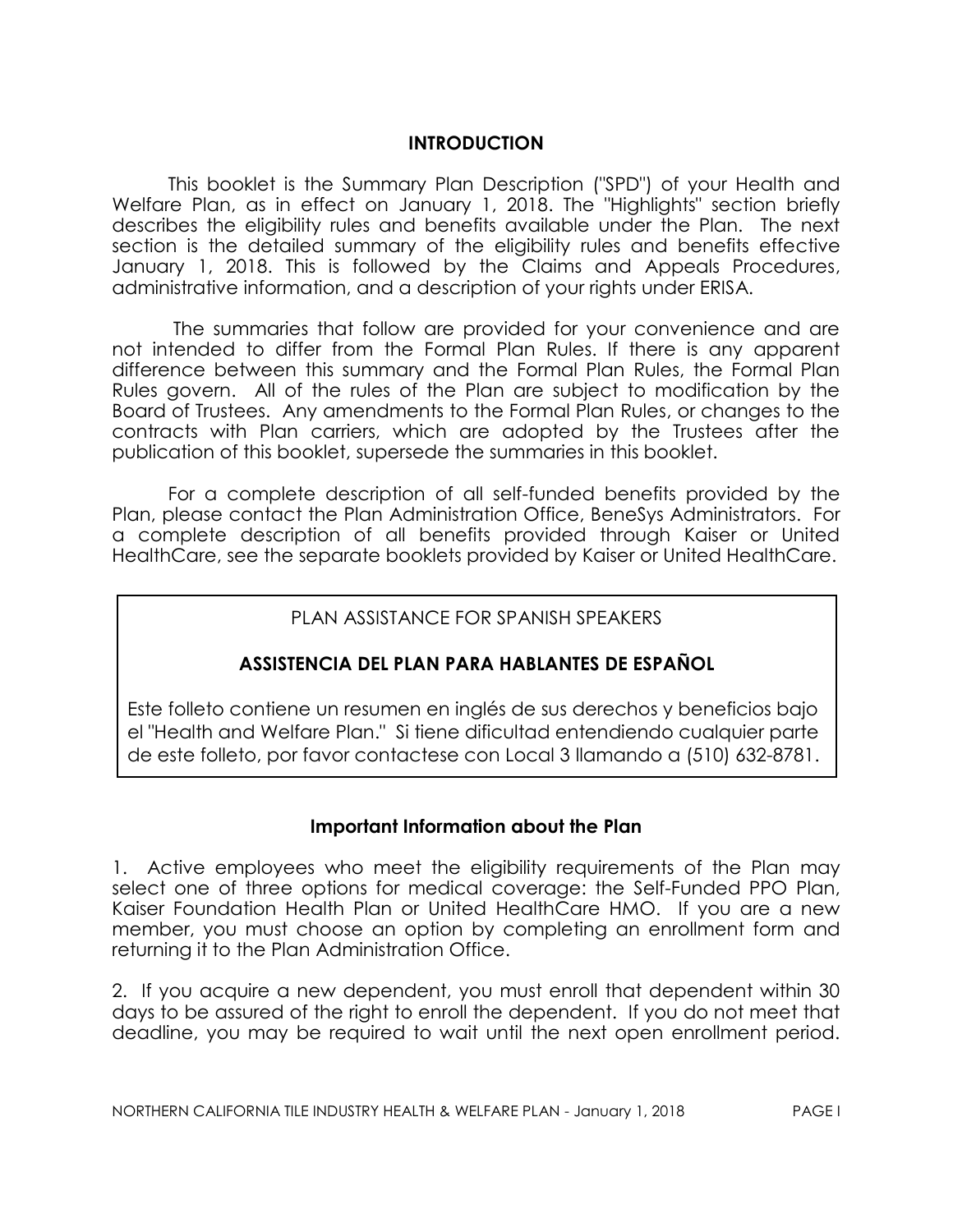Contact the Plan Administration Office, whenever you acquire a new dependent, or when any of the following events occur:

- Change of name
- Change of address
- Change in marital status
- Change in beneficiary
- Change or addition of eligible dependents
- Member or dependent becoming eligible for Medicare

3. Only BeneSys Administrators may confirm your eligibility status or accept appeals to the Board of Trustees concerning the Self-Funded PPO Plan or your eligibility for benefits under Kaiser or United HealthCare.

#### **Please be aware of the following time limitations regarding claims and appeals**:

Any claim for benefits under this Plan, together with proof of the claim, must be submitted no later than 12 months after the date of service, unless if the delay in submitting a claim was due to the terms of the network provider, Medicare, or other organizations respective agreement or governing legislation. In such cases, the time period may be extended.

If you are dissatisfied with an action or decision of the Plan Administration Office or other agent of the Board of Trustees, you may appeal that action to the Board of Trustees within 180 days of receiving notification of the unfavorable action or decision. You must submit a written request for appeal of the unfavorable action or decision to the Plan Administration Office, or you will be deemed to have waived your objections to it. See the section entitled Claims and Appeals Procedures for details regarding how to file an appeal. The Board of Trustees' decision with regard to an appeal is final and binding on all parties.

A law suit based on the Board of Trustees' denial of benefits or any other action or dispute must be filed within one year from the date the Board gives you notice of its decision.

Appeals on issues related to specific benefits and coverages provided by Kaiser or United HealthCare, such as medical necessity, must be submitted to either Kaiser or United HealthCare.

Class Actions: By participating in the Plan, you and your family members agree to waive, to the fullest extent permitted by law, whether or not in court, any right to commence, be a party in any way, or be an actual or putative class member of any class, collective, or representative action arising out of or relating to any dispute, claim or controversy relating to the Plan, and you and your family members agree that any dispute, claim or controversy may only be initiated or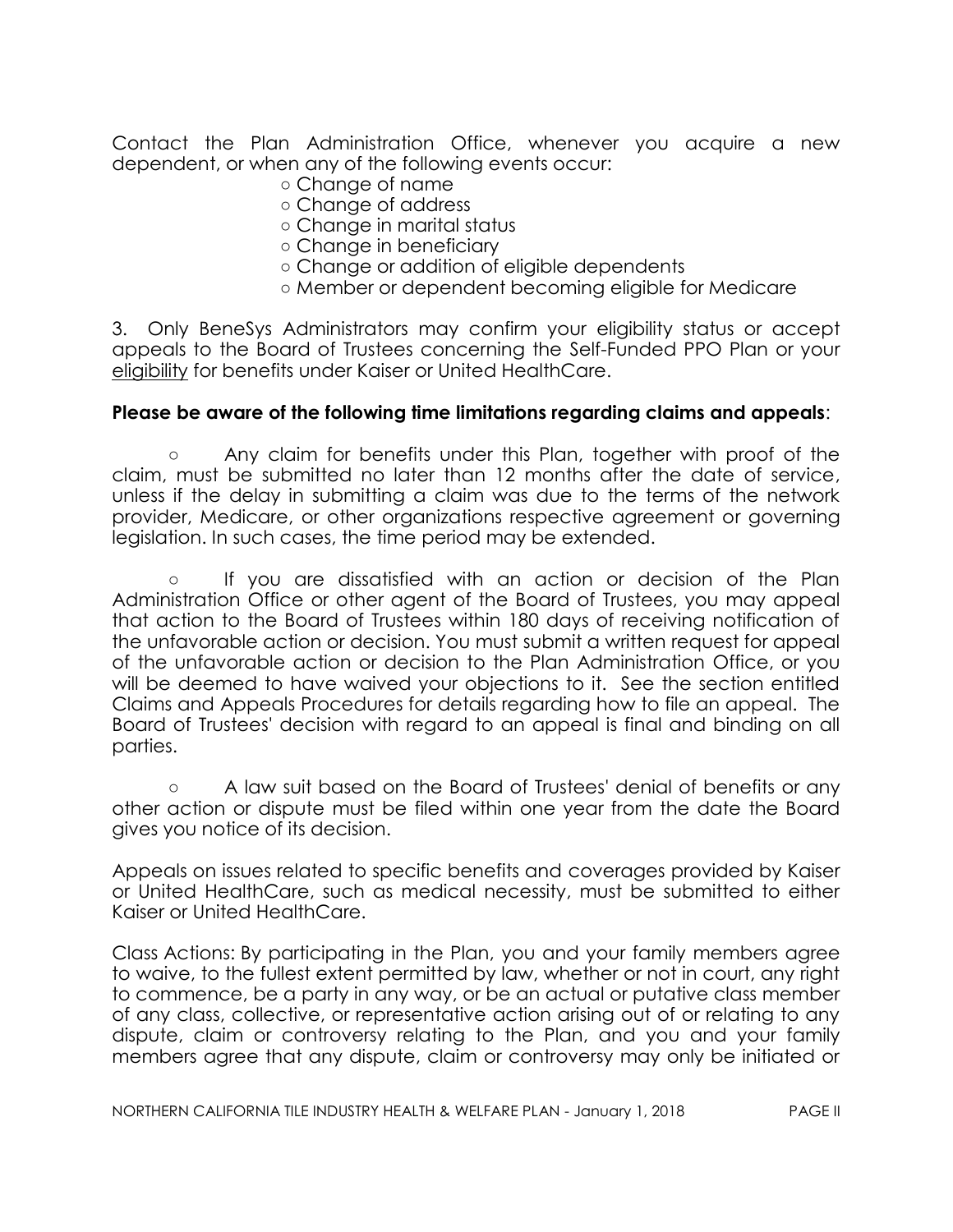maintained and decided on an individual basis.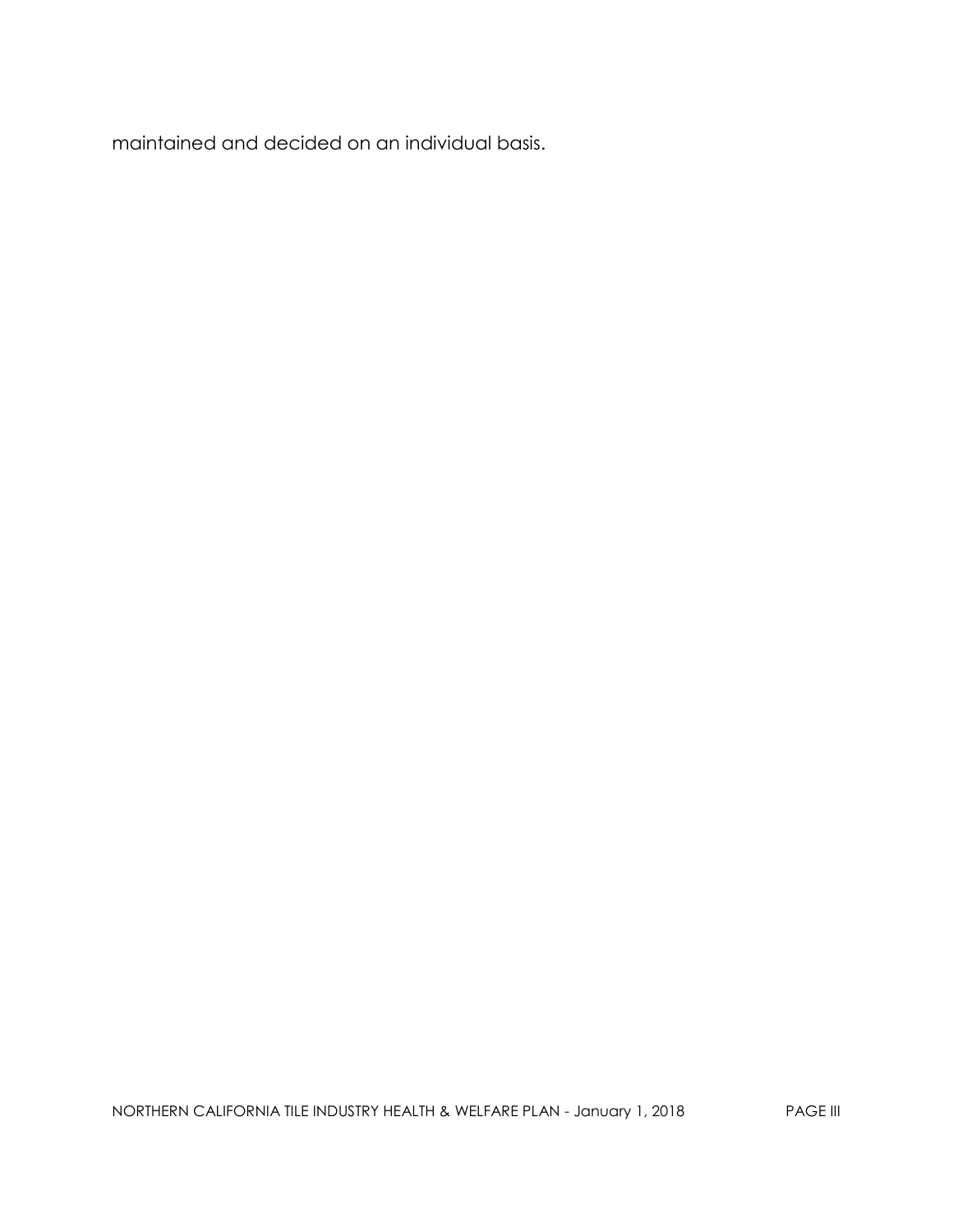# **TABLE OF CONTENTS**

| 5. Individual Employers and Non-Bargaining Unit Employees  10                                                                                                                                                                                                                                                      |  |
|--------------------------------------------------------------------------------------------------------------------------------------------------------------------------------------------------------------------------------------------------------------------------------------------------------------------|--|
| <b>BENEFITS</b><br>United HealthCare HMO for Active Employees and<br>Kaiser Foundation Health Plan for Active Employees and<br>Kaiser Foundation Health Plan for Medicare Retirees  27<br><b>INFORMATION ABOUT PARTICULAR MEDICAL BENEFITS UNDER</b><br><b>INFORMATION ABOUT PARTICULAR MEDICAL BENEFITS UNDER</b> |  |
| General Anesthesia and Associated Facility Charges                                                                                                                                                                                                                                                                 |  |
|                                                                                                                                                                                                                                                                                                                    |  |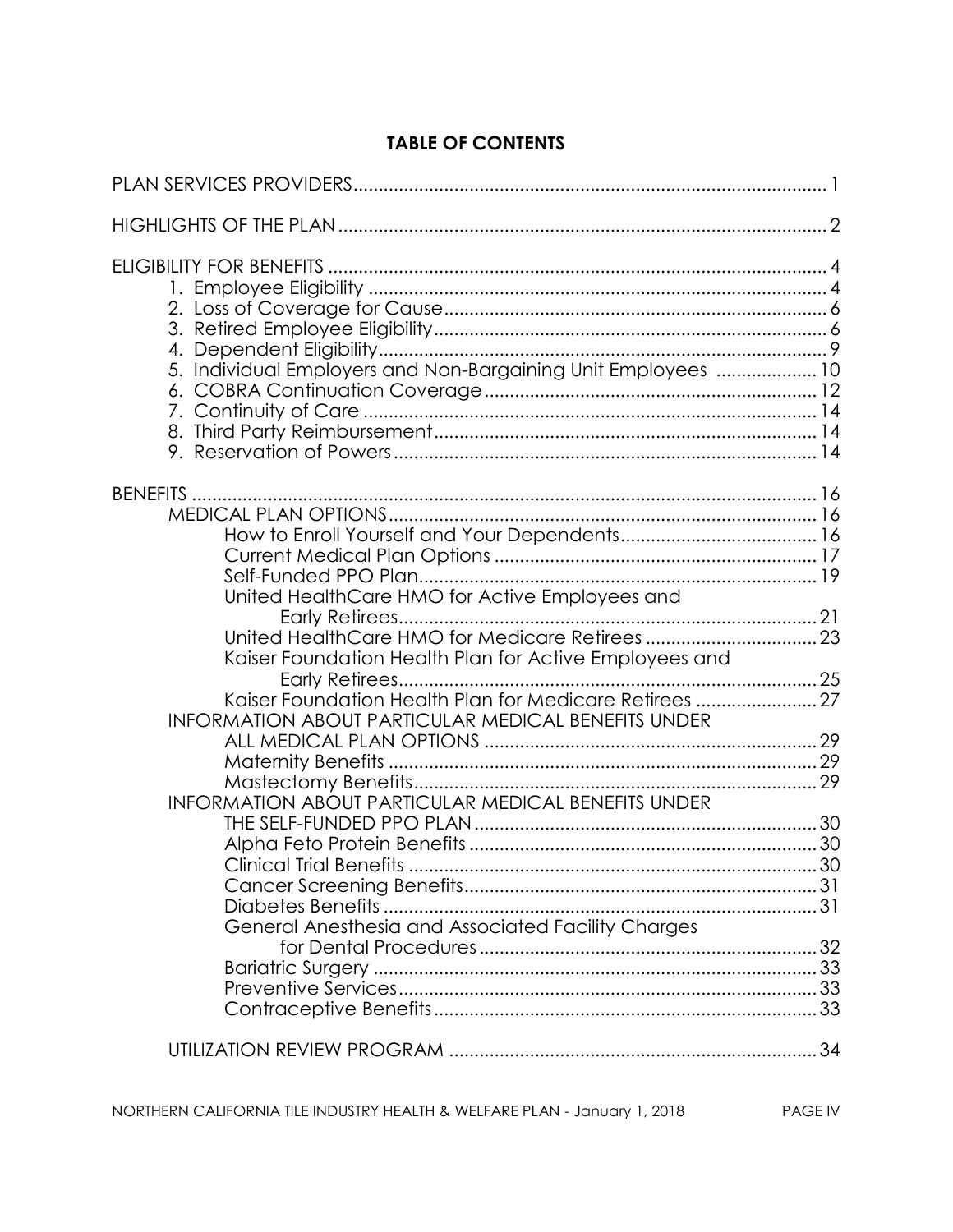| LIFE AND ACCIDENTAL DEATH AND DISMEMBERMENT INSURANCE 49 |
|----------------------------------------------------------|
|                                                          |
|                                                          |
|                                                          |
|                                                          |
| APPENDIX 2: GENERAL NOTICE OF COBRA CONTINUATION         |
|                                                          |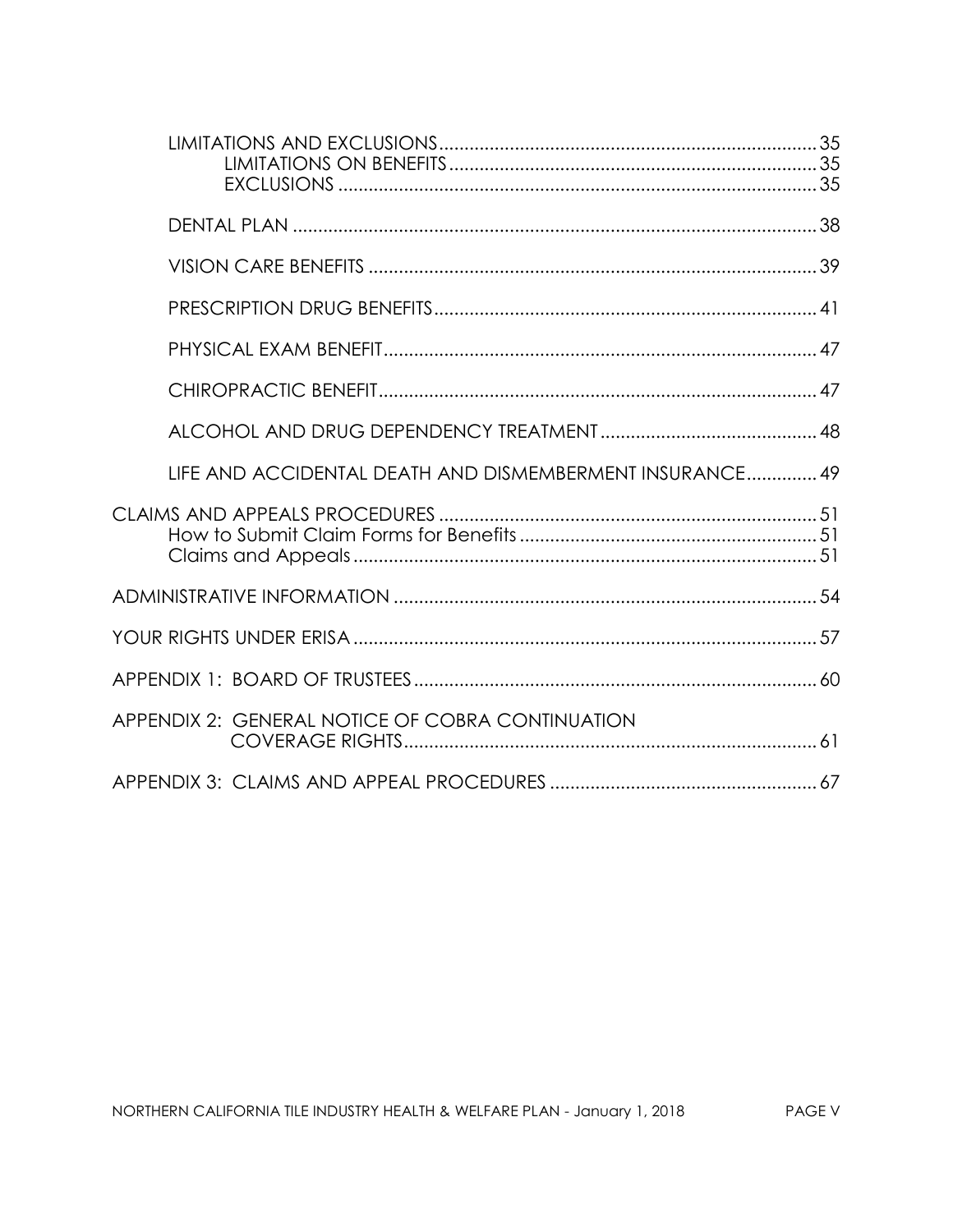### **PLAN SERVICES PROVIDERS**

#### Plan Administration Office

Eligibility, PPO medical plan claims, dental claims, life insurance and accidental death and dismemberment insurance claims, and appeals on matters under the discretion of the Board of Trustees:

BeneSys Administrators ..................................................................(925) 208-9999 7180 Koll Center Parkway, Suite 200 Pleasanton, CA 94566

General Trust Information ................................................ www.bac3tilebenefits.org

#### Local Union

The Union also provides assistance on Plan benefits:

Bricklayers and Allied Crafts Local Union No. 3 .........................(800) 281-8781 10806 Bigge St. San Leandro, CA 94577

#### Other Providers

Kaiser Member Services.................................................................(800) 464-4000 or www.kaiserpermanente.org

United HealthCare (formerly PacifiCare) HMO..........................(800) 624-8822 or HMO Website: www.uhcwest.com UHC Website: www.myuhc.com

| <b>Blue Shield of California</b> |                      |
|----------------------------------|----------------------|
|                                  | or www.vsp.com       |
|                                  | or www.savrx.com     |
|                                  | or www.beatiteap.com |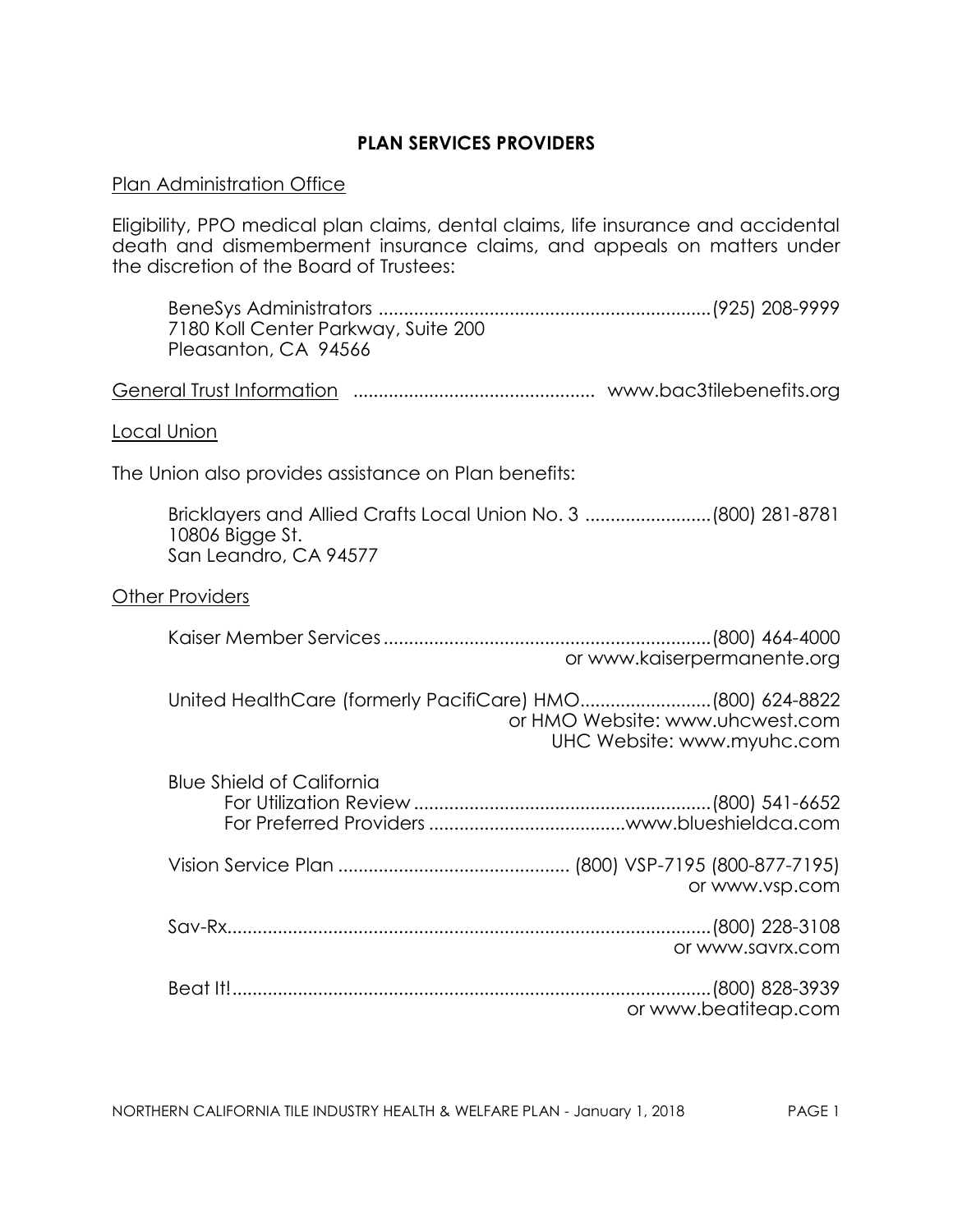## **HIGHLIGHTS OF THE PLAN**

### **Who is eligible to participate?**

This Plan covers employees working under collective bargaining agreements in positions for which contributions are required to be made to this Plan. Eligibility is based on Hour Bank credits, which are earned for each hour of covered employment, when the contributions for those hours are reported and paid. A month of coverage under the Hour Bank "costs" 120 Hours.

The following other people may also participate:

- Employees who are working outside the geographical jurisdiction of the Union, if they have authorized reciprocity from their work area trusts, and their contributions have been received by this Plan.
- Qualified contributing employers who sign a Subscription Agreement and pay the required monthly charge, and their enrolled non-bargaining unit employees.
- Retired employees and retired employers who satisfy the appropriate eligibility requirements for retiree coverage and who pay the required monthly charge which applies to their coverage.
- Eligible dependents of all of the above, including your lawful spouse or registered domestic partner, and your natural children, adopted children, and stepchildren, until the end of the calendar year in which the child reaches age 26, or through any age with a qualifying disability. Life insurance coverage for eligible dependents terminates on the dependent's 26<sup>th</sup> birthday.

#### **What benefits are provided?**

There are currently three options for medical, surgical, and hospital benefits for active employees:

- The Self-Funded PPO Plan.
- United HealthCare HMO.
- Kaiser Foundation Health Plan (an HMO).

The Self-Funded PPO Plan pays benefits to you, or directly to your provider, for health care which is medically necessary and prescribed by a licensed provider. The Self-Funded PPO Plan pays benefits for most types of care, regardless of whom you use as providers, but you will pay significantly less if you use PPO providers. The Plan's current PPO is Blue Shield of California. Currently, contributing employers, non-bargaining unit employees, and their dependents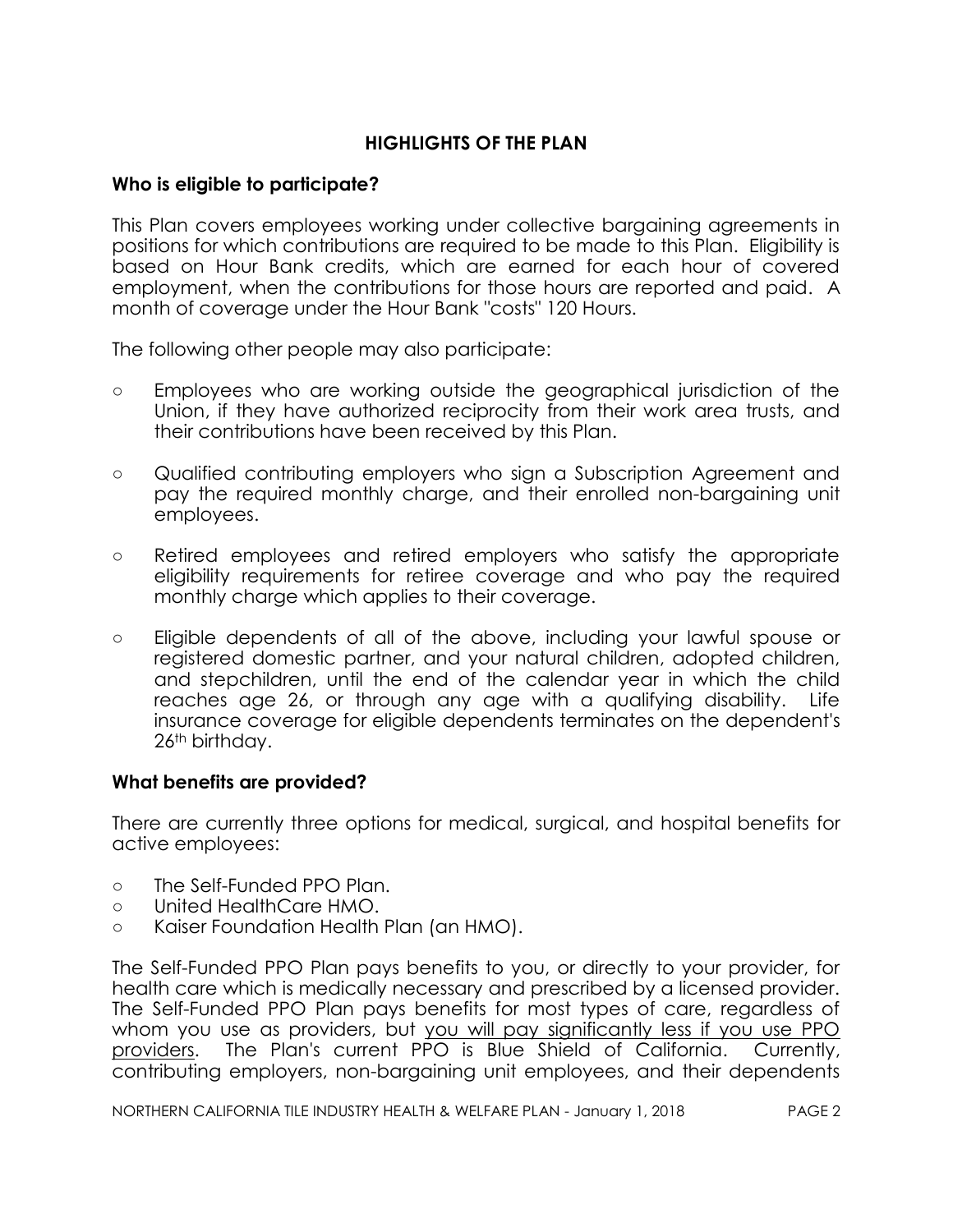who meet the Plan's eligibility requirements for individual employer coverage may be enrolled in either the United HealthCare HMO or the Kaiser Foundation Health Plan, but may not be enrolled in the Self-Funded PPO Plan. The Self-Funded PPO Plan is also closed to new retirees, as of January 1, 2014.

Under both HMOs, you pay only a fixed fee for each covered visit, which may vary with the type of service. However, your choice of doctors and facilities is limited. Kaiser requires that you use only their doctors, hospitals and other facilities, and have all your health care directed by a primary care physician. United HealthCare generally requires you to use only participating doctors, and have all your health care directed by a primary care physician.

The Plan provides a variety of other benefits:

- Dental benefits are provided by the Self-Funded PPO Plan for all plan participants.
- Prescription benefits are provided by the medical option in which you enroll: either the Self-Funded PPO Plan, Kaiser or United HealthCare.
- Vision care benefits are provided through Vision Service Plan for all Plan participants.
- Life insurance and accidental death and dismemberment insurance are provided through Union Labor Life Insurance Company for all Plan participants.

All of these benefits are summarized below in this booklet beginning on page 16.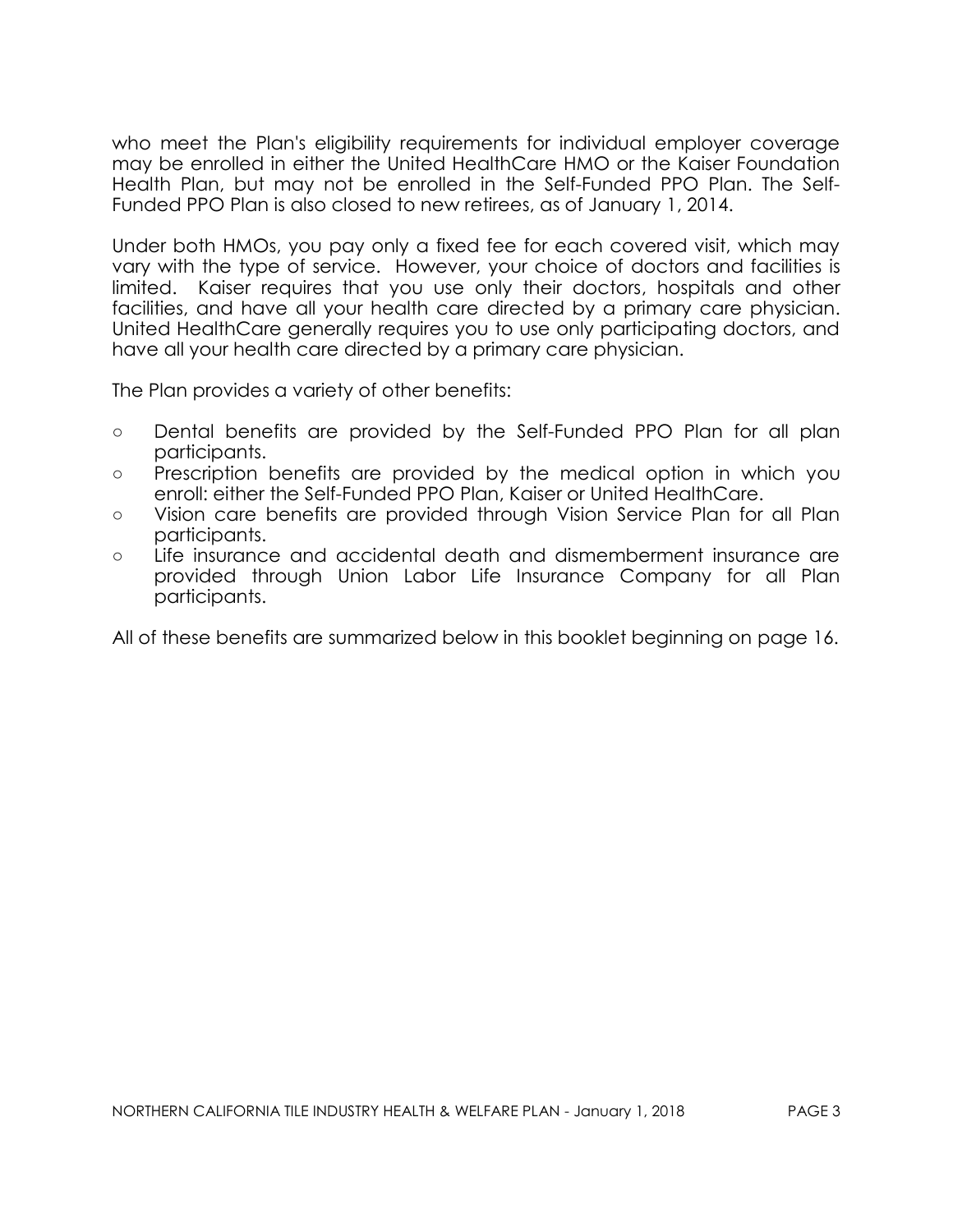## **ELIGIBILITY FOR BENEFITS**

### **1. Employee Eligibility** - **Bargaining Unit Employees**

Eligibility for benefits as a bargaining unit employee is determined by your hours of covered employment. When you work in covered employment and contributions for hours are reported and paid on your behalf to the Plan Administration Office, an "Hour Bank" is established for you. Each month, your Hour Bank reserve account is credited with the hours that you worked two months prior. For example, hours worked in February will be credited to your Hour Bank in April.

If you are a new employee, or an employee returning to covered employment after a period of extended unemployment, you will become eligible for benefits on the first day of the second month following any three or fewer consecutive calendar months in which you are credited with a minimum of 360 total hours of work for participating employers.

| For example, if you work at<br>least 360 hours in 3 consecu-<br>tive months, beginning in the<br>month shown below: | And your credited work   Then you will be covered<br>hours reach the com- under the Plan in the<br>bined total of $360$ in the month shown below:<br>month shown below: |       |
|---------------------------------------------------------------------------------------------------------------------|-------------------------------------------------------------------------------------------------------------------------------------------------------------------------|-------|
| November                                                                                                            | January $>$                                                                                                                                                             | March |
| January                                                                                                             | March >                                                                                                                                                                 | May   |

Your eligibility will continue so long as the combined total of your credited work hours and any hours in your reserve account equal at least 120. If you work more than 120 hours of covered employment in any month, the excess hours are added to your Hour Bank reserve account and can be used when you do not work 120 hours in a month. You may accumulate a reserve of up to 360 hours.

In addition to regular Hour Bank coverage, there are several special eligibility rules for employees:

Self-Payments: For eligibility in calendar months through March 31, 2019, if the combination of your credited work hours and your reserve hours do not equal 120, you may continue your eligibility by making a Self-Payment of \$450 for a maximum of 2 continuous months. To qualify to make Self-Payments, you must be on the out-of-work list and actually available for dispatch, and you must have been eligible for benefits in either (a) 8 of the 12 months before the month you lost eligibility, or (b) 14 of the 24 months before the month you lost eligibility.

Reinstatement: If you have been off Hour Bank coverage for less than six months, you do not have to work 360 hours of covered employment to be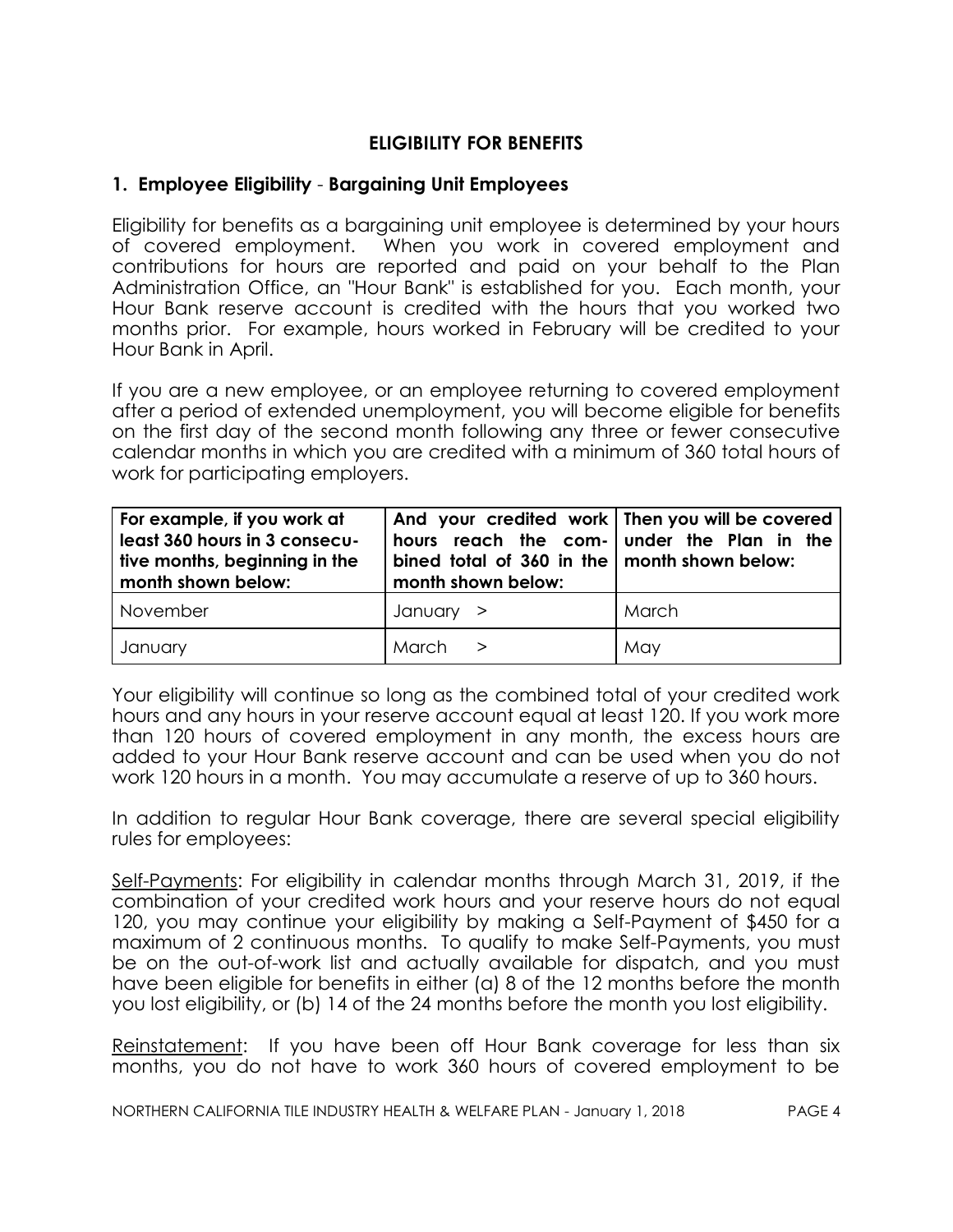covered again. Instead, you will be reinstated to Hour Bank coverage if you work 120 hours in time to restore your coverage before having a six-month gap.

Disability Coverage: If you become disabled, you may receive coverage at no charge for up to six months. To receive this coverage, you must either 1) be receiving State Disability Insurance ("SDl") benefits; or 2) be awarded "Qualified lnjured Worker" status, under California Workers' Compensation laws; or 3) prove that you would qualify for SDI benefits, except that you did not have enough credits under that program to qualify for benefits when your disability commenced. If your proof of disability is pending, you must maintain coverage by making full COBRA payments. Then if you provide the necessary proof of your disability, you will receive a refund of up to six months of premiums. You may also be eligible for up to four months of coverage at no charge under the California Pregnancy Disability Leave Act.

Coverage During Military Service: No person is covered who is in active military service in the Armed Forces of the United States. If you are called to active military service, you may elect to:

- a) continue coverage for your dependents by payment of a monthly premium equal to the COBRA premium, until the earlier of 1) the end of the period during which you are eligible for reemployment under USERRA, or 2) 24 months after your entry into the Uniformed Services; or
- b) have your Hour Bank applied for coverage of your dependents until it is exhausted, and thereafter continue coverage for your dependents under COBRA; or
- c) waive all coverage for your dependents while in the Uniformed Services.

To make this election, you must give notice to the Plan Administration Office of your call to active duty. If you do not give proper notice, you will be deemed to have elected option (b).

Family and Medical Leave Act, California Family Rights Act, and New Parent Leave Act: If you work full-time for an employer and the Family and Medical Leave Act ("FMLA"), California Family Rights Act ("CFRA"), or New Parent Leave Act (NPLA) applies to your employer, you may qualify for health coverage. If any of these laws apply to your employer at your worksite, your employer is responsible to make contributions to the Plan for your coverage if you are eligible for, and take, qualifying leave under the FMLA, the CFRA, or the NPLA. If this applies to you, your Hour Bank will not be charged for coverage while you are on qualifying leave. If you believe this section applies to you, contact the Plan Administration Office for more information.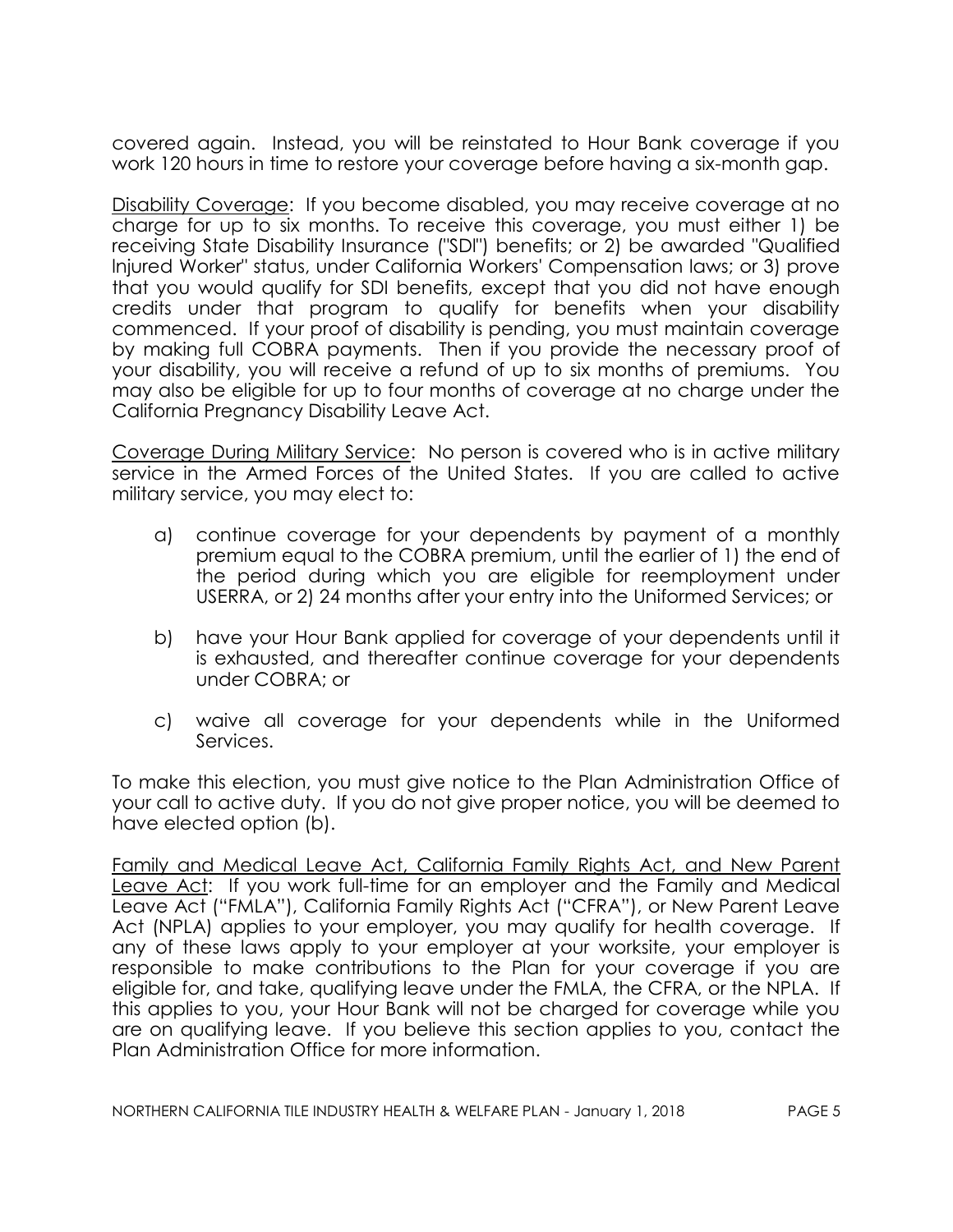## **2. Loss of Coverage for Cause**

Even if you would otherwise meet the eligibility requirements under the Plan, your eligibility for benefits will be cancelled if you do any of the following:

- a) you work for a contractor in the Tile Industry who is not signatory to the applicable collective bargaining agreement; or
- b) you work as a contractor in the Tile Industry without being signatory to the applicable collective bargaining agreement; or
- c) you continue to work for a signatory employer who is delinquent in its fringe benefit contributions, after you have been notified that you are required to quit working for that employer because of its delinquency.

If any of these occur, all of your accumulated hours in your Hour Bank reserve will be cancelled, and you must requalify for coverage under the Plan as a new employee. The only coverage which may be available is COBRA coverage, and it is available only if you have had a qualifying event as defined in the law.

### **3. Retired Employee Eligibility**

Retirees who meet the eligibility requirements under the Plan may be enrolled in retiree coverage under either of the HMO plans offered to active employees, and will also be eligible for dental and vision benefits. Medical coverage under the Self-Funded PPO Plan is not available for retirees.

Non-Medicare retirees who reside outside the geographical service areas of the HMO plans will be enrolled in the United Health Care PPO for such retirees. If you reside outside the HMOs' coverage areas, call the Plan Administration Office for a description of your benefits under the United Health Care out-of-area PPO plan.

To receive retiree coverage, you must pay a monthly charge, determined from time to time by the Board of Trustees, and you must continue to receive benefits from the Northern California Tile Industry Defined Benefit Plan. If you are eligible for Medicare, you must enroll in both Part A and Part B of Medicare.

If you retire from covered employment on or after January 1, 2000, you will be eligible for retiree medical benefits if you meet all of the following conditions:

- a) you are actually receiving benefits from the Northern California Tile Industry Defined Benefit Plan; and
- b) you are at least 60 years of age, or you retired under the Rule of 85 provisions of the Defined Benefit Plan; and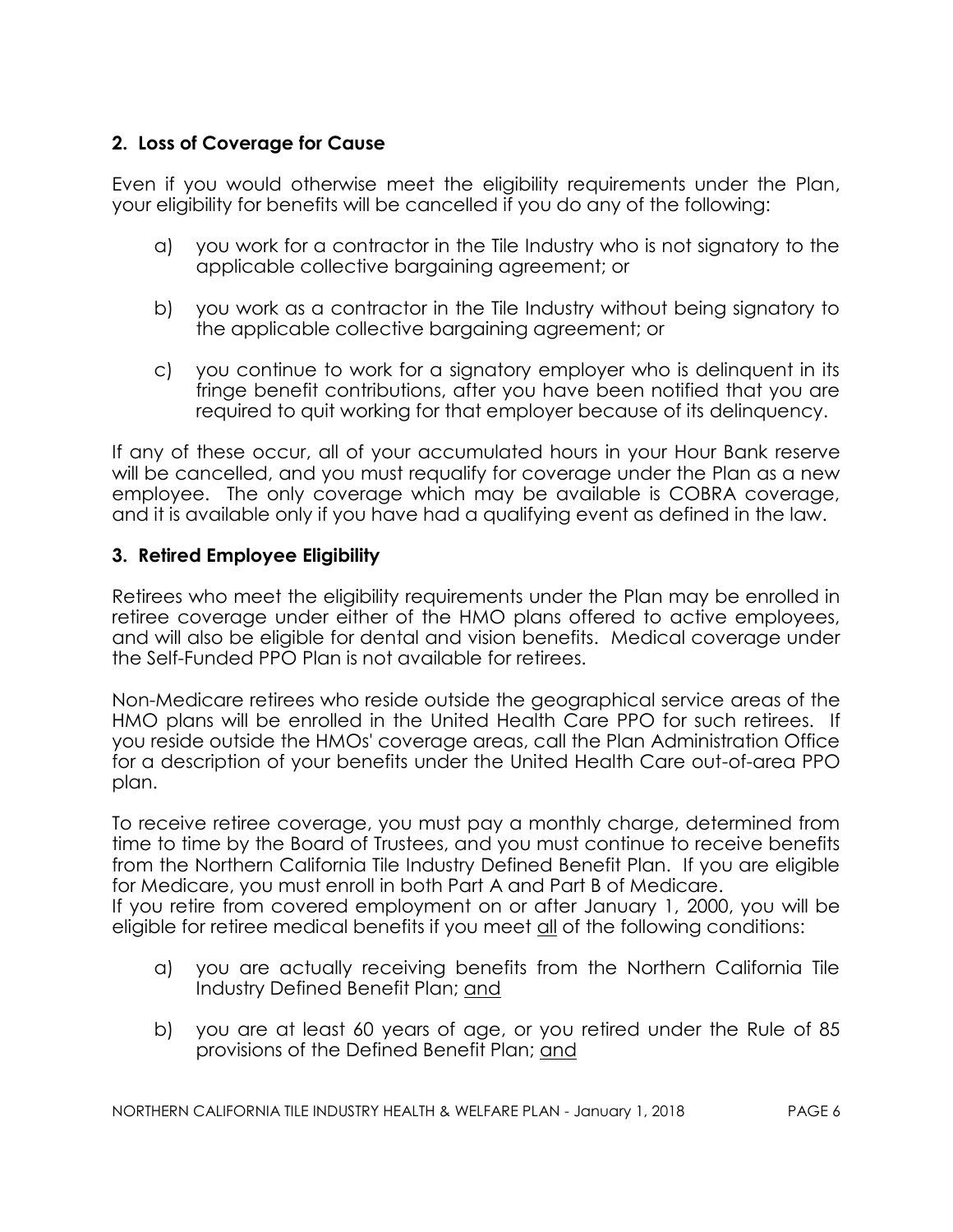- c) you had 5,000 hours of covered employment reported to the Northern California Tile Industry Trust Funds (or any predecessor Funds), or the BAC Local 29 Health and Welfare Trust Fund, or any combination of those Funds, on your behalf during the 10 years preceding your application for retirement; and
- d) you meet one of the three requirements in subparagraphs (i)-(iii), below:
	- (i) you were eligible for Health and Welfare Plan coverage as an active employee for at least 6 of the 12 months immediately prior to retirement, with at least 3 of these 6 months due to active employment (not self-payments); or
	- (ii) effective for retirements on or after January 1, 2010, you are at least 65 year of age, are eligible for Medicare, were eligible for Health and Welfare Plan coverage as an active employee for at least 6 of the 24 months immediately preceding retirement, have been available for dispatch, were on the out-of-work list and actively seeking employment through the Union's hiring hall for all periods of unemployment from covered employment in the 24 months immediately preceding retirement, and have worked in Industry Service under the Northern California Tile Industry Defined Benefit Plan for at least 20 years; or
	- (iii) effective for retirements on or after October 1, 2010, you:

(A) retired under the Rule of 85 provisions of the Defined Benefit Plan, and

(B) were eligible for Health and Welfare Plan coverage as an active employee for at least 6 of the 24 months immediately preceding retirement, and

(C) have been available for dispatch, were on the out-of-work list and actively seeking employment through the Union's hiring hall for all periods of unemployment from covered employment in the 24 months immediately preceding retirement; and

- e) you applied for coverage within 60 days of your retirement; and
- f) if you are eligible for Medicare and covered under an HMO, you must elect the applicable Medicare advantage plan offered by your HMO, reside in the applicable Medicare advantage service area of your HMO, and assign your Medicare to your HMO.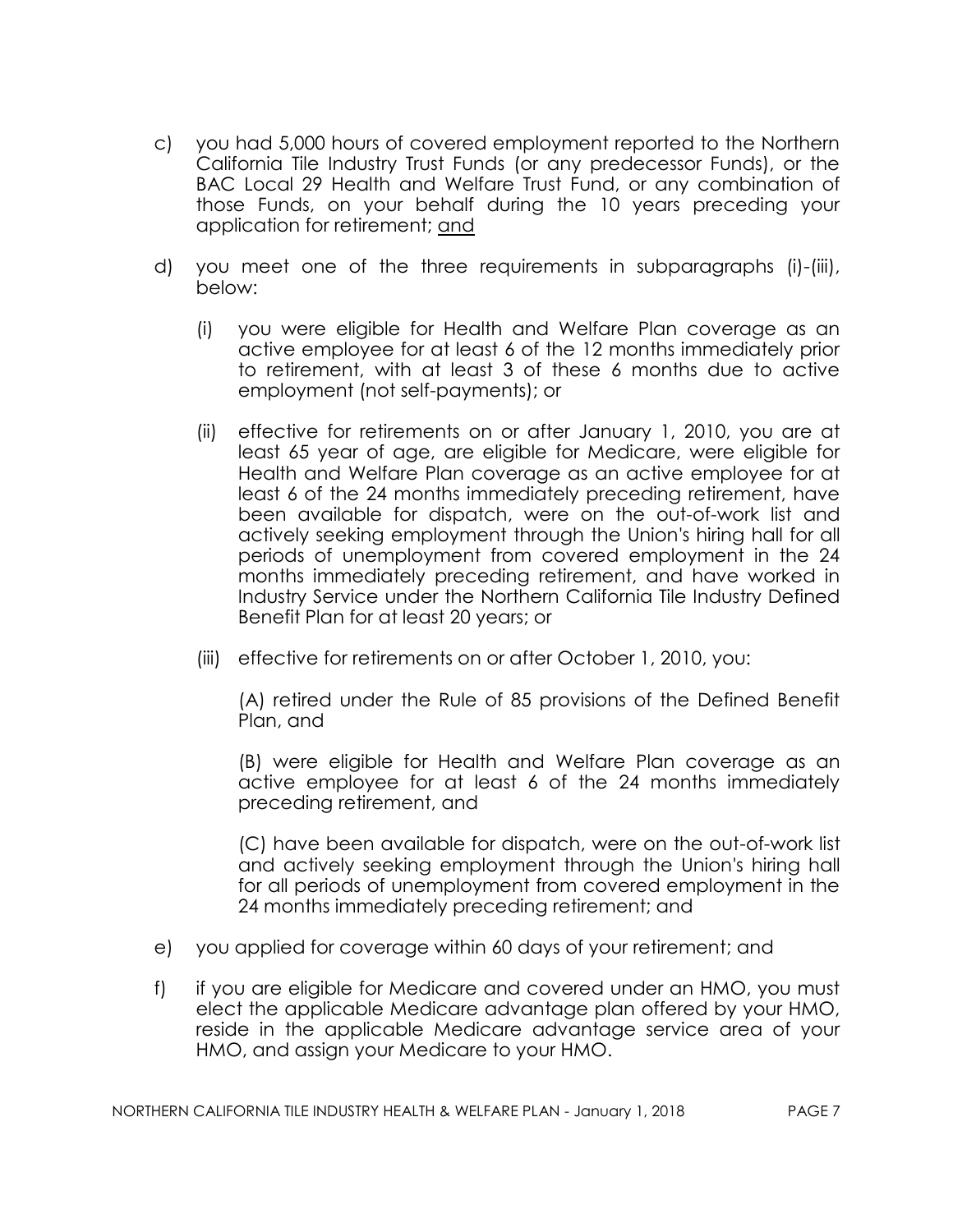Exceptions if you had disability coverage prior to retirement:

a) Effective for retirements on or after January 1, 2010, any period during the 12-month period immediately preceding your retirement in which you met the requirements for disability coverage will be credited toward the active coverage requirement in paragraph d)(i) above.

b) Effective for retirements on or after October 1, 2010, any requirement that you were available for dispatch and on the out-of-work list and actively seeking employment through the Union's hiring hall will not apply for any period during the 24-month period immediately preceding your retirement in which you met the requirements for disability coverage.

Additional exceptions:

a) If you are otherwise eligible for retiree coverage except that you were not eligible for Health and Welfare Plan coverage as an active employee for at least 6 of the 12 months immediately preceding retirement, with at least 3 of these 6 months due to active employment, you must provide the Plan Administration Office with proof that, during the 24 months prior to your retirement, you did not:

(i) work for a contractor in the Tile Industry who is not signatory to the applicable collective bargaining agreement unless so employed as part of an organizing drive certified by the Union; or

(ii) work as a contractor in the Tile Industry without being signatory to the applicable collective bargaining agreement.

Such proof must be in the form of tax returns filed for all tax years during the 24 months prior to retirement, including associated Forms W-2 and 1099.

b) If you retired before January 1, 2000, you will be eligible for coverage if you qualified to enroll under the rules in effect at the time of your enrollment, and you have maintained coverage continuously since enrollment.

NOTE TO RETIREES ELIGIBLE FOR MEDICARE: It is the retiree's and/or spouse's or domestic partner's responsibility to apply for, and enroll in, both Part A and Part B of Medicare when first eligible due to either age or disability. If the retiree and/or spouse or domestic partner does not sign up for Part B of the Medicare program, he or she may incur large medical expenses which will not be covered under the retiree coverage.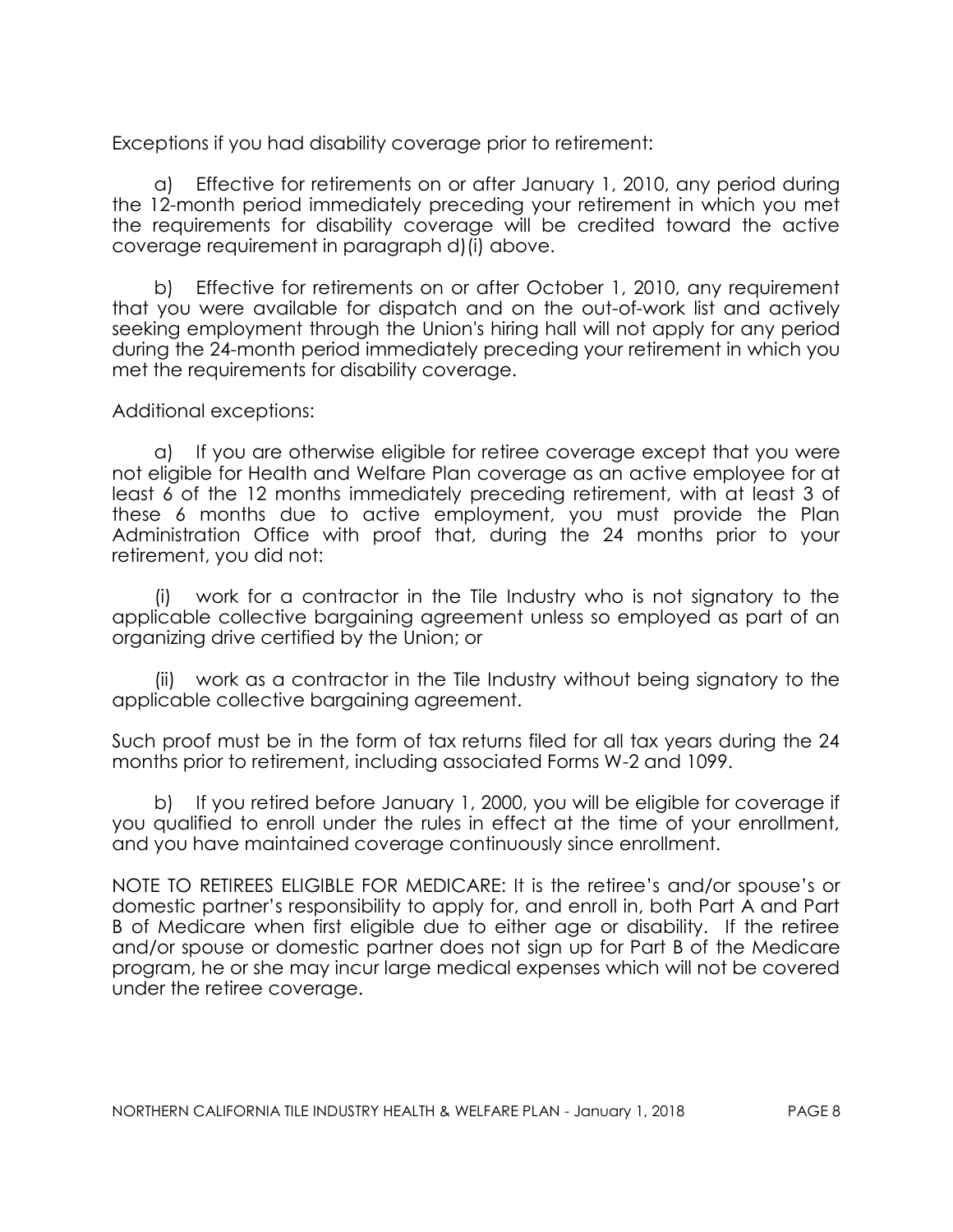### **4. Dependent Eligibility**

The Plan provides benefits for your eligible dependents, subject to completion of the proper enrollment forms. Your eligible dependents are:

- a) your lawful spouse or registered domestic partner (as part of domestic partner coverage, the Plan pays the incidental federal employment payroll taxes, in accordance with governing IRS and U.S. Department of Labor rulings); and
- b) your child(ren) up to the end of the calendar year in which the child attains the limiting age, defined below.

The term "Child" means any of the following:

- a) your natural child;
- b) your stepchild or foster child, or child of your registered domestic partner, if such child depends chiefly on you for support and maintenance;
- c) any child under your legal guardianship, if the child depends chiefly on you for support and maintenance, and if the child lives with you in a parent-child relationship; or
- d) any minor child placed with you for the purpose of legal adoption, from the moment the child is placed in your physical custody, or from the moment you have assumed and retained a legal obligation to provide total or partial support for the child in anticipation of adoption of the child, whichever is earlier.

The Plan also covers your natural or adopted children when you have been ordered to maintain their coverage in a court order called a "Qualified Medical Child Support Order" ("QMCSO") or equivalent. If the Plan receives a Medical Child Support Order, it will review it promptly to determine if it is qualified. The determination that an order is not a QMCSO is appealable to the Board of Trustees. The Plan procedures for review of QMCSOs are available free of charge from the Plan Administration Office.

Your dependent is not eligible for coverage if any of the following conditions apply:

- a) he or she lives outside the United States;
- b) he or she is on active duty in the Armed Forces of any country.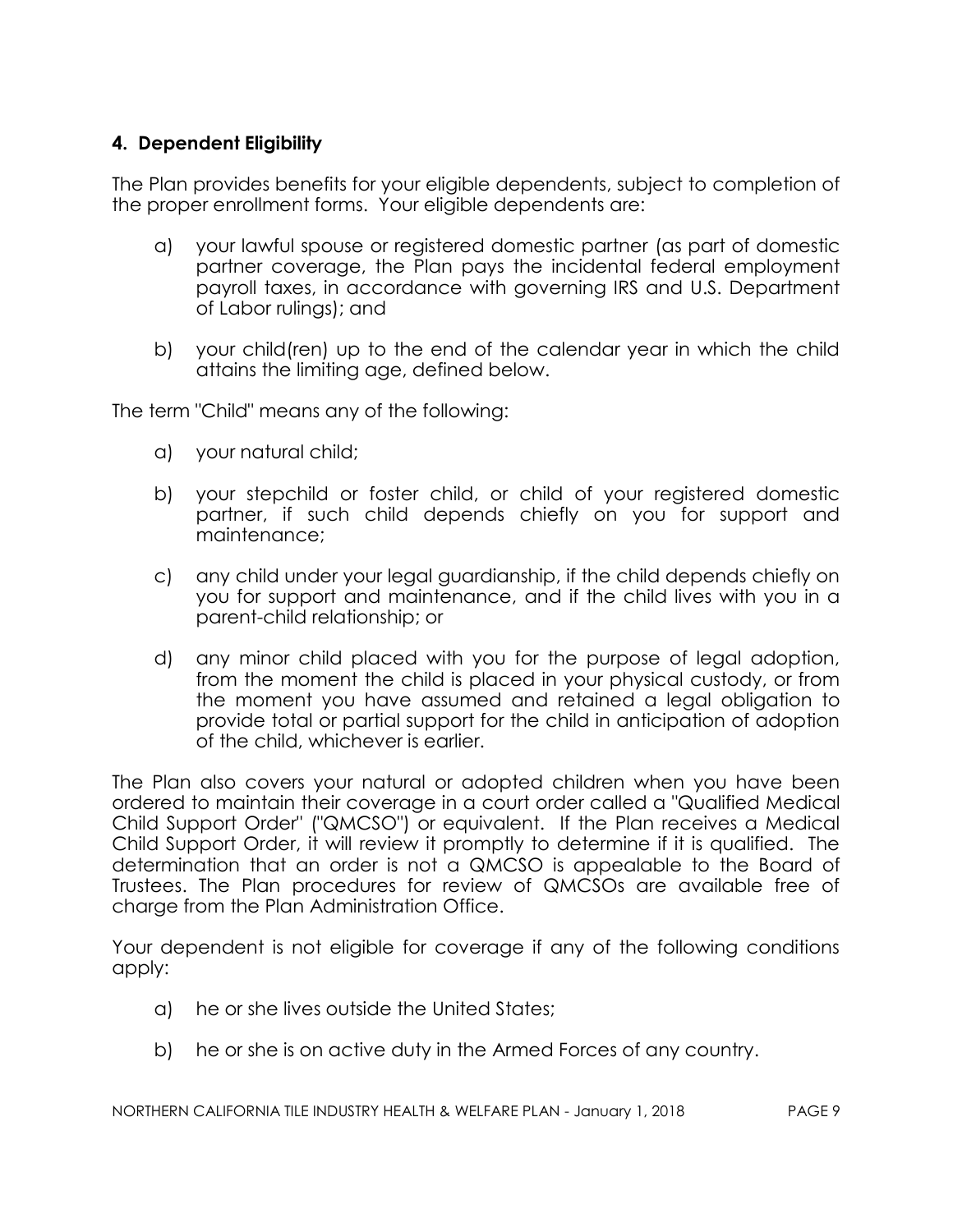For medical benefits, a dependent child is covered until the end of the calendar year in which he or she reaches age 26. Coverage may be continued after the end of the calendar year in which a dependent child reaches age 26, if he or she has a physical or developmental disability which began before coverage would otherwise have ended, and which makes him or her incapable of selfsustaining employment. Proof of the disability must be provided within 31 days of the termination of regular coverage of the dependent, and from time to time as requested by the Plan Administration Office thereafter.

Eligible dependent children are covered until their 26th birthday for life insurance.

Coordination of Benefits: If you or your dependent is also covered by another health plan, the benefits under this Plan and the other plan will be coordinated. This means one plan pays its full benefits first, then the other plan pays. The complete Plan rules regarding Coordination of Benefits are found in the Formal Plan Rules document, available from the Plan Administration Office.

Coordination with Medicare. This Plan will be secondary with respect to Medicare for a covered person whenever allowed by law. When this Plan is secondary with respect to Medicare, Medicare benefits are determined first. Then, Plan benefits will be paid, but the combined Plan and Medicare benefits shall not exceed the amount that would have been paid by the Plan in the absence of Medicare.

Dual Coverage: When two spouses or domestic partners, or both of a child's parents, are covered under the Plan as employees, benefits will be paid in accordance with the Plan's Coordination of Benefits provisions. The combined benefits will not exceed 100% of the actual eligible charges incurred. Either spouse or domestic partner or parent may submit a claim.

#### **5. Individual Employers and Non-Bargaining Unit Employees**

An individual who meets these eligibility requirements under the Plan may be enrolled in any one of the HMO plans then offered to active employees, and will also be eligible for dental and vision benefits. Medical coverage under the Self-Funded PPO Plan is not available.

To be eligible to participate, an Individual Employer must meet the following requirements:

- a) He or she must be a self-employed person or sole proprietor; or a bona fide member of a partnership or other unincorporated association; or a managing officer of a corporate employer; and
- b) He or she must be actively engaged in business in the Tile Industry; and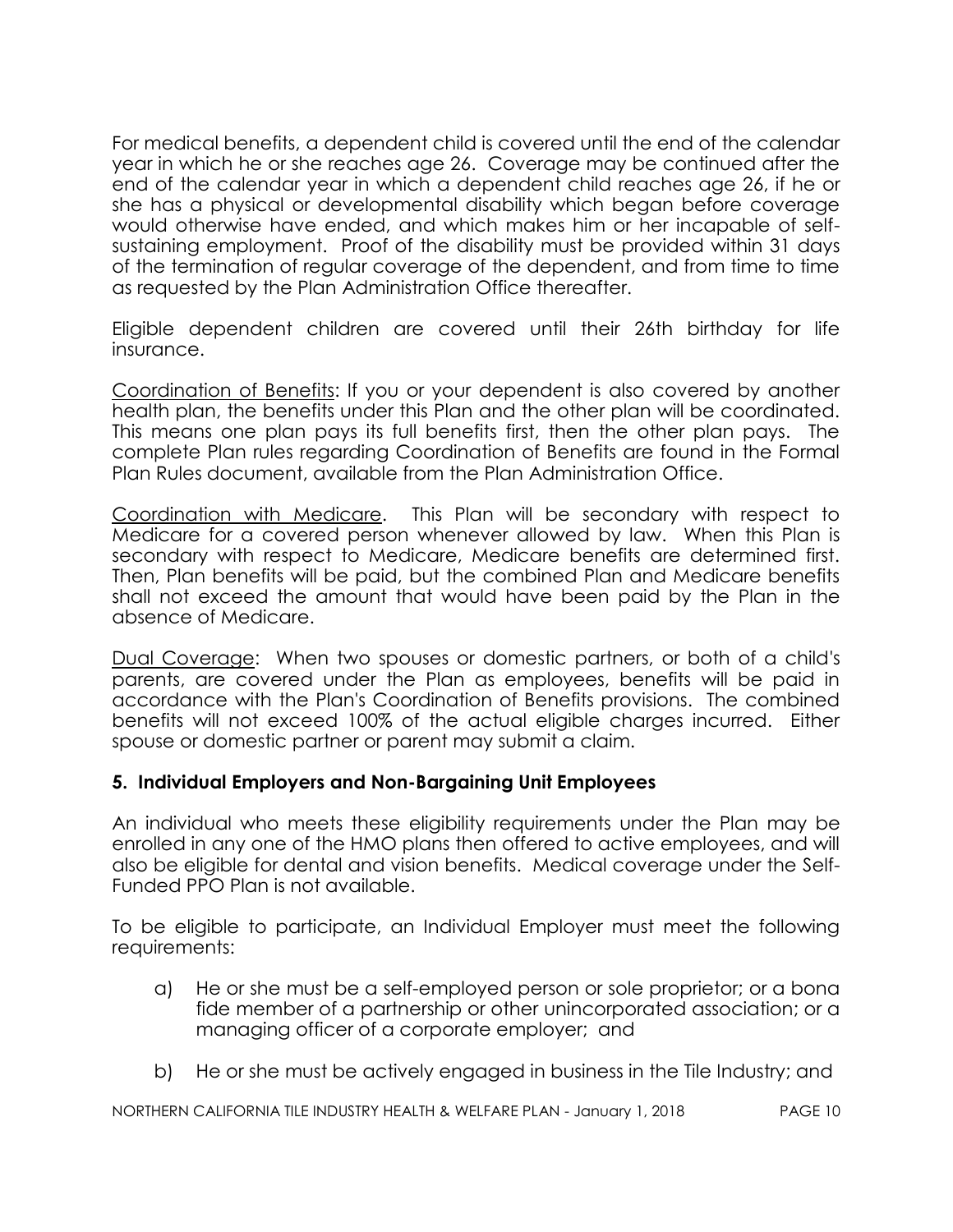c) He or she, or his or her company, must be party to, and in full compliance with, a Collective Bargaining Agreement with B.A.C. Local Union No. 3, which requires contributions to the Northern California Tile Industry Health and Welfare Trust Fund.

To enroll, an employer must:

- a) apply to the Plan Administration Office upon becoming signatory to a Collective Bargaining Agreement or at an annual open enrollment date;
- b) provide information about all employees not covered under the Collective Bargaining Agreement (name, address, Social Security Number, position, and if the employee is covered under another group health plan, the name and plan sponsor of the plan) and provide a copy of each California quarterly payroll tax report filed during the preceding 12-month period and any other documentation required by the Plan's Administration Office to confirm that all non-bargaining unit employees not covered under another collectively bargained health plan are enrolled under these rules; and
- c) pay to the Fund, at the time of application for coverage, and then on or before the 10th day of each month thereafter, the amount determined by the Board of Trustees from time to time as the cost of such coverage, for the employer and for each qualified employee who is not covered under another collectively bargained group health plan.

Coverage for the Individual Employer and all non-bargaining unit personnel for whom payment is made will begin on the first day of the third month following application for, and payment for, coverage.

Notwithstanding the rules described above for establishing coverage, effective for coverage that begins in the 2011 calendar year, an employer who has made contributions for at least 1500 hours of bargaining unit personnel in a preceding twelve-month period as determined by the Board of Trustees may obtain coverage under these rules if all other requirements are met.

Once coverage is established, it will continue as long as the Individual Employer:

- a) makes all required monthly payments in full for coverage by the 10th day of each month for the next month's coverage;
- b) continues to make contributions for at least 3500 hours of bargaining unit personnel every twelve (12) months, to be reviewed annually by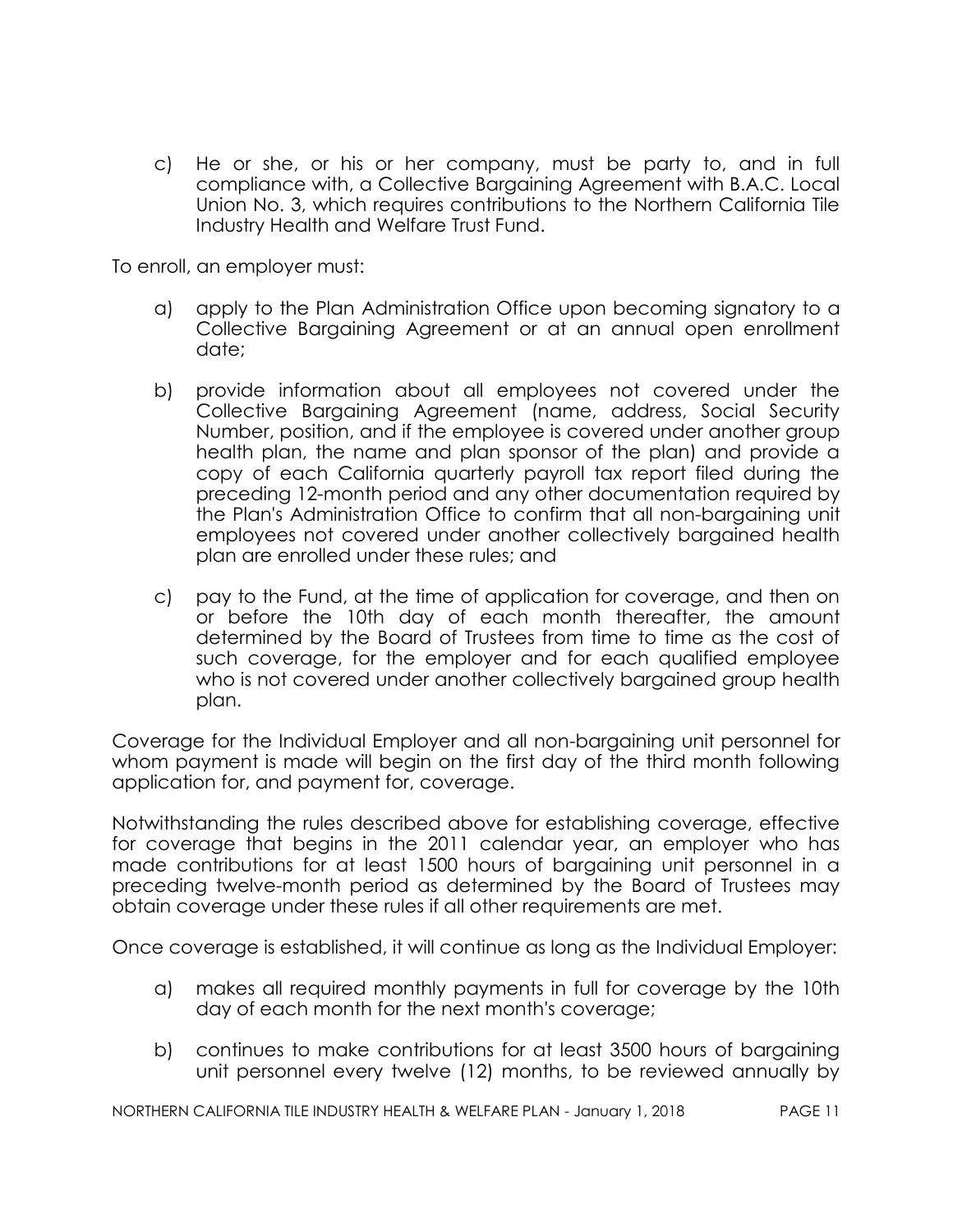the Plan Administration Office, except that, for an employer who actively worked in covered employment as a bargaining unit member during the 12-month period immediately preceding the establishment of coverage under these rules, the employer must make contributions for at least 1500 hours of bargaining unit personnel during the first 12 month period of coverage;

- c) continues to be active in the Tile Industry;
- d) notifies the Plan Administration Office within 30 days of hire, or qualification for coverage, for each non-bargaining unit employee who is newly employed. The employer must also provide the Plan Administration Office with a copy of each California quarterly payroll tax report filed during the preceding 12-month period, and any other documentation required by the Plan Administration Office each year, to confirm that all non-bargaining unit employees not covered under another collectively bargained health plan are enrolled under these rules.

If coverage is terminated for failure to comply with any of these requirements, it may not be reestablished.

### **6. COBRA Continuation Coverage**

Covered persons who lose coverage due to a qualifying event may be eligible for COBRA Continuation Coverage. Qualifying events include the death of the participant, divorce from the participant, dissolution of a domestic partnership with the participant, ceasing to qualify as a dependent child, and loss of coverage due to termination of employment or low hours. Under certain circumstances, a dependent has a separate right to elect COBRA coverage.

If you become eligible for COBRA coverage on the grounds of termination of employment or low hours as a bargaining unit employee, the Plan Administration Office will notify you. If you are a covered Individual Employer or non-bargaining unit employee, and you will lose coverage because of termination of your employment or your low hours, you or your employer must notify the Plan Administration Office, and then you will be given notice of your rights under COBRA.

To be eligible for COBRA coverage on any grounds other than termination of employment or low hours, you or your dependents must provide notice of the qualifying event within 60 days. You or your dependents must notify the Plan Administration Office if you or any of your dependents will be losing coverage because of any of the following reasons:

a) your death;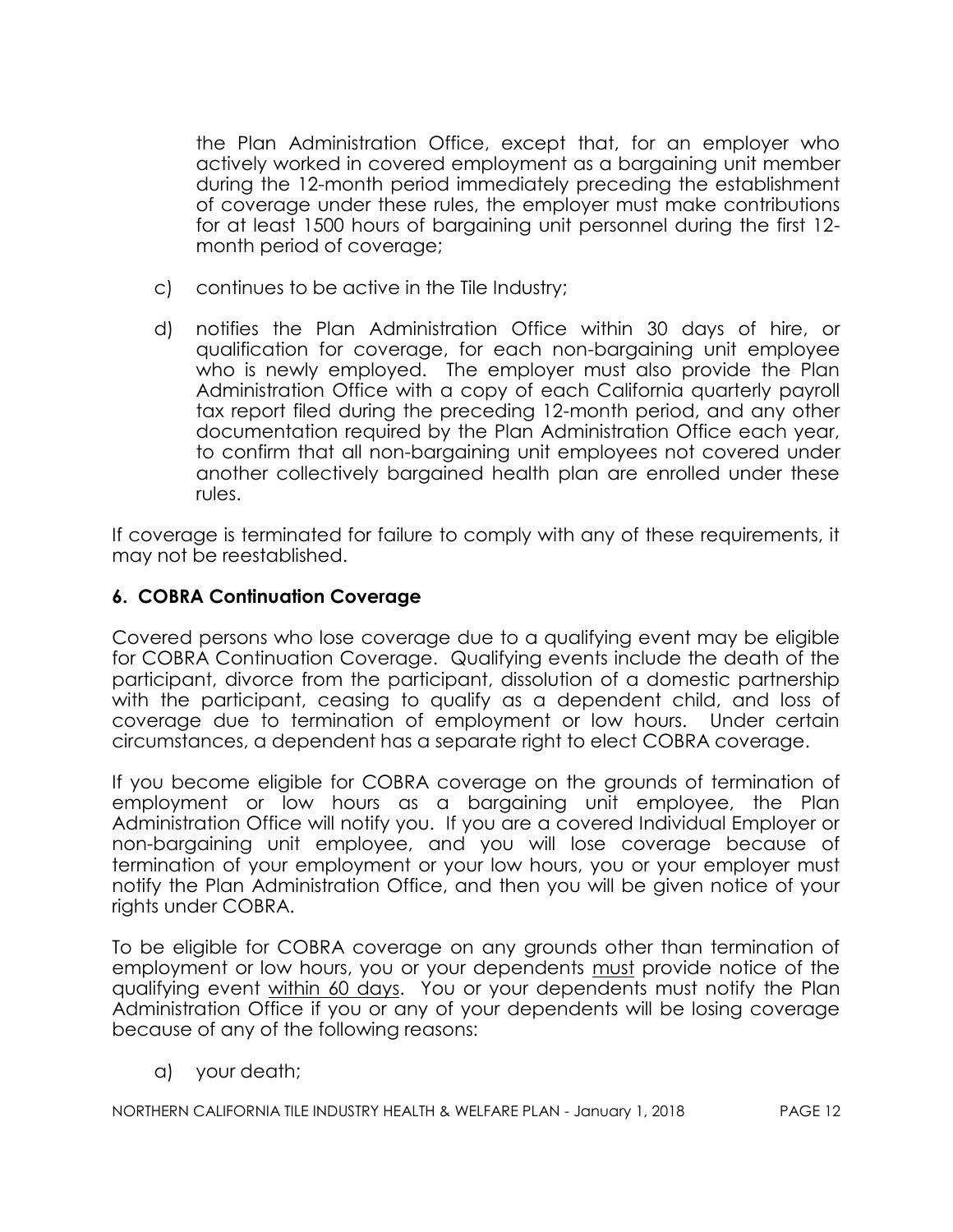- b) your divorce or dissolution of your domestic partnership;
- c) your child no longer qualifies as an eligible dependent, due to age, which occurs at the end of the calendar year in which he or she turns age 26, or because he or she is no longer disabled; or
- d) you have become eligible for Medicare.

You or your dependents must also return your COBRA election form within 45 days of receiving it, and pay the premium retroactively to your qualifying event.

You may elect "core coverage" (that is, all Plan benefits except dental care, vision benefits and life insurance and accidental death or dismemberment insurance), or full COBRA coverage (all Plan benefits, including dental and vision benefits, except life insurance and accidental death and dismemberment insurance). Your election of one type of coverage applies to your dependents as well. However, if you do not elect COBRA coverage, your dependent(s) may elect either form of coverage for themselves. If you have one or more dependents and initially elect full COBRA coverage, you may change your election to "core coverage" upon the termination of dependent status of one or more dependents as a result of divorce, dissolution of a domestic partnership or death.

### **It is your responsibility to meet the deadlines of COBRA coverage.**

You and/or your dependents will lose the right to COBRA coverage if you or they fail to give a required notice of a qualifying event, or fail to make a COBRA election in the time allowed, or fail to make a payment on time.

COBRA coverage is available for up to 18 months, in the case of termination of employment or low hours, 29 months in the case of a qualifying disability, or 36 months in other cases. If a second qualifying event occurs while under COBRA coverage, a dependent may elect to receive the remaining months of the 36 month period.

COBRA coverage is not available under the following circumstances:

- a) if an employee is terminated for working for a non-contributing employer, or for gross misconduct on the job; or
- b) if a non-bargaining unit employee loses coverage because the person's employer is no longer qualified to participate, voluntarily stopped participating, or failed to make a required payment.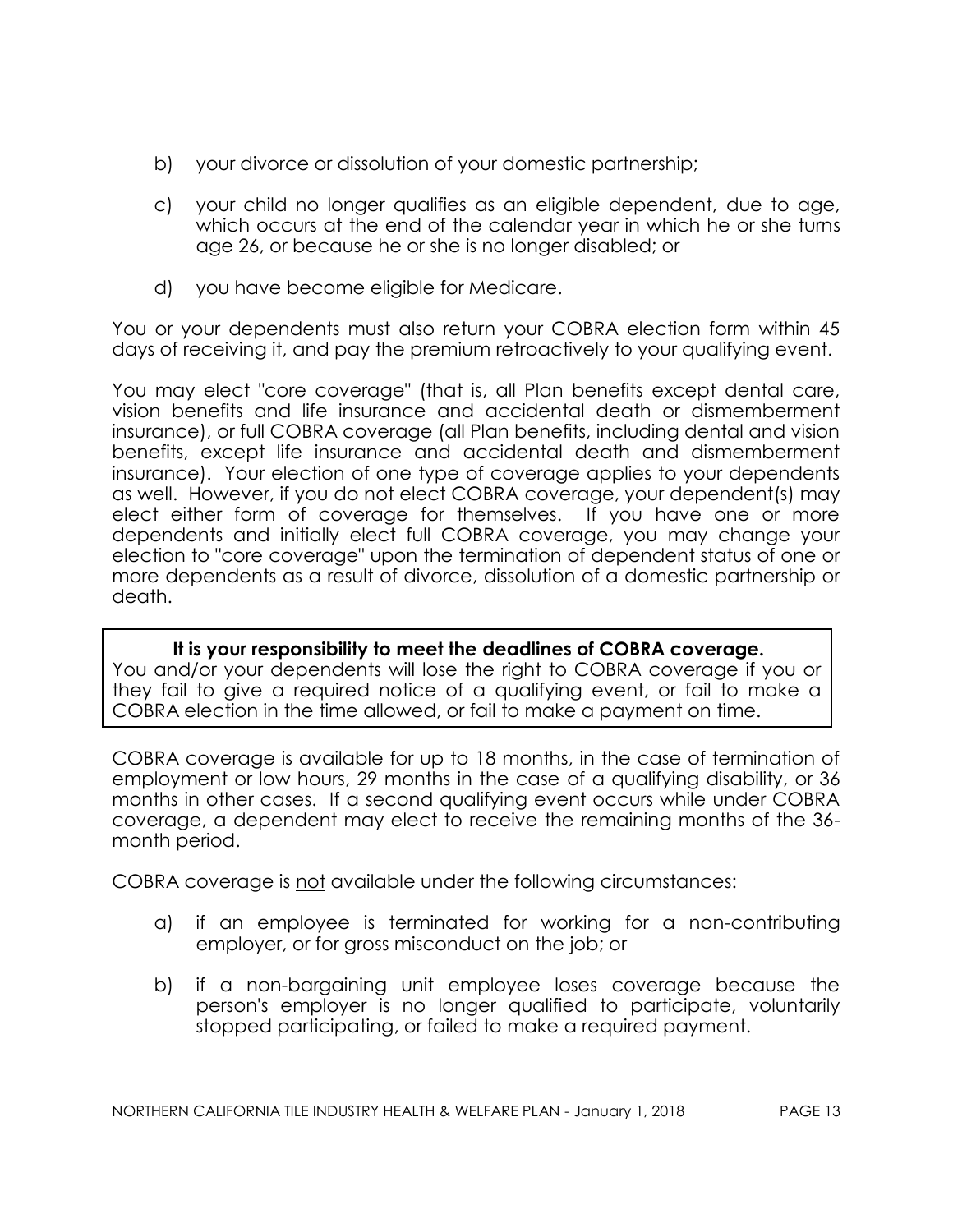COBRA coverage is available if an employer has closed his or her business, or terminated all of his or her connections to the business.

See Appendix 2 for the Plan's notice of COBRA continuation coverage rights.

## **7. Continuity of Care**

If you or your dependent incur expenses for treatment by a physician who was a Preferred Provider, and during the course of such treatment, the physician's Preferred Provider contract was terminated, the Plan may continue to pay benefits for that treatment as though that physician is still a Preferred Provider, for certain conditions only. The complete Plan rules regarding Continuity of Care are found in the Formal Plan Rules document, available from the Plan Administration Office.

### **8. Third Party Reimbursement**

If you or your dependent has an injury or sickness caused or allegedly caused by a third party's act or omission, the Plan will pay benefits for that injury or sickness, subject to its right to reimbursement from any amount recovered by reason of the third party's act or omission, on the following conditions: (1) that you or your dependent (or legal representative) will not take any action which would prejudice the Plan's reimbursement rights, and (2) that you or your dependent (or legal representative) will cooperate in doing what is reasonably necessary to assist the Plan in enforcing its reimbursement rights. The Plan's reimbursement right will be for 100% of benefits paid, regardless of whether or not you or your dependent has received full or any compensation, and will not be reduced because the recovery does not fully or partly compensate you or your dependent for all losses sustained or alleged, or the recovery is not described as being related to medical costs or loss of income.

The complete Plan rules regarding Third Party Reimbursement are found in the Formal Plan Rules document, available from the Plan Administration Office.

#### **9. Reservation of Powers**

The Board of Trustees has sole, full, and final discretionary authority to construe the terms of the Plan and all other documents relevant to the Plan for all purposes, including but not limited to the purposes of determining what benefits should be paid, the meaning and application of eligibility rules, the scope and application of the Plan's right to reimbursement, and the rights of assignees.

The Board of Trustees reserves the power to revise all rules and procedures related to this Plan, including the power to terminate or change the coverage for any person or class of persons, to change the payment required for coverage, and to change the benefits payable by, or provided by, the Plan or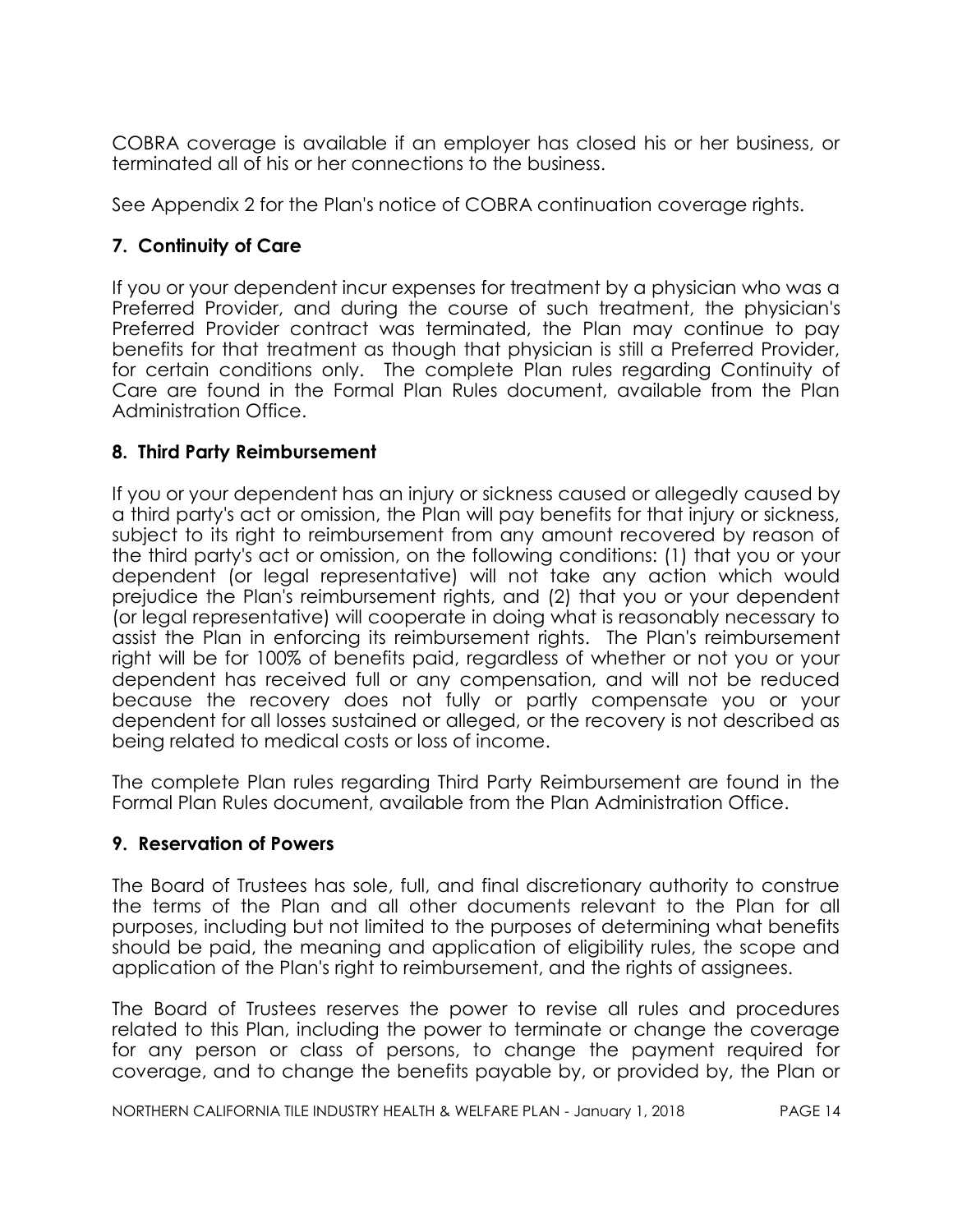by an insurance company, HMO, or other provider. Nothing in this summary should be construed to make any benefits under the Plan vested, or as a waiver of any discretion or power conferred upon the Board of Trustees under the Trust Agreement.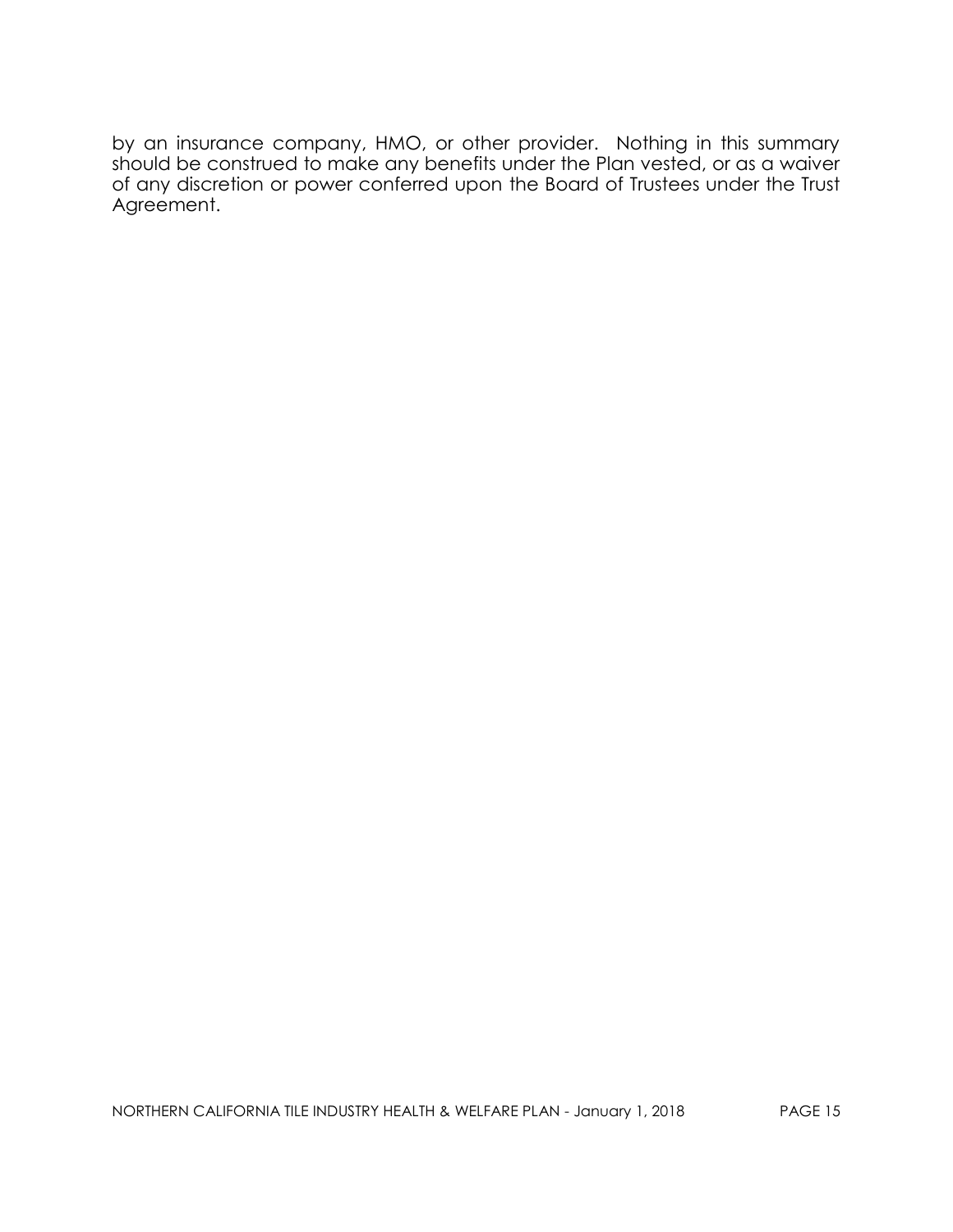### **BENEFITS**

#### **MEDICAL PLAN OPTIONS**

The Plan offers three medical plan options:

- The Self-Funded PPO Plan (a preferred provider organization, or PPO).
- Kaiser Foundation Health Plan (a health maintenance organization, or HMO).
- United HealthCare HMO.

While eligible under the Plan, you, and your dependents, will receive all of your medical, hospital and surgical benefits through the medical plan option you choose. The Board of Trustees has reserved the power to change the medical plan options; you will be notified if this occurs.

Contributing employers, non-bargaining unit employees, and their dependents who meet the Plan's eligibility requirements for individual employer coverage may be enrolled in either the United HealthCare HMO or the Kaiser Foundation Health Plan, but may not be enrolled in the Self-Funded PPO Plan.

Retired employees, and their dependents who meet the Plan's eligibility requirements for retiree coverage may be enrolled in either the United HealthCare HMO or the Kaiser Foundation Health Plan. The Self-Funded PPO Plan is also closed to new retirees.

#### **How to Enroll Yourself and Your Dependents**

New participants may choose from the available medical plan options and enroll dependents when they first become eligible for benefits. After initial enrollment, you may enroll new dependents within 30 days of the birth, marriage, or other event which makes a dependent eligible, and you may choose a new medical plan option and/or enroll dependents during open enrollment periods set by the Board of Trustees (usually once a year). Once you elect a medical plan option, you may only change it during open enrollment, unless the Plan terminates its contract with that medical plan carrier. If you make a change, it is not effective until the effective date announced for that open enrollment. At the beginning of every open enrollment period, you will get a notice of the medical plan choices available to you, the deadlines for submitting forms, and the effective date of your changes, if you make any.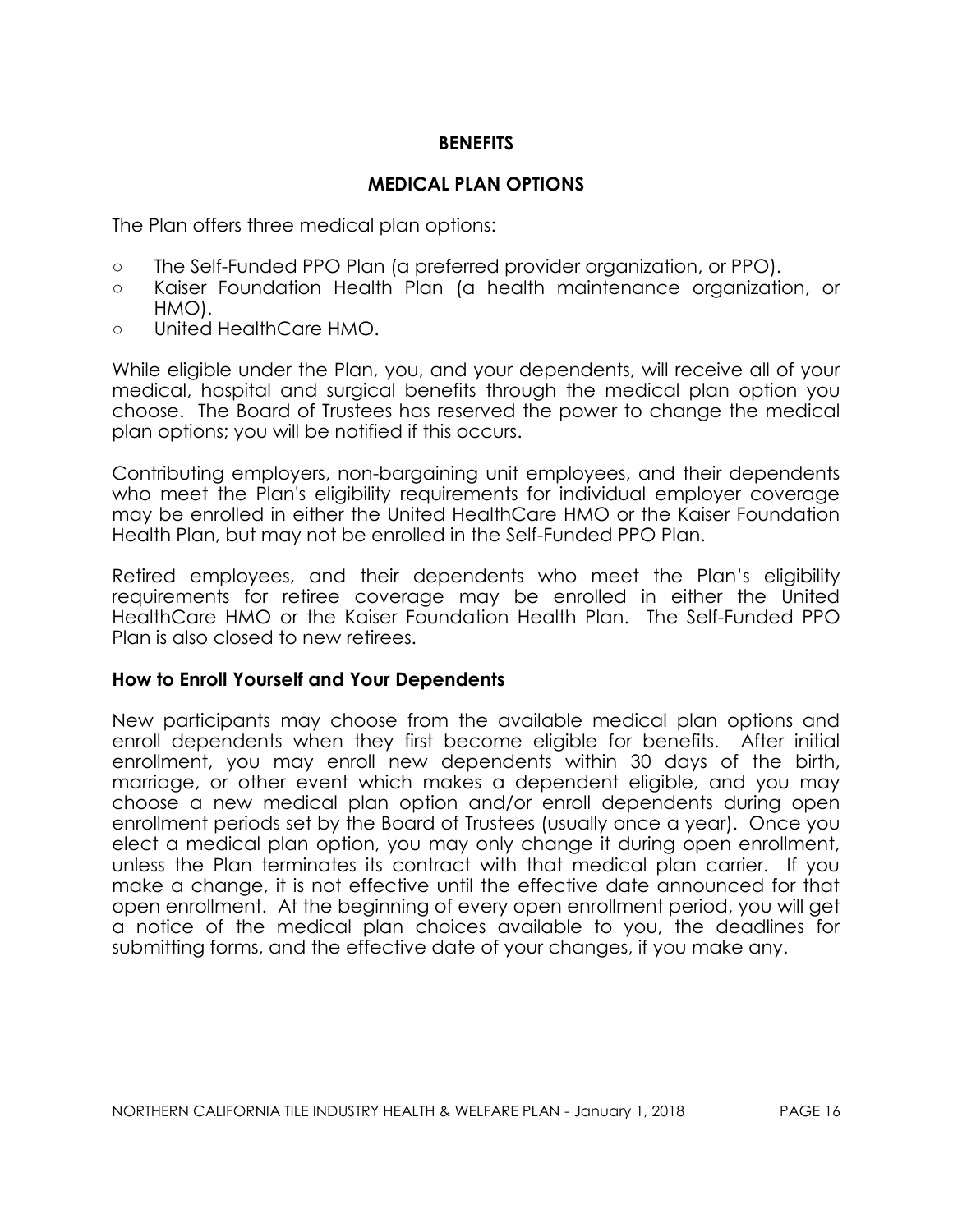### **You must complete an Enrollment Form.**

If you are a new participant, medical benefits will be paid only after you have completed an enrollment package for one of the medical plan options. If you do not return a timely enrollment form for an HMO option, you will automatically be enrolled in the Self-Funded PPO Plan. Also, if you fail to enroll your dependents within thirty days, your dependent(s) may not be able to receive medical benefits until the next open enrollment, unless your chosen medical plan option allows it.

### **Current Medical Plan Options**

A complete description of all self-funded benefits provided by the Plan is contained in the Formal Plan Rules, which may be obtained from the Plan Administration Office. If there is any discrepancy between the summary provided in this booklet and the Formal Plan Rules, the Formal Plan Rules prevail.

Both Kaiser and United HealthCare prepare separate detailed summaries of the general benefit structure, limitations, and conditions for particular kinds of care which apply to coverage by that plan carrier. These detailed summaries are available free of charge from the Plan Administration Office or your chosen HMO medical plan carrier. Below is a brief comparison of the options available when this booklet was published. The summaries and tables below are not intended to supersede the formal Evidence of Coverage documents ("the EOCs") of Kaiser or United HealthCare, which are binding contracts. If there is any discrepancy between any table and an EOC, the EOC prevails.

Appeals of matters under the discretion of Kaiser or United HealthCare are handled directly through that plan carrier, and not through the Plan Administration Office or the Board of Trustees.

For more detailed information about the benefits available under the option in which you are enrolled, the conditions of treatment and/or payment, and the claims review and adjudication procedures, please refer to the Evidence of Coverage documents of your plan carrier or contact them directly.

The following options are currently available under the Plan for active employees:

#### SELF-FUNDED PPO PLAN

Under the Self-Funded PPO Plan, you pay annual deductibles before the Plan pays any benefits. You may see any doctor based on your medical need. However, if the doctor you choose is one of Blue Shield's preferred providers, you will generally pay 10% of a favorable contracted rate with in-network PPO providers. If the doctor you choose is out-of-network, you will pay 30% of a much higher rate, so it will benefit you to use PPO providers whenever possible. A list of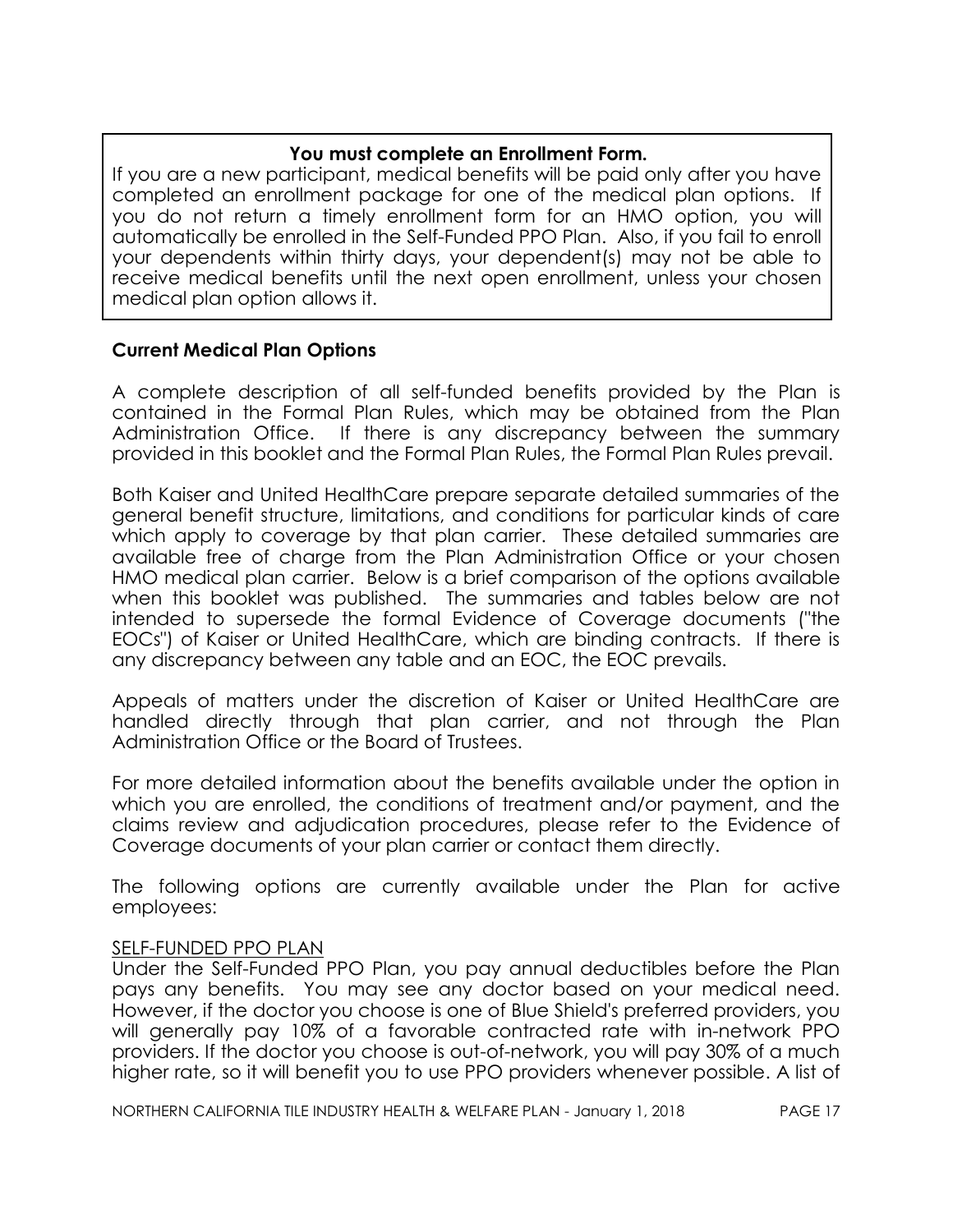participating medical providers in Blue Shield's network is available, free of charge, as a separate document from the Plan Administration Office. You can also look for a doctor or other providers online at www.blueshieldca.com.

#### UNITED HEALTHCARE HMO

United HealthCare HMO's participating doctors use their own facilities and hospitals throughout the area of the Plan. Members in the United HealthCare HMO must be in the service area and must select a primary care physician, who will coordinate all your medical care. Any charges for services not approved by your primary care physician will not be covered by United HealthCare. After making a small co-payment, most services are covered at 100% and there are no deductibles. For active employees and early retirees, there is a \$20 charge for most office visits, a \$250 charge per day for a hospital stay, a \$20 charge per prescription for generic drugs, and a \$30 charge per prescription for brand name formulary drugs. For retirees, there is a \$10 charge for most office visits, a \$200 charge for a hospital stay, a \$10 charge per prescription for most generic drugs, a \$25 per prescription charge for preferred brand drugs, and a \$50 charge per prescription for non-preferred brand and specialty drugs.

#### KAISER FOUNDATION HEALTH PLAN HMO

Except in cases of life-threatening emergency, Kaiser requires that all medical care and benefits be provided at Kaiser facilities and with Kaiser providers. Services and supplies must be provided, prescribed, authorized or directed by a Kaiser physician. Members must meet Kaiser's service area residence requirement and choose a personal Kaiser physician who will coordinate all medical care. After making a small co-payment, most services are covered at 100% and there are no deductibles. For active employees and early retirees, there is a \$35 charge for office visits, a \$250 charge per admission for hospital stays, a \$10 charge per prescription for generic drugs, and a \$25 charge per prescription for brand name drugs. For retirees, there is a \$25 charge for office visits, a \$250 charge per admission for hospital stays, a \$10 charge per prescription for generic drugs, and a \$25 charge per prescription for brand name drugs.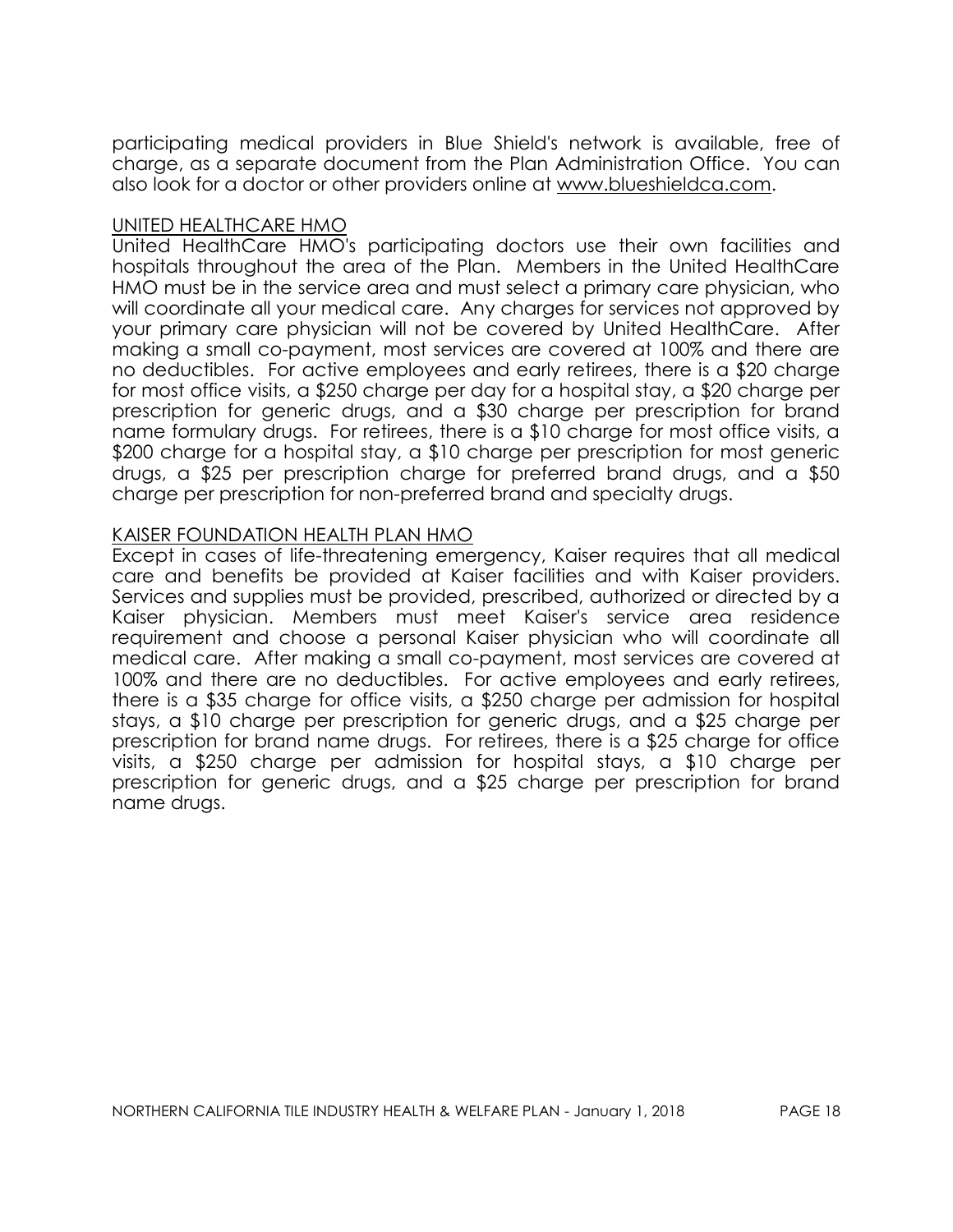## **Self-Funded PPO Plan**

| <b>Benefit Feature</b>                                                                                                                                                                            | <b>PPO Provider</b> | Non-PPO<br>Provider |
|---------------------------------------------------------------------------------------------------------------------------------------------------------------------------------------------------|---------------------|---------------------|
| Annual Deductible<br>Per Person:<br>Per Family:                                                                                                                                                   | \$100<br>\$200      | \$300<br>\$600      |
| Additional Deductible for Non-Contracted Facility:                                                                                                                                                |                     | \$200               |
| Annual Medical Maximum Out-of-Pocket<br>Per Person:<br>Per Family:                                                                                                                                | \$600<br>\$3000     | \$6,300             |
| Insured Percentages (After Deductible is Satisfied):                                                                                                                                              |                     |                     |
| <b>Hospital Charges</b><br>(additional \$200 deductible applies to non-PPO provider)                                                                                                              | 90%<br>90%          | 70%<br>90% of UCR   |
| <b>Emergency Room</b>                                                                                                                                                                             | 90%                 | 70%                 |
| Ambulance                                                                                                                                                                                         | 90%                 | 70%                 |
| <b>Urgently Needed Services</b>                                                                                                                                                                   | 90%                 | 70%                 |
| <b>Physician Charges - Office Visits</b>                                                                                                                                                          | 90%                 | 70%                 |
| Physician Charges - Hospital Visits                                                                                                                                                               | 100%                | 70%                 |
| <b>Well Child Care</b><br>(\$75 maximum benefit for office visit, \$50 for laboratory<br>services, \$75 for immunizations; maximums do not<br>apply to exams, lab services or immunizations which |                     |                     |
| are a Preventive Service provided by a PPO Provider)                                                                                                                                              | 100%                | 70%                 |
| Well Woman Care                                                                                                                                                                                   | 90%                 | 70%                 |
| Lab/X-ray<br>(100% for a Preventive Service provided by a PPO provider)                                                                                                                           | 90%                 | 70%                 |
| Imaging (MRI, CET, PET)                                                                                                                                                                           |                     |                     |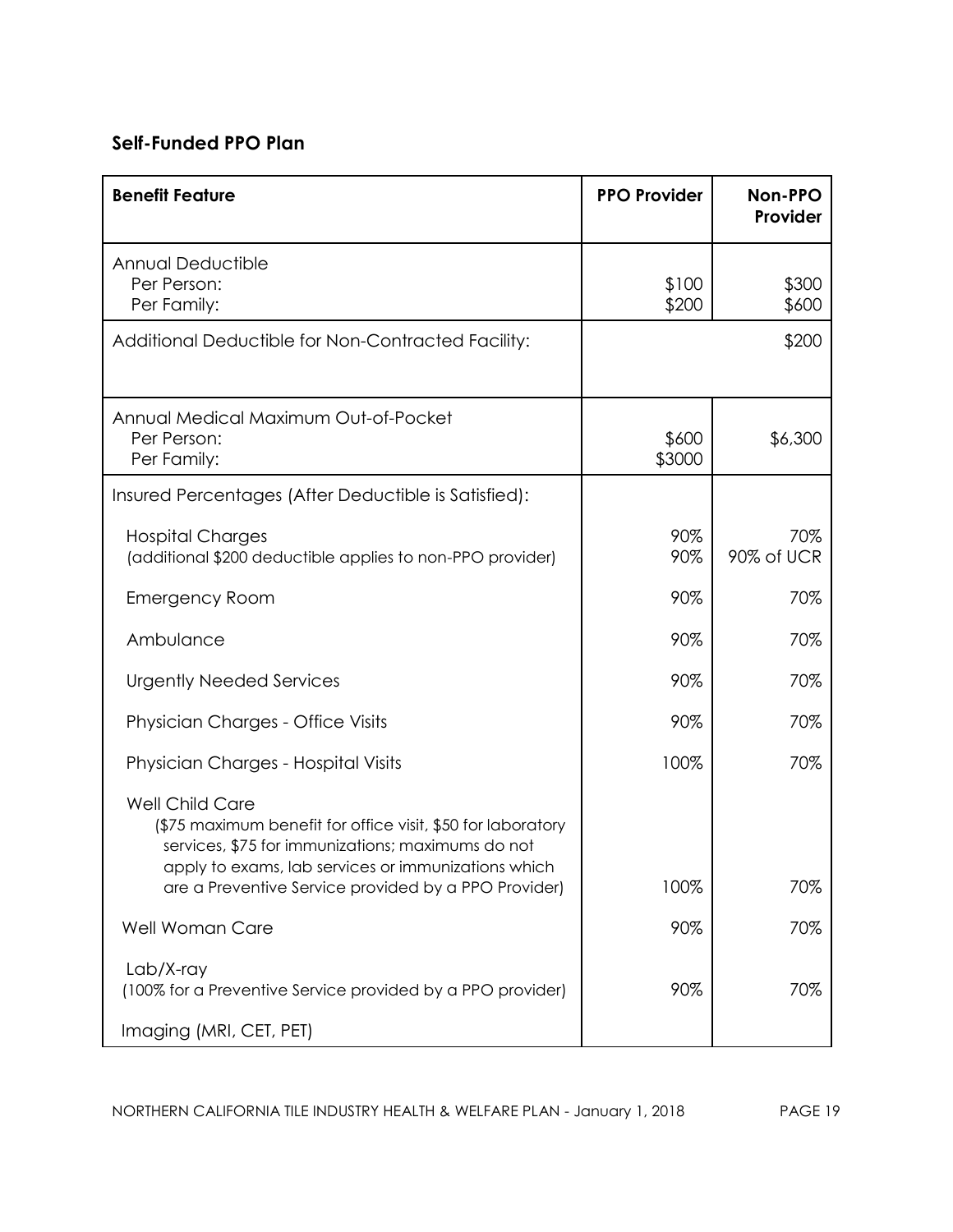| <b>Benefit Feature</b>                                                                                                                                                                                                                                                                                                                                                                                             | <b>PPO Provider</b> | Non-PPO<br>Provider                                                                                                                                       |
|--------------------------------------------------------------------------------------------------------------------------------------------------------------------------------------------------------------------------------------------------------------------------------------------------------------------------------------------------------------------------------------------------------------------|---------------------|-----------------------------------------------------------------------------------------------------------------------------------------------------------|
| Routine Physical (for active employees only)                                                                                                                                                                                                                                                                                                                                                                       |                     | 100% of PPO contracted<br>rate                                                                                                                            |
| <b>Prescription Drugs</b><br>Sav-Rx Card: \$2000 annual benefit maximum per<br>family. After the Sav-Rx card annual maximum has<br>been reached, prescription drug benefits will be<br>reimbursed at 80% coinsurance, except that Preventive<br>Services will be reimbursed at 100%.<br>(Retirees pay 20% of the Sav-Rx rate for all drugs,<br>except that Preventive Services will be reimbursed at<br>$100\%$ .) |                     | No charge for generic<br>\$10 for brand name<br>\$30 non-formulary<br>brand name<br>Out-of-Pocket Maximums:<br>$$6,250$ per person<br>\$10,700 per family |
| Mental Health - Inpatient                                                                                                                                                                                                                                                                                                                                                                                          | 90%                 | 70%                                                                                                                                                       |
| Mental Health - Outpatient                                                                                                                                                                                                                                                                                                                                                                                         | 90%                 | 70%                                                                                                                                                       |
| Substance Abuse Treatment - Inpatient Detoxification                                                                                                                                                                                                                                                                                                                                                               | 90%                 | 70%                                                                                                                                                       |
| Substance Abuse Treatment - Inpatient Rehabilitation<br>(Coverage differs for employees with and without prior<br>outpatient coverage under the Beat It! Program; see<br>page 48 for more information about this coverage)                                                                                                                                                                                         | See page 48         | 70%                                                                                                                                                       |
| Substance Abuse Treatment - Outpatient                                                                                                                                                                                                                                                                                                                                                                             | 90%                 | 70%                                                                                                                                                       |
| Durable Medical Equipment                                                                                                                                                                                                                                                                                                                                                                                          | 90%                 | 70%                                                                                                                                                       |
| <b>Home Health Care</b>                                                                                                                                                                                                                                                                                                                                                                                            | 90%                 | 70%                                                                                                                                                       |
| Skilled Nursing Facility/Admission into an Approved<br>Hospice Program                                                                                                                                                                                                                                                                                                                                             | 100%                | 100% after<br>\$200<br>deductible                                                                                                                         |
| <b>Outpatient Hospice</b>                                                                                                                                                                                                                                                                                                                                                                                          | 90%                 | 70%                                                                                                                                                       |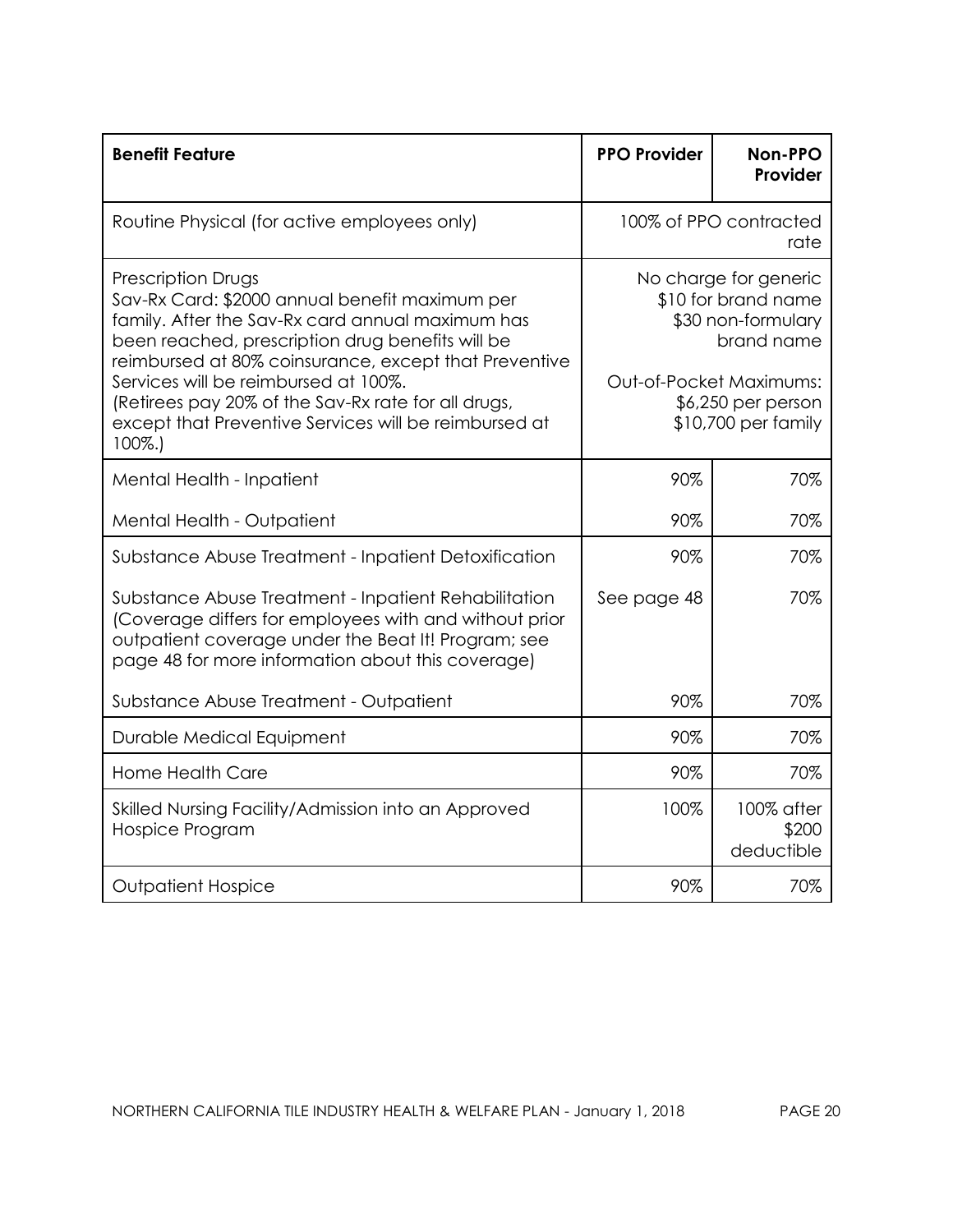## **United HealthCare HMO for Active Employees and Early Retirees**

| <b>Benefit Feature</b>                                     | Amount                                     |
|------------------------------------------------------------|--------------------------------------------|
| Lifetime Maximum                                           | Unlimited                                  |
| Annual Deductible<br>Per Person:<br>Per Family:            | None<br>None                               |
| Annual Maximum Out-of-Pocket<br>Per Person:<br>Per Family: | \$2,000 in co-pays<br>\$6,000 in co-pays   |
| Hospital Charges - Inpatient                               | \$250 co-pay per day                       |
| Emergency Room (waived if admitted)                        | \$100 co-pay per visit                     |
| Ambulance                                                  | No charge                                  |
| Urgently Needed Services (within service area)             | \$20 co-pay per visit                      |
| Preventive Care/Screening/Immunization                     | No charge                                  |
| Physician Charges - Primary Care - Office Visits           | \$20 co-pay per visit                      |
| Physician Charges - Specialist - Office Visits             | \$40 co-pay per visit                      |
| Well Child Care                                            | No charge                                  |
| Well Woman Care (including routine prenatal care)          | No charge                                  |
| Lab/X-ray                                                  | No charge                                  |
| Imaging (MRI, CET, PET)                                    | \$200 per procedure                        |
| <b>Prescription Drugs</b>                                  | \$20 generic/<br>\$30 brand name formulary |
| Mental Health - Inpatient                                  | \$250 co-pay per day                       |
| Mental Health - Outpatient                                 | \$40 co-pay per visit                      |
| Substance Abuse Treatment - Inpatient                      | No charge                                  |
| Substance Abuse Treatment - Outpatient                     | No charge                                  |
| Durable Medical Equipment                                  | No charge                                  |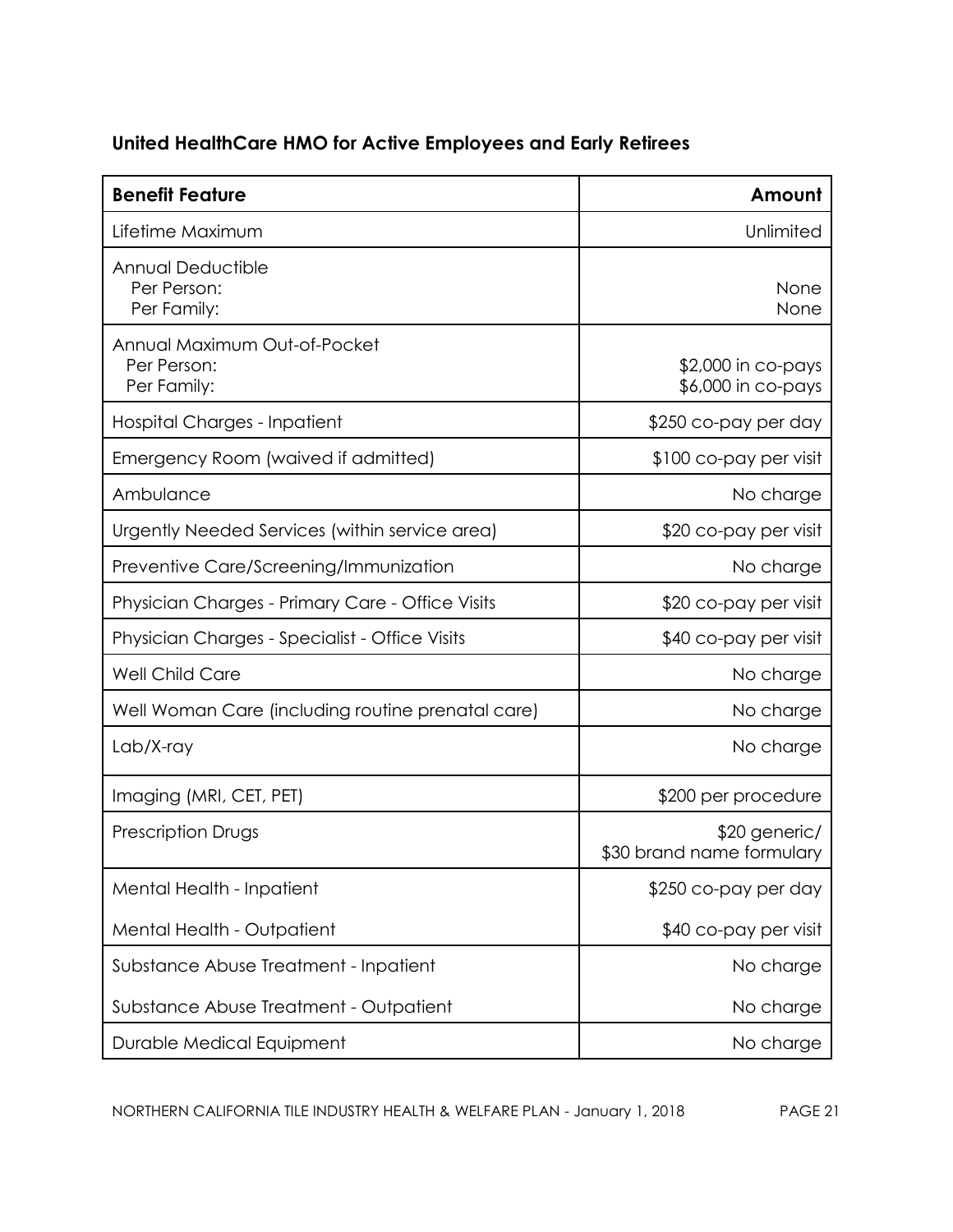| <b>Benefit Feature</b>                             | Amount               |
|----------------------------------------------------|----------------------|
| Home Health Services (up to 100 visits per year)   | No charge            |
| Skilled Nursing Facility (up to 100 days per year) | \$150 co-pay per day |
| Hospice                                            | No charge            |
| Eye Exam (once per 12 months)                      | $$20$ co-pay         |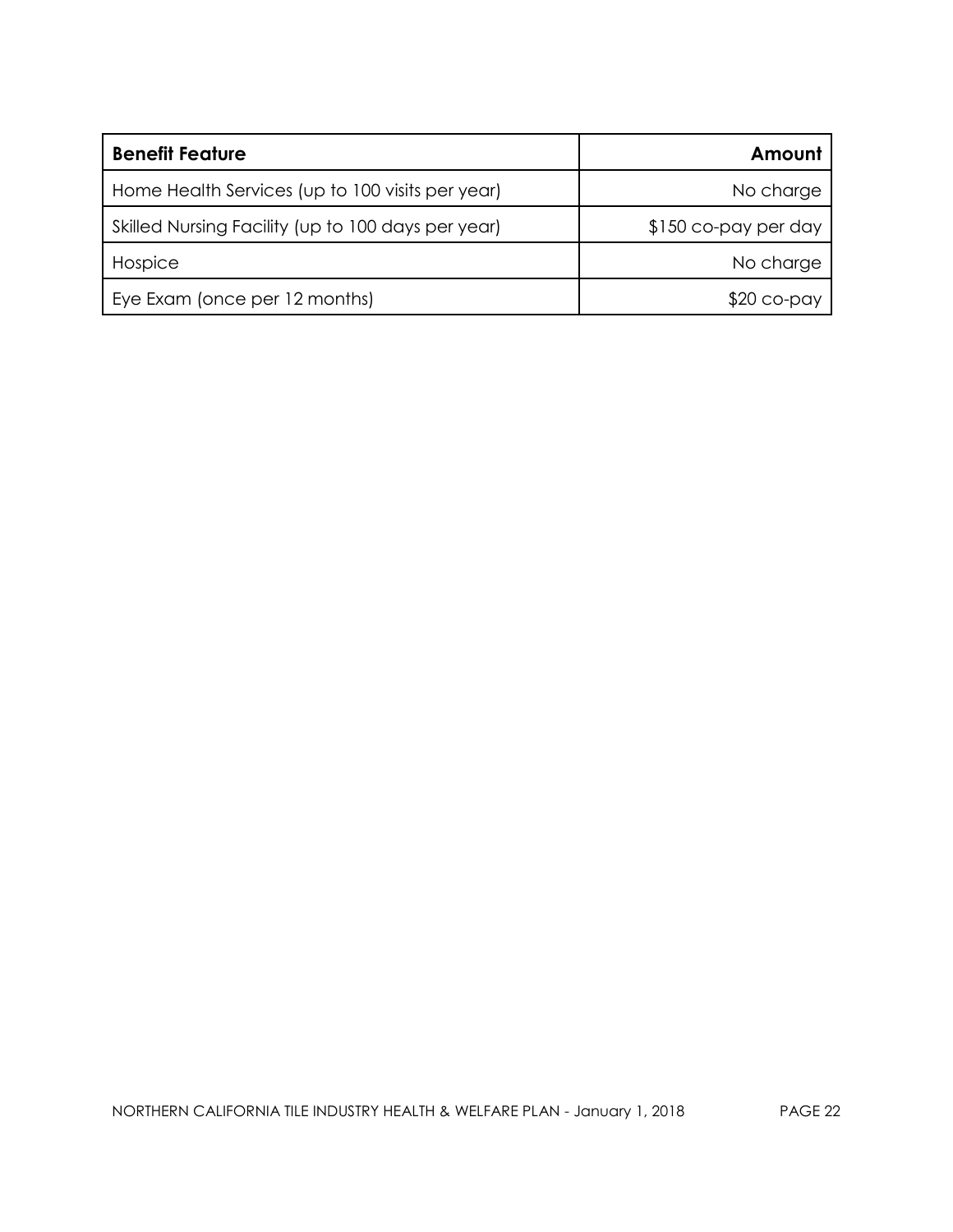## **United HealthCare HMO for Medicare Retirees**

| <b>Benefit Feature</b>                           | Amount                                                                                                   |
|--------------------------------------------------|----------------------------------------------------------------------------------------------------------|
| Lifetime Maximum                                 | Unlimited                                                                                                |
| Annual Deductible                                | None                                                                                                     |
| Annual Maximum Out-of-Pocket                     | \$2,000                                                                                                  |
| Hospital Charges - Inpatient                     | \$200 per admission                                                                                      |
| <b>Emergency Room</b>                            | \$50 co-pay per visit                                                                                    |
| <b>Ambulance Services</b>                        | \$50 co-pay per trip                                                                                     |
| <b>Urgently Needed Services</b>                  | \$35 co-pay per visit                                                                                    |
| Routine Physical/Annual Wellness Visit           | No charge                                                                                                |
| Preventive Care/Screenings/Immunization          | No charge                                                                                                |
| Physician Charges - Primary Care - Office Visits | \$10 co-pay per visit                                                                                    |
| Physician Charges - Specialist - Office Visits   | \$20 co-pay per visit                                                                                    |
| Lab/X-ray                                        | No charge                                                                                                |
| <b>Prescription Drugs</b>                        | \$10 most generic drugs<br>\$25 preferred brand drugs<br>\$50 non-preferred brand<br>and specialty drugs |
| Mental Health - Inpatient                        | \$200 per admission                                                                                      |
| Mental Health - Outpatient                       | $$20$ co-pay                                                                                             |
| Substance Abuse - Inpatient                      | \$200 per admission                                                                                      |
| Substance Abuse - Outpatient                     | $$20$ co-pay                                                                                             |
| Durable Medical Equipment                        | 20% coinsurance                                                                                          |
| Home Health Agency Care                          | No charge                                                                                                |
| Skilled Nursing Facility Care (up to 100 days)   | No charge for days 1-20<br>\$50 co-payment per day<br>for days 21-100                                    |
| <b>Prosthetic Devices</b>                        | 20% coinsurance                                                                                          |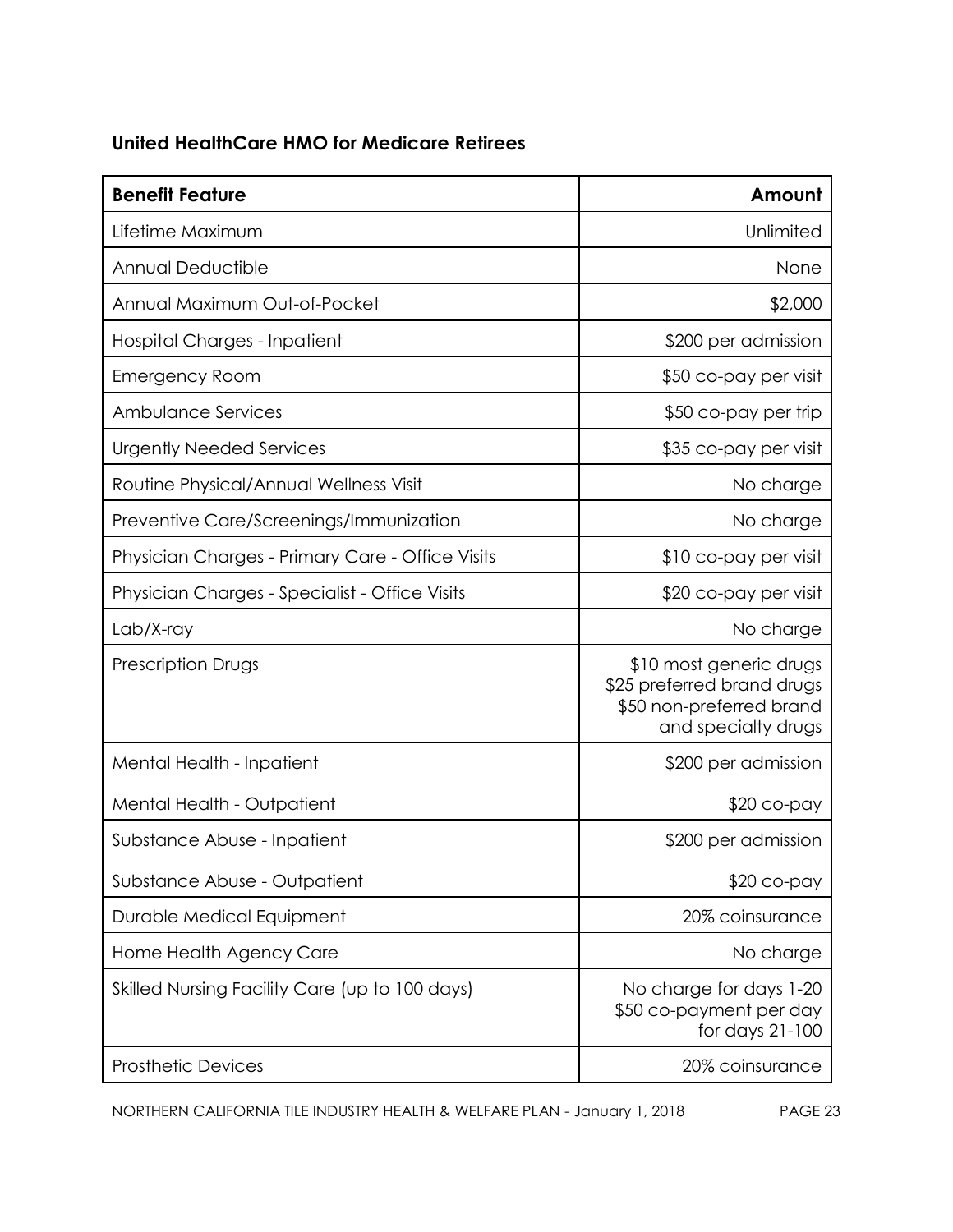| <b>Benefit Feature</b>                  | Amount                                              |
|-----------------------------------------|-----------------------------------------------------|
| Routine Eye Exam (once every 12 months) | $$20$ co-pay                                        |
| Routine Eye Wear (once every 24 months) | Glasses \$130 allowance<br>Contacts \$175 allowance |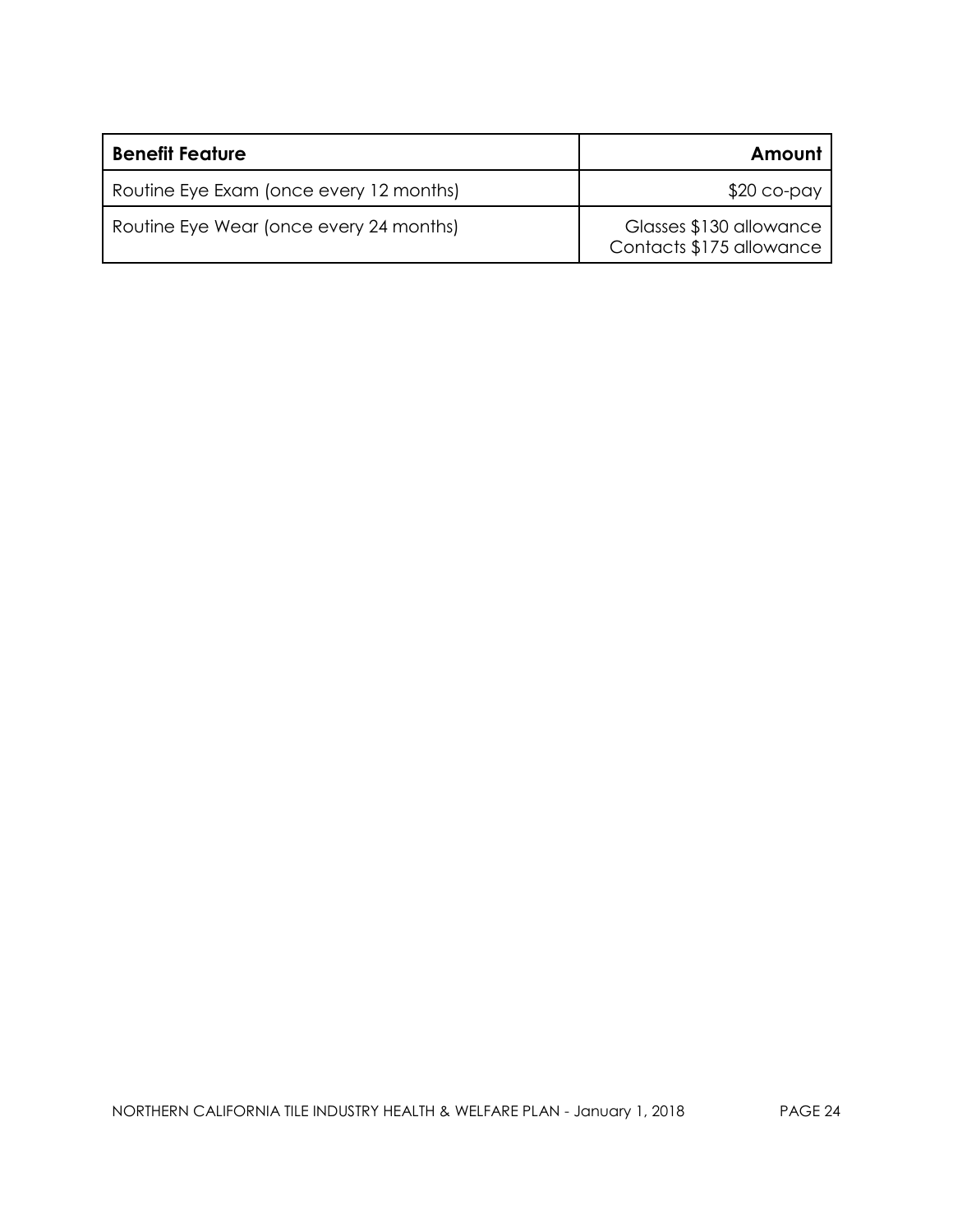## **Kaiser Foundation Health Plan for Active Employees and Early Retirees**

| <b>Benefit Feature</b>                                     | Amount                                                                     |
|------------------------------------------------------------|----------------------------------------------------------------------------|
| Lifetime Maximum                                           | Unlimited                                                                  |
| Annual Deductible:                                         | None                                                                       |
| Annual Maximum Out-of-Pocket<br>Per Person:<br>Per Family: | \$1,500 in copays<br>\$3,000 in copays                                     |
| Hospital Charges - Inpatient                               | \$250 per admission                                                        |
| Emergency Room (waived if admitted)                        | \$100 co-pay per visit                                                     |
| Ambulance Services                                         | \$50 per trip                                                              |
| Outpatient Surgery                                         | \$35 per procedure                                                         |
| <b>Physician Charges - Office Visits</b>                   | \$35 co-pay per visit                                                      |
| <b>Urgent Care Consultations and Treatment</b>             | \$35 co-pay per visit                                                      |
| Preventive Care/Screening/Immunizations                    | No charge                                                                  |
| <b>Scheduled Pre-Natal Care Exams</b>                      | No charge                                                                  |
| Well Child Care (through 23 months)                        | No charge                                                                  |
| <b>Well Woman Care</b>                                     | No charge                                                                  |
| Lab/X-ray                                                  | \$10 per encounter                                                         |
| Imaging (MRI, CET, PET)                                    | \$50 per procedure                                                         |
| Prescription Drugs                                         | \$10 generic/<br>\$25 brand name                                           |
| Allergy Injections                                         | \$5 per visit                                                              |
| Mental Health - Inpatient                                  | \$250 per admission                                                        |
| Mental Health - Outpatient                                 | \$35 co-pay<br>for individual therapy;<br>\$17 co-pay<br>for group therapy |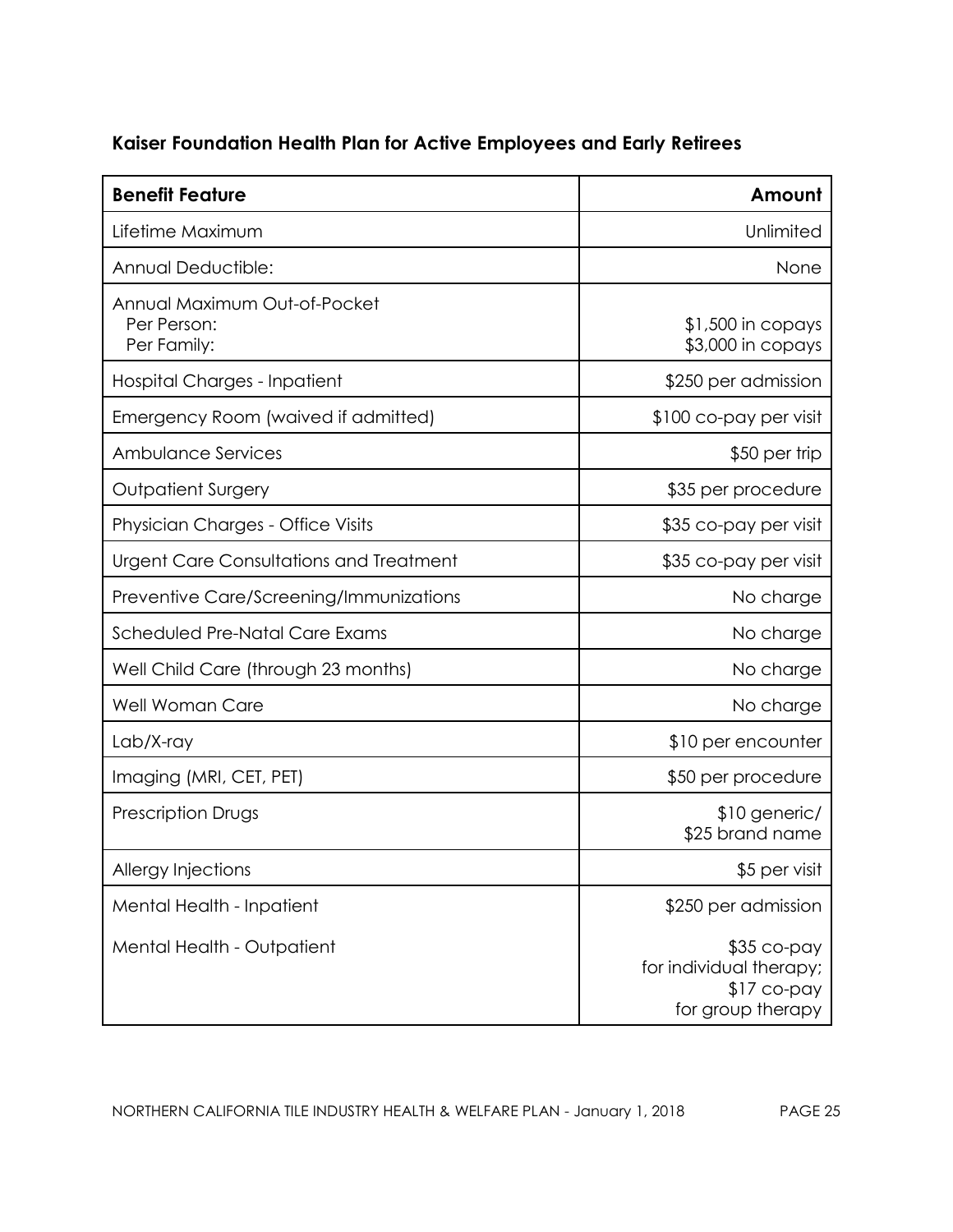| <b>Benefit Feature</b>                             | Amount                                                                      |
|----------------------------------------------------|-----------------------------------------------------------------------------|
| Substance Abuse Treatment - Inpatient              | \$250 per admission                                                         |
| Substance Abuse Treatment - Outpatient             | $$35$ co-pay<br>for individual therapy;<br>$$5$ co-pay<br>for group therapy |
| Durable Medical Equipment                          | No charge                                                                   |
| Home Health Services (up to 100 visits per year)   | No charge                                                                   |
| Skilled Nursing Facility (up to 100 days per year) | No charge                                                                   |
| Prosthetic and Orthotic Devices                    | No charge                                                                   |
| Most Physical, Occupational and Speech Therapy     | \$35 per visit                                                              |
| Routine Eye Exams with Plan Optometrist            | No charge                                                                   |
| Hospice Care                                       | No charge                                                                   |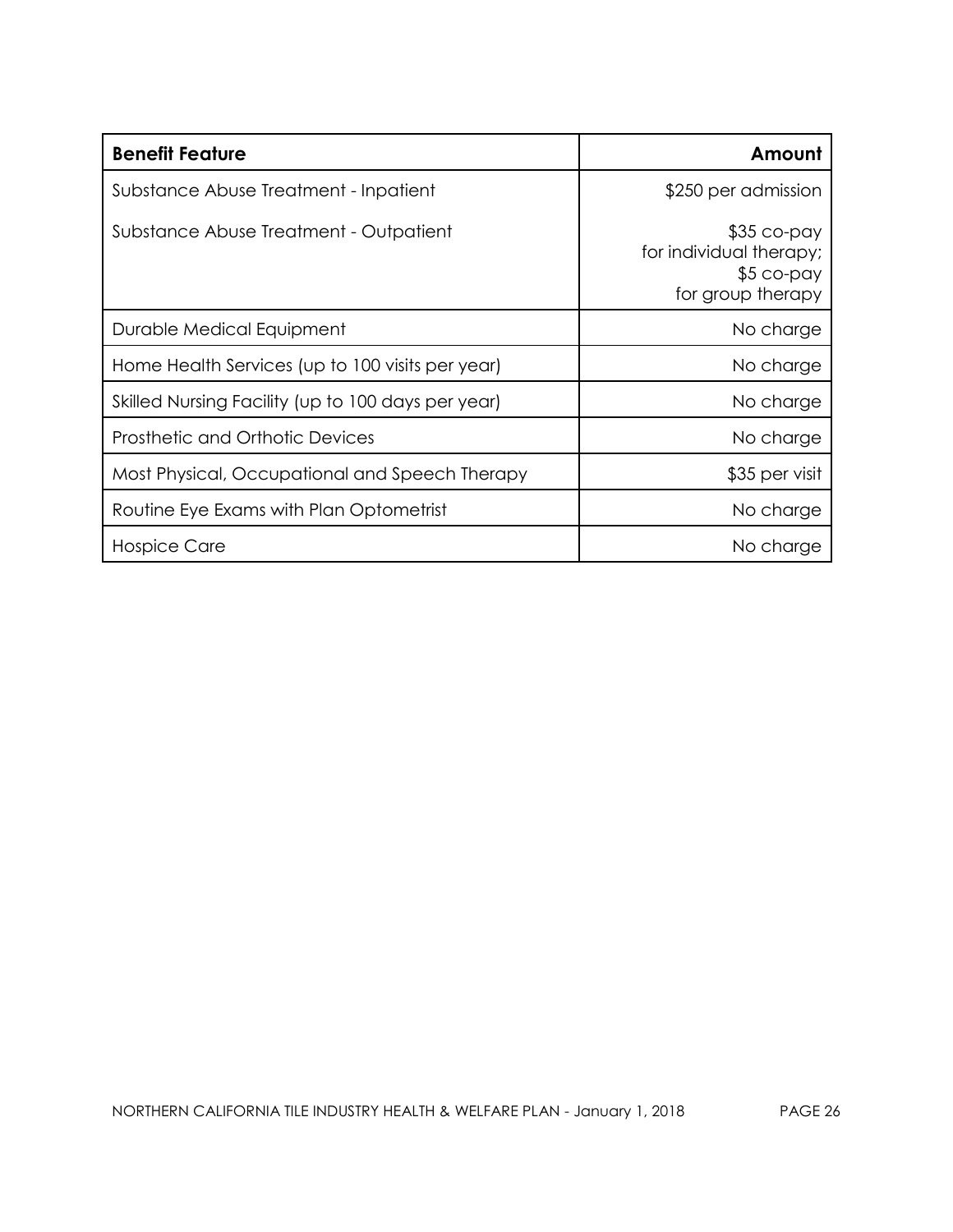## **Kaiser Foundation Health Plan for Medicare Retirees**

| <b>Benefit Feature</b>                                     | Amount                                                                       |
|------------------------------------------------------------|------------------------------------------------------------------------------|
| Lifetime Maximum                                           | Unlimited                                                                    |
| Annual Deductible:                                         | None                                                                         |
| Annual Maximum Out-of-Pocket<br>Per Person:<br>Per Family: | \$1,500<br>\$3,000                                                           |
| Hospital Charges - Inpatient                               | \$250 per admission                                                          |
| <b>Emergency Room</b>                                      | \$50 co-pay per visit                                                        |
| Ambulance Services                                         | \$50 per tri                                                                 |
| <b>Physician Charges - Office Visits</b>                   | \$25 co-pay per visit                                                        |
| Routine Physical/Annual Wellness Visit                     | No charge                                                                    |
| Preventive Care/Screenings/Immunization                    | No charge                                                                    |
| Lab/X-ray                                                  | No charge                                                                    |
| Prescription Drugs (100 day supply)                        | \$10 generic/<br>\$25 brand name                                             |
| Mental Health - Inpatient                                  | \$250 per admission                                                          |
| Mental Health - Outpatient                                 | $$25$ co-pay<br>for individual therapy;<br>$$12$ co-pay<br>for group therapy |
| Substance Abuse Treatment - Inpatient                      | \$250 per admission                                                          |
| Substance Abuse Treatment - Outpatient                     | \$25 co-pay<br>for individual therapy;<br>$$5$ co-pay<br>for group therapy   |
| Durable Medical Equipment                                  | No charge                                                                    |
| Home Health Services (part-time, intermittent)             | No charge                                                                    |
| Skilled Nursing Facility (up to 100 days per year)         | No charge                                                                    |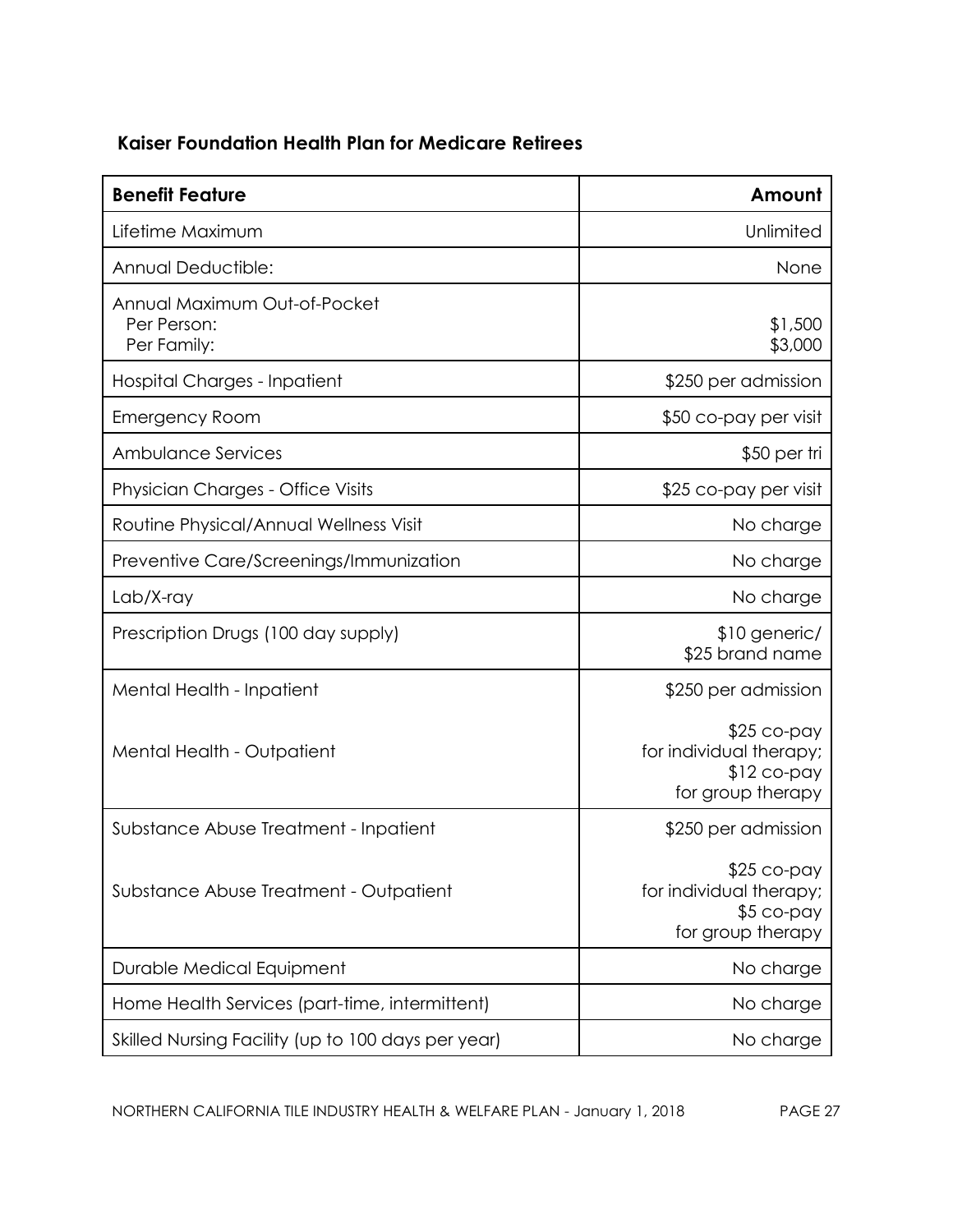| <b>Benefit Feature</b>                          | Amount          |
|-------------------------------------------------|-----------------|
| <b>External Prosthetic and Orthotic Devices</b> | No charge       |
| Ostomy and Urological Supplies                  | No charge       |
| Routine Eye Exams with Plan Optometrist         | \$25 per visit  |
| Eye Glasses or Contact Lenses (every 24 months) | \$150 allowance |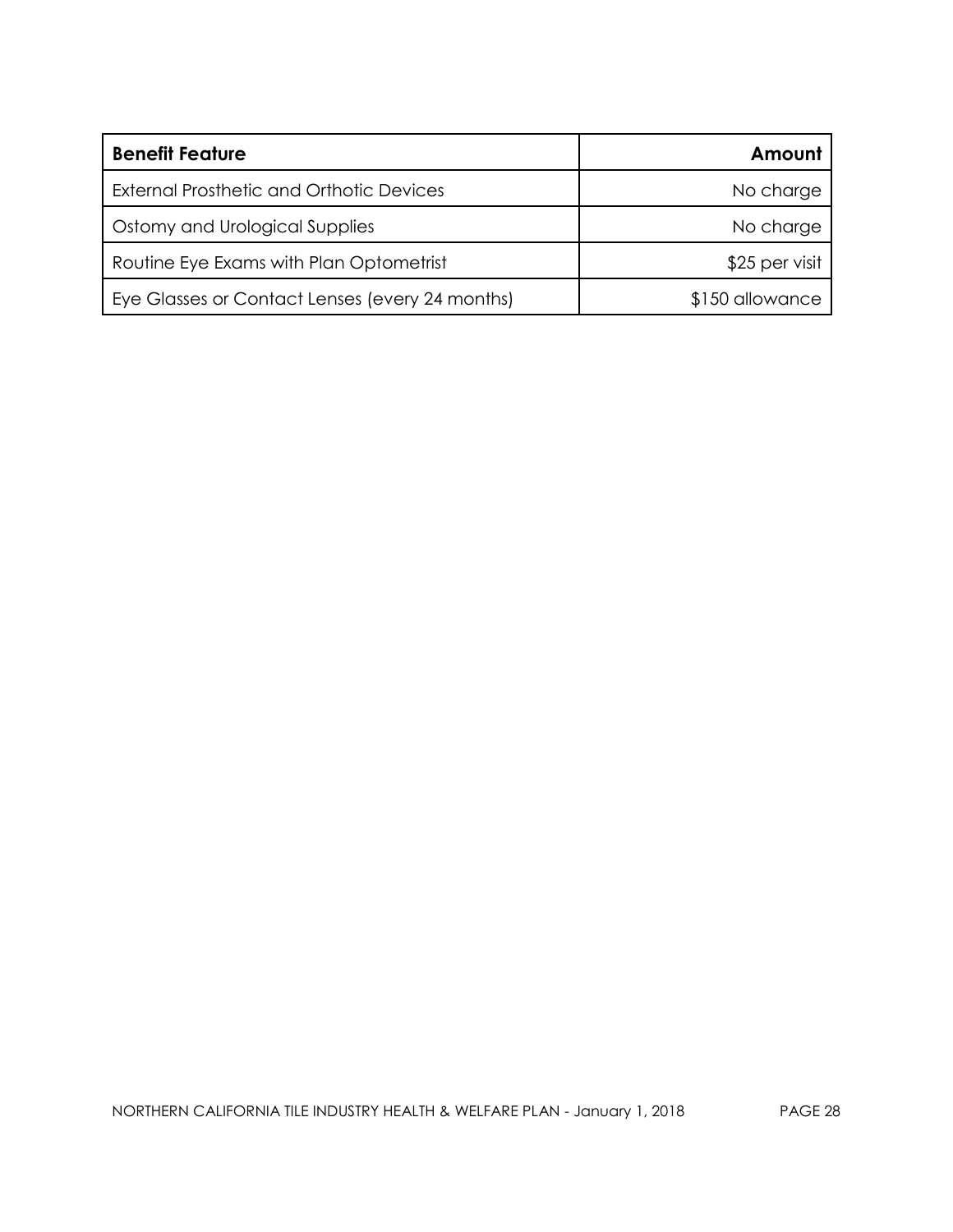#### **INFORMATION ABOUT PARTICULAR MEDICAL BENEFITS UNDER ALL MEDICAL PLAN OPTIONS**

#### **Maternity Benefits Under the Newborn and Mothers Health Protection Act**

Group health plans and health insurance issuers generally may not, under Federal law, restrict benefits for any hospital length of stay in connection with childbirth for the mother or newborn child to less than 48 hours following a vaginal delivery, or less than 96 hours following a cesarean section. However, Federal law generally does not prohibit the mother's or newborn's attending provider, after consulting with the mother, from discharging the mother or her newborn earlier than 48 hours (or 96 as applicable). In any case, plans and issuers may not, under Federal law, require that a provider obtain authorization from the plan or issuer for prescribing a length of stay not in excess of 48 hours (or 96 hours).

#### **Mastectomy Benefits Under the Women's Health and Cancer Rights Act**

In accordance with Federal law, women who have had a medically necessary mastectomy are entitled to coverage for:

1. all stages of reconstruction of the breast on which the mastectomy was performed; and

2. surgery and reconstruction of the other breast to produce a symmetrical appearance; and

3. prostheses; and

4. treatment of any physical complication of mastectomy, including lymphedemas.

The care covered under these rules is subject to the standard co-payment or co-insurance requirements which apply to other medical and hospital coverage provided by the plan in which the patient is enrolled.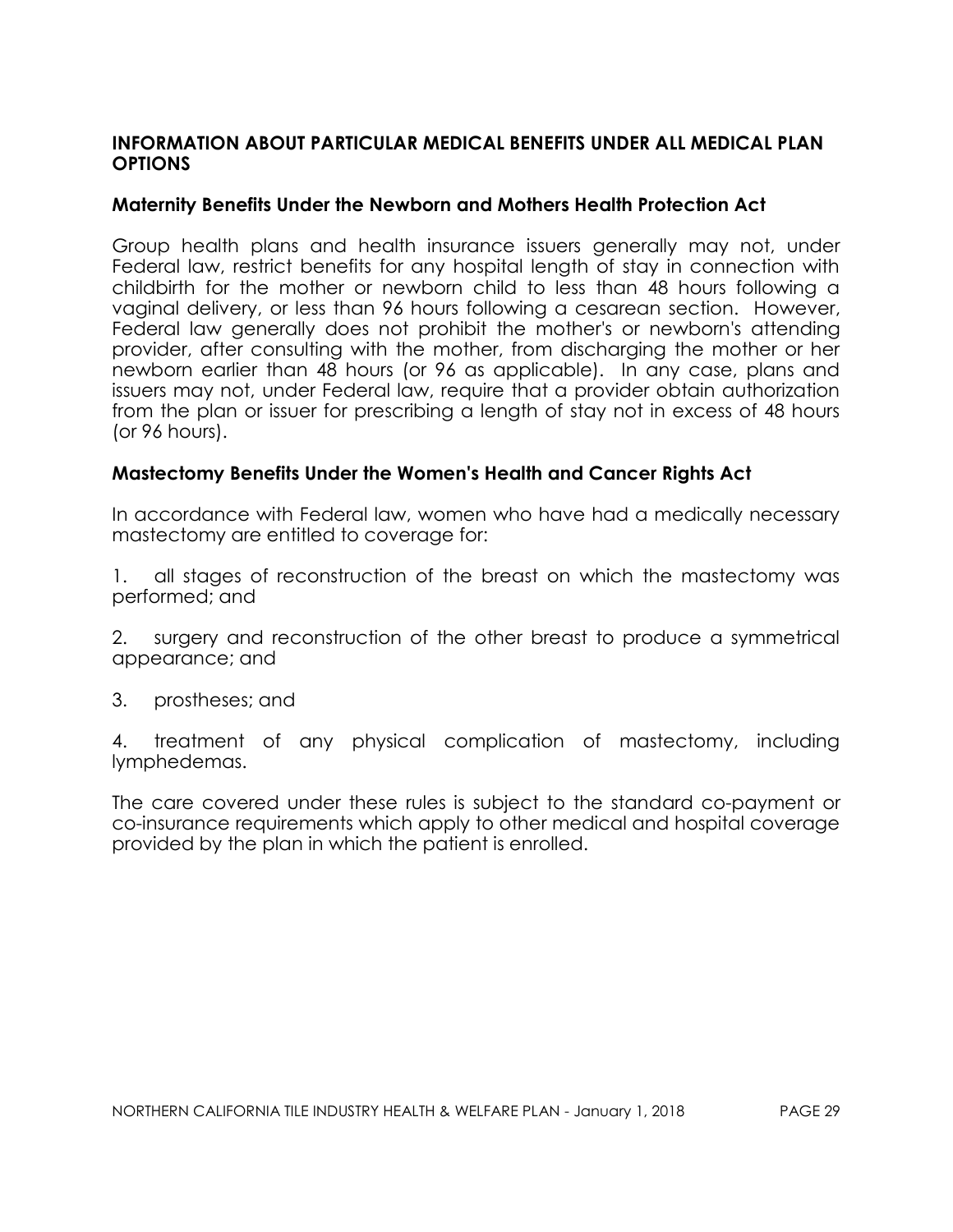#### **INFORMATION ABOUT PARTICULAR MEDICAL BENEFITS UNDER THE SELF-FUNDED PPO PLAN**

### **(A) Alpha Feto Protein Benefits**

This provision applies only when the covered person's pregnancy is covered under the Plan.

If, while covered under the Plan, you or your dependent participates in the Expanded Alpha Feto Protein program, the Plan will pay the expense incurred in the same manner and subject to the same conditions and limitations as any other covered service, except as described below.

Expenses for any alpha feto protein screening benefit that is a Preventive Service, as defined in (K) below, are not subject to the deductible and will be paid at 100% if the service is provided by a PPO Provider.

"Expanded Alpha Feto Protein" program means a statewide prenatal testing program administered by the State Department of Health Services.

### **(B) Clinical Trial Benefits**

The Plan provides coverage for routine patient costs for items and services furnished to a covered qualified individual in connection with participation in a Clinical Trial, as defined below.

Clinical Trial means a Phase I, Phase II, Phase III or Phase IV clinical trial that is conducted in relation to the prevention, detection, or treatment of cancer or other life-threatening disease or condition that:

(a) is conducted under an investigational new drug application reviewed by the Food and Drug Administration;

(b) is a drug trial that is exempt under federal regulations from having an investigational new drug application reviewed by the Food and Drug Administration; or

(c) is approved or funded by one of the following:

- (1) one of the National Institutes of Health;
- (2) the Centers for Disease Control and Prevention;
- (3) the Agency for Health Care Research and Quality;

(4) the Centers for Medicare & Medicaid Services;

(5) a cooperative group or center of any of (1)-(4) above or the Department of Defense or the Department of Veterans Affairs;

(6) a qualified non-governmental research entity identified in the guidelines issued by the National Institutes of Health for center support grants; or

(7) if the requirements of Section 2709(d)(2) of the Patient Protection and Affordable Care Act are met, any of the following: the United States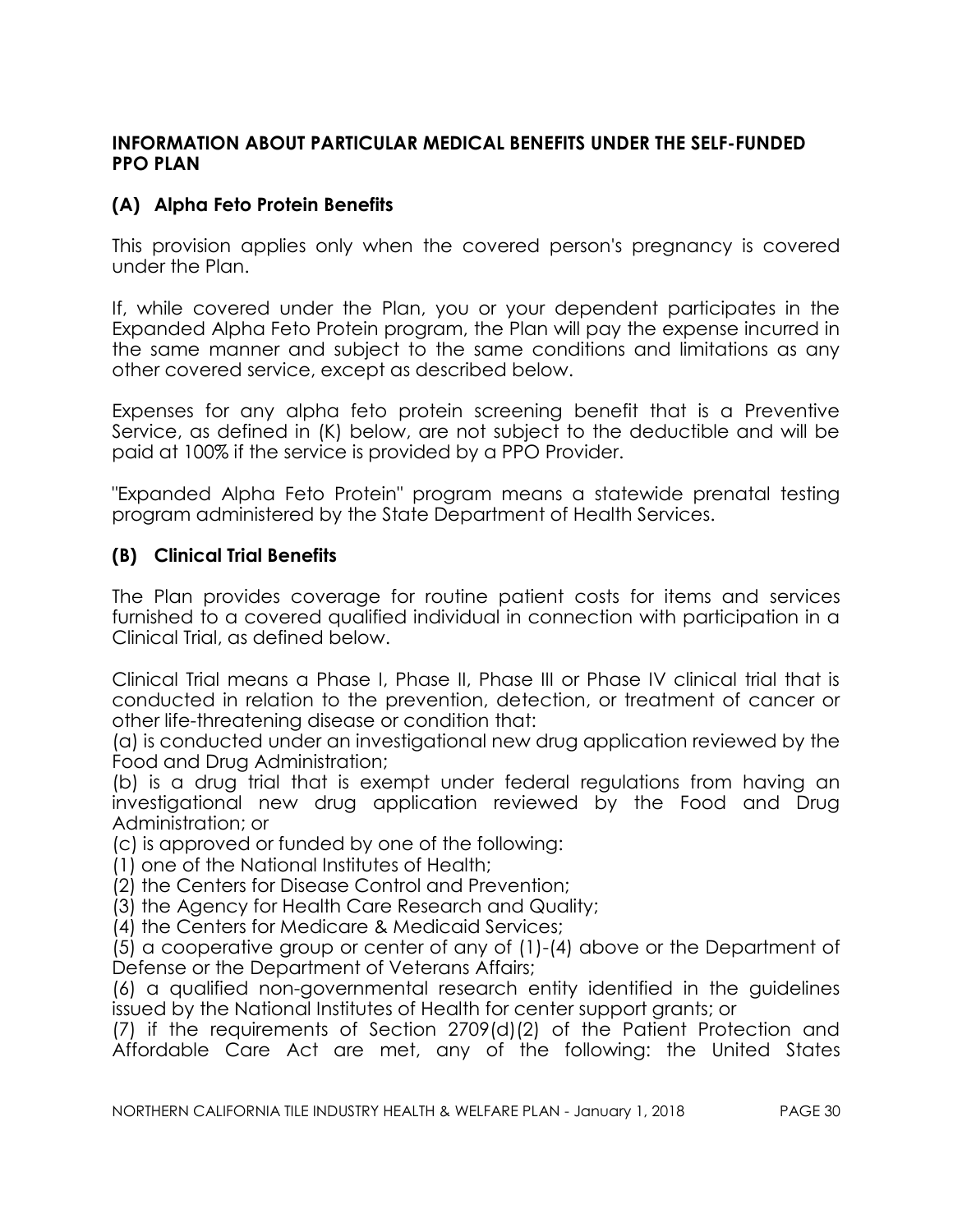Department of Defense; the United States Department of Energy; or the United States Department of Veterans Affairs.

For purposes of this provision, "life-threatening condition" means any disease or condition from which the likelihood of death is probable unless the course of the disease or condition is interrupted.

### **Exceptions**

Benefits will not be provided for:

(a) the investigational item, device, or service itself;

(b) services other than health care services, such as travel, housing, companion expenses or other non-clinical expenses;

(c) any item or service provided solely to satisfy data collection and analysis needs and that is not used in the clinical management of the patient;

(d) any services specifically excluded from coverage under the Plan; or

(e) any services provided by the research sponsors free of charge.

# **(C) Cancer Screening Benefits**

If, while covered under the Plan, you or your dependent incurs expense for any generally medically accepted cancer screening tests, the Plan will pay benefits in the same manner and subject to the same conditions and limitations as any other covered service, except as described below.

Expenses for any cancer screening benefit that is a Preventive Service, as defined in (K) below, are not subject to the deductible and will be paid at 100% if the service is provided by a PPO Provider.

### **(D) Diabetes Benefits**

If, while covered under the Plan, you or your dependent incurs expense for the medically necessary treatment of:

(i) insulin-using diabetes;

(ii) non-insulin-using diabetes; or

(iii) gestational diabetes;

benefits will be payable as follows, even if the items are available without a prescription.

For these items, benefits are payable in the same manner and subject to the same conditions and limitations as any other covered service:

(i) blood glucose monitors designed to assist the visually impaired;

- (ii) insulin pumps and all related necessary supplies;
- (iii) pen delivery systems for the administration of insulin;
- (iv) podiatric devices to prevent or treat diabetes-related complications; and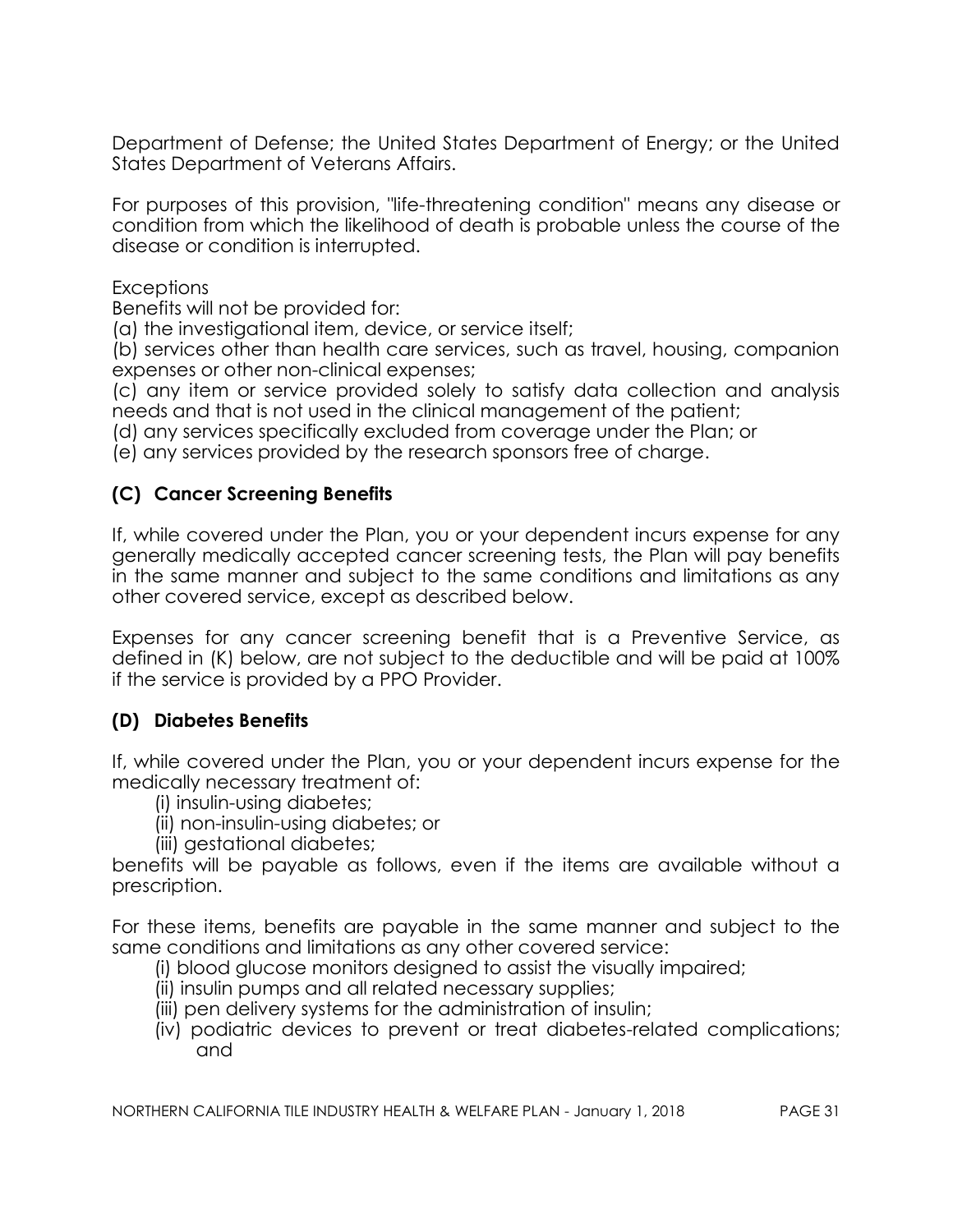(v) visual aids, excluding eyewear, to assist the visually impaired with proper dosing of insulin.

Note: prior approval of the Utilization Review Program is required before benefits are payable for insulin infusion pumps.

For these items, benefits are payable in the same manner and subject to the same conditions and limitations as any other prescription drug:

(i) ketone urine testing strips.

For diabetes outpatient self-management training, education, and medical nutrition therapy:

(a) necessary to enable a covered person to properly use equipment, supplies, and medication related to the person's treatment; or

(b) directed or prescribed by a physician; and

(c) provided by appropriately licensed or registered health care professionals;

benefits are payable in the same manner and subject to the same conditions and limitations as a physician's office visit.

Other diabetes benefits are provided under the Prescription Drug program, described elsewhere in this Summary Plan Description.

# **(E) General Anesthesia and Associated Facility Charges for Dental Procedures**

If, while covered under the Plan, you or your dependent requires a dental procedure that is provided in a hospital or surgery center setting, the Plan will pay the expense incurred for:

(a) general anesthesia; and

(b) the associated hospital or surgery center charges;

in the same manner and subject to the same conditions and limitations as any other covered service, when the clinical status or underlying medical condition of the covered person requires dental procedures that would ordinarily not require general anesthesia to be rendered in a hospital or surgery center.

# Conditions

The benefits described above are payable only for a covered person:

(a) who is a child under the age of 7;

(b) who is developmentally disabled, regardless of age; or

(c) whose health is compromised and for whom general anesthesia is medically necessary, regardless of age.

### Exceptions

The Plan will not pay for:

(a) the dental procedure itself;

(b) the professional fee of the dentist;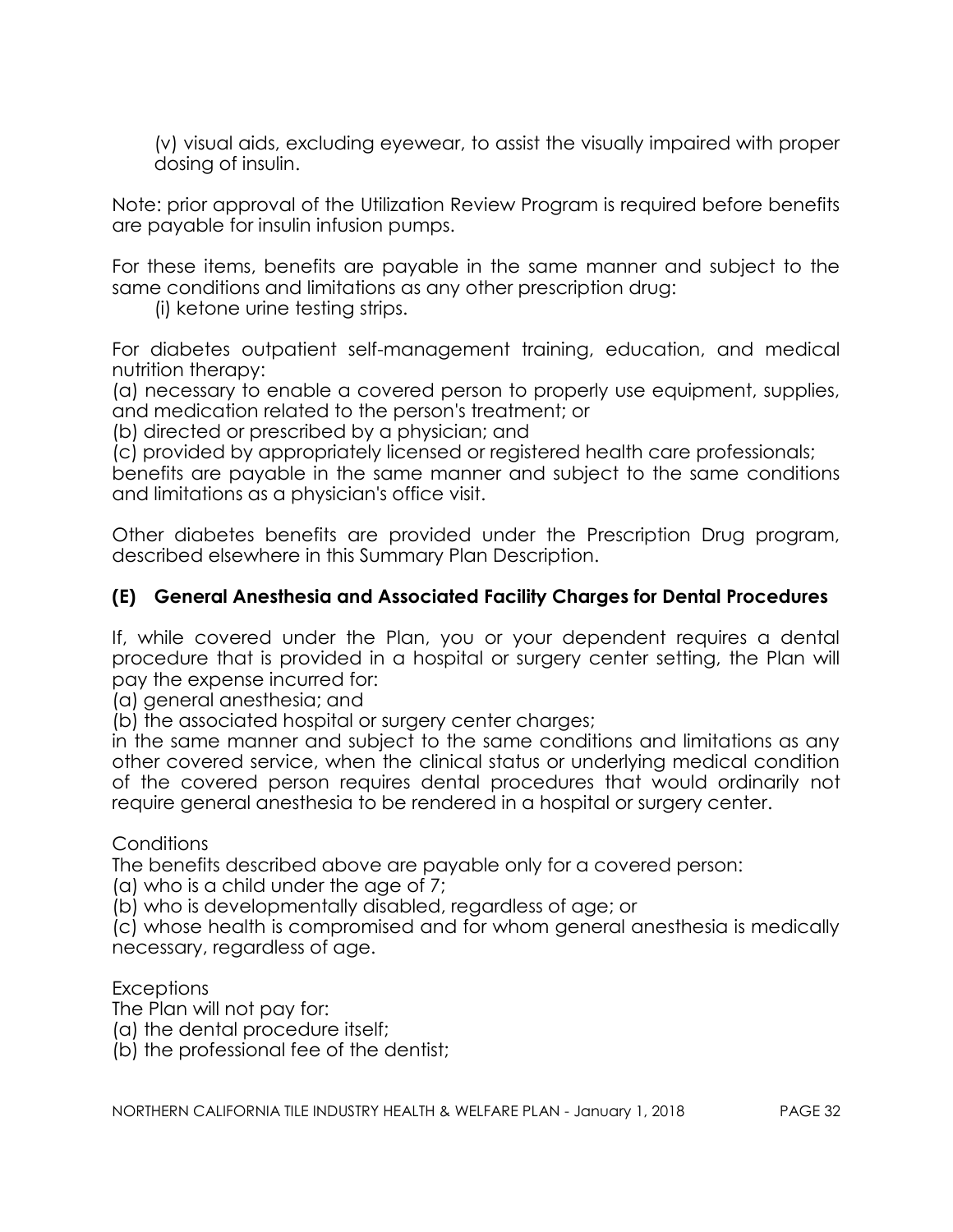(c) anesthesia or related facility charges for dental procedures that ordinarily would require general anesthesia; or

(d) anything excluded under the Exclusions listed in the Formal Plan Rules.

# **See also Dental Benefits, described below**.

# **(F) Bariatric Surgery**

Bariatric surgery benefits will be provided only in accordance with Medicare national coverage guidelines then in effect. Prior Utilization Review is required for bariatric surgery, whether performed on an in-patient or out-patient basis.

# **(G) Preventive Services**

Benefits will be provided for the following Preventive Services:

- 1. Evidence-based items or services that have in effect a rating of A or B in the current recommendations of the United States Preventive Services Task Force with respect to the individual involved;
- 2. Immunizations for routine use in children, adolescents and adults that have in effect a recommendation from the Centers for Disease Control and Prevention with respect to the individual involved;
- 3. With respect to infants, children, and adolescents, evidence-informed preventive care and screenings provided for in comprehensive guidelines supported by the Health Resources and Services Administration; and
- 4. With respect to women, evidence-informed preventive care and screenings provided for in comprehensive guidelines supported by the Health Resources and Services Administration.

Any new recommendation or guideline issued by the United States Preventive Services Task Force, the Centers for Disease Control or the Health Resources and Services Administration with respect to the services described above will be covered as a Preventive Service as of the first Plan Year beginning on or after the date that is one year after the date the new recommendation or guideline went into effect.

# **(H) Contraceptive Benefits**

The Plan covers all Food and Drug Administration approved contraceptive methods, sterilization procedures, and patient education and counseling for all women with reproductive capacity as prescribed.

Contraceptive benefits are also provided under the Prescription Drug Program, described elsewhere in this Summary Plan Description.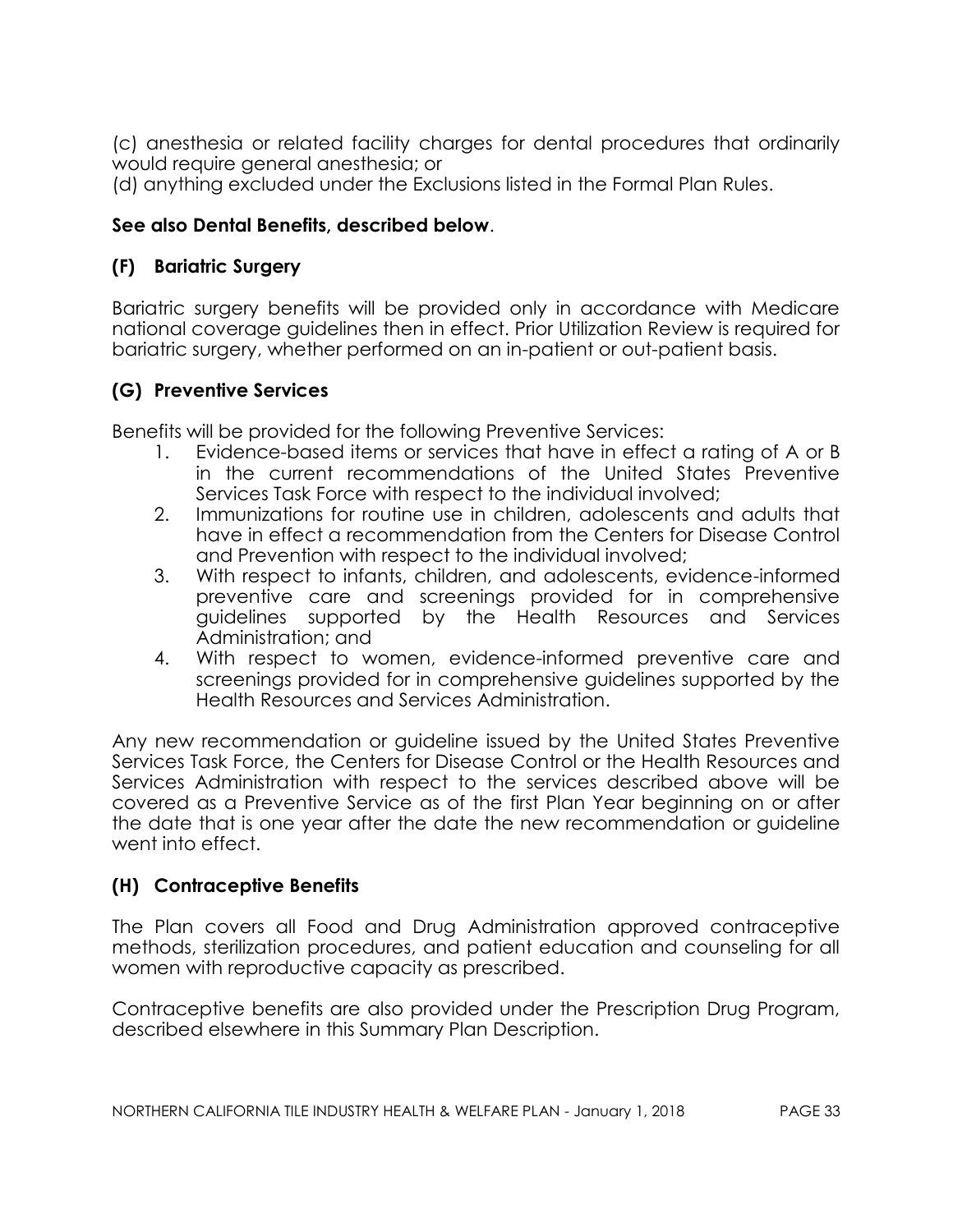## **UTILIZATION REVIEW PROGRAM**

The Self-Funded PPO Plan requires prior Utilization Review for certain services, including all hospital admissions and overnight stays at any medical facility. Utilization Review has proven effective in helping patients avoid unnecessary effort and expense, while still getting quality medical services at the most appropriate level of care. Failure to obtain prior Utilization Review or to follow the recommendations of the Utilization Review Program may result in nonpayment if the Utilization Review Program determines that the service is not covered.

It is your responsibility to notify the Utilization Review Program. You should contact the Utilization Review Program directly to verify that the admitting physician or hospital has made the required "notification." Utilization Review is provided by Blue Shield of California at (800) 541-6652.

In addition to hospital admissions, Prior Utilization Review is also currently required for the following services:

(a) Non-emergency Hospital Admission

(b) Outpatient Surgery

(c) Skilled Nursing Admission/Admission into an approved Hospice Program

(d) Non-PPO Home Health Care/Private Nursing/Outpatient Hospice Services

(e) Inpatient Mental and Emotional Illness Treatments

(f) Non-PPO Provider Home Infusion/Injectable Therapy

(g) Select Injectable Drugs, except injectable contraceptives (prior authorization not required) administered in the Physician office setting

(h) Durable Medical Equipment, including but not limited to motorized wheelchairs, insulin infusion pumps, and Continuous Glucose Monitoring Systems (CGMS), except breast pumps (prior authorization not required)

(i) Reconstructive Surgery

(j) Orthognathic Surgery of temporomandibular joint (TMJ) Services

(k) Hemophilia home infusion products and services

(l) The following radiological procedures when performed in an Outpatient setting on a non-emergency basis: CT (Computerized Tomography) scans, MRIs (Magnetic Resonance Imaging), MRAs (Magnetic Resonance Angiography), PET (Positron Emission Tomography) scans, and any cardiac diagnostic procedure utilizing Nuclear Medicine

(m) All Transplants

(n) All bariatric surgery

(o) Behavioral Health Treatment, Outpatient Partial Hospitalization, Intensive Outpatient Care and Outpatient ECT Services for the treatment of Mental Health Conditions

(p) Medically Necessary dental and orthodontic Services that are an integral part of Reconstructive Surgery for cleft palate procedures.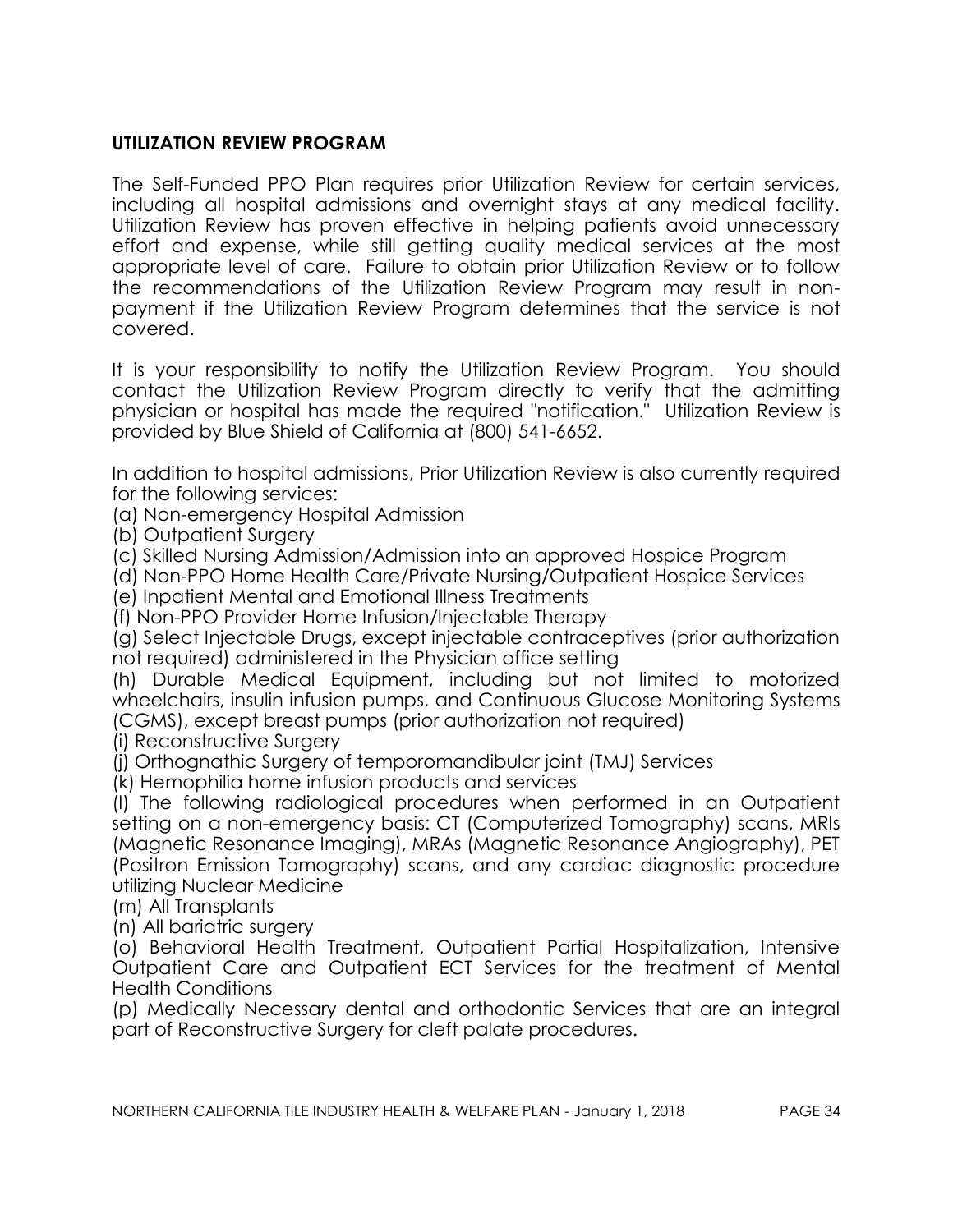## **LIMITATIONS AND EXCLUSIONS**

### A. **LIMITATIONS ON BENEFITS**

Certain Covered Medical Charges are limited. These covered charges and their limitations are as follows.

a. Charges in connection with teeth, gums or alveolar process are covered only for:

(1) hospital charges for necessary inpatient care; and

(2) treatment of tumors.

b. Charges in connection with cosmetic surgery are covered only:

(1) within 12 months after and as the result of an injury;

(2) for the correction of a congenital defect of your dependent child; and

(3) for replacement of diseased tissue surgically removed.

c. Charges in connection with transplants or replacements of tissue or organs are covered only to the extent they are not considered experimental by the Health Care Financing Agency (HCFA) of the federal government.

If both the donor and the donee are covered under the Plan, the donor's and donee's charges are covered. The total of the donor's and donee's charges will not be more than any maximums under the Plan applicable to the donee.

If the donor is not covered under the Plan and the donee is covered under the Plan, the donor's charges will be covered only to the extent that the donor's charges are not covered under any other insurance. The total of the donor's and donee's charges will not be more than any maximums under the Plan applicable to the donee.

If the donor is covered under the Plan and the donee is not covered under the Plan, the donor's charges and the donee's charges are not covered.

### B. **EXCLUSIONS**

No benefits will be paid for charges in connection with:

(a) services or supplies for which a covered person is not required to pay or charges made only because coverage exists;

(b) sickness or injury:

(1) for which benefits are paid or payable under workers' compensation or any similar law; or

(2) that is caused by, or connected in any way to, employment of the covered person;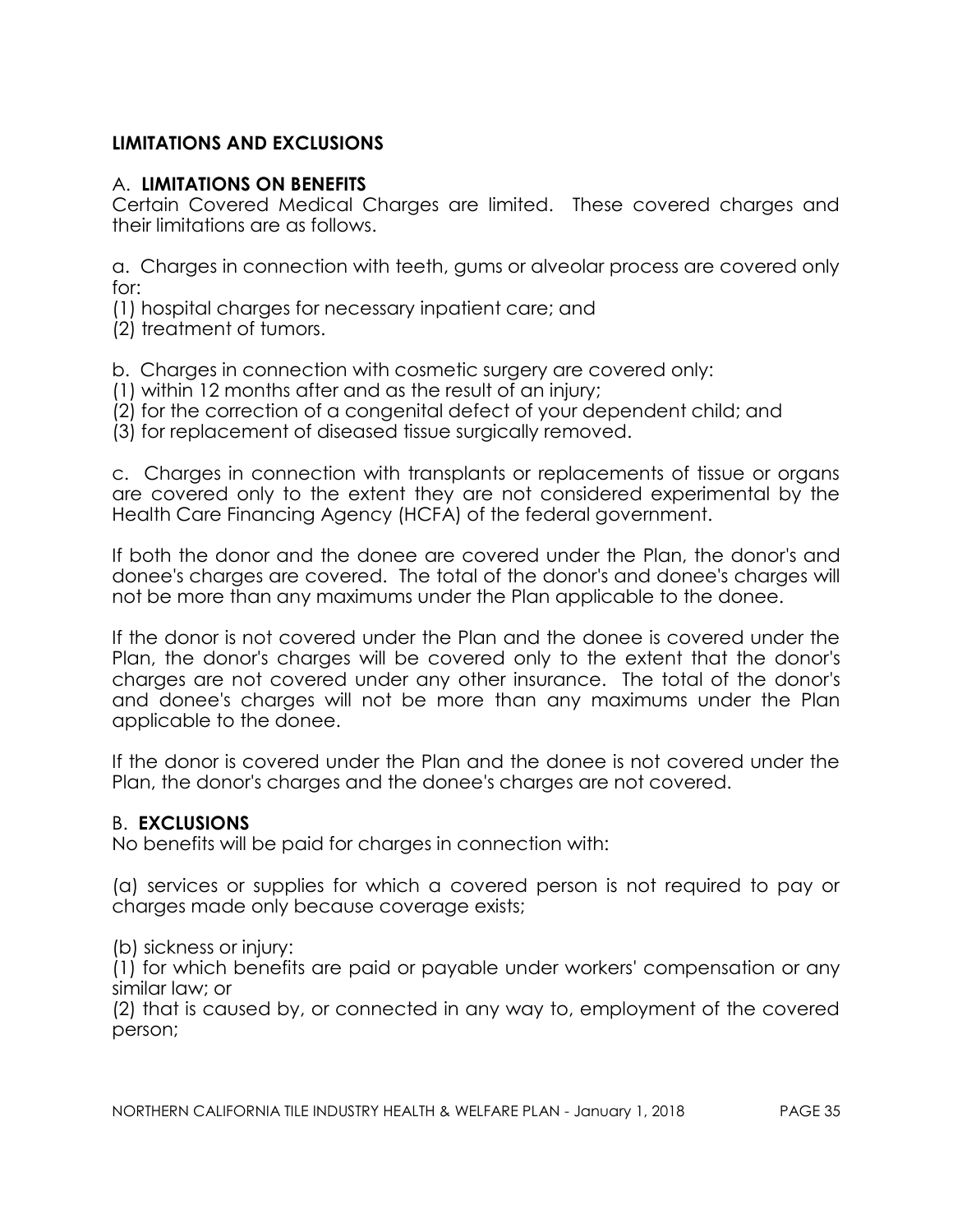(c) health exams that are not required for treatment of sickness or injury unless 1) specifically provided under the Plan, or 2) the exam is a Preventive Service and is provided by a PPO Provider;

(d) any act due to war, if declared or not, or arising out of service in the Armed Forces; or participation in a riot or insurrection; or participation in a felony, unless the charges resulted from an act of domestic violence or a medical condition;

(e) eye refractions, except as specifically provided under the Formal Plan Rules; eyeglasses or the fitting of eyeglasses; radial keratotomy or other surgical procedure to correct myopia; visual training; vision therapy; speech therapy, unless medically necessary due to a covered sickness or injury incurred while covered under the Plan; hearing aids or the fitting of hearing aids; shoes;

(f) diagnosis and treatment of weak, strained, or flat feet or the cutting or removal of corns, calluses and toenails (this will not apply to the removal of nail roots);

(g) educational testing or training; or behavior modification programs; or services primarily oriented toward treating a social, developmental or learning problem, except as specifically provided under the Plan;

(h) custodial care;

(i) sleep disorders, except when coordinated through the Utilization Review Program;

(j) charges incurred as a donor of an organ when the donee is not insured under the Plan;

(k) drugs and medicines that may be obtained without a written prescription;

(I) charges that are more than the reasonable and customary charges for the services and supplies furnished;

(m) hospital services and supplies when confinement is solely for diagnostic testing purposes;

(n) comprehensive preventive child care except 1) as specifically provided for, or 2) Preventive Services provided by a PPO Provider;

(o) any charge for treatment of sexual dysfunction;

(p) "stand-by" services of a physician or surgeon whether in the physician's or surgeon's office or a hospital;

NORTHERN CALIFORNIA TILE INDUSTRY HEALTH & WELFARE PLAN - January 1, 2018 PAGE 36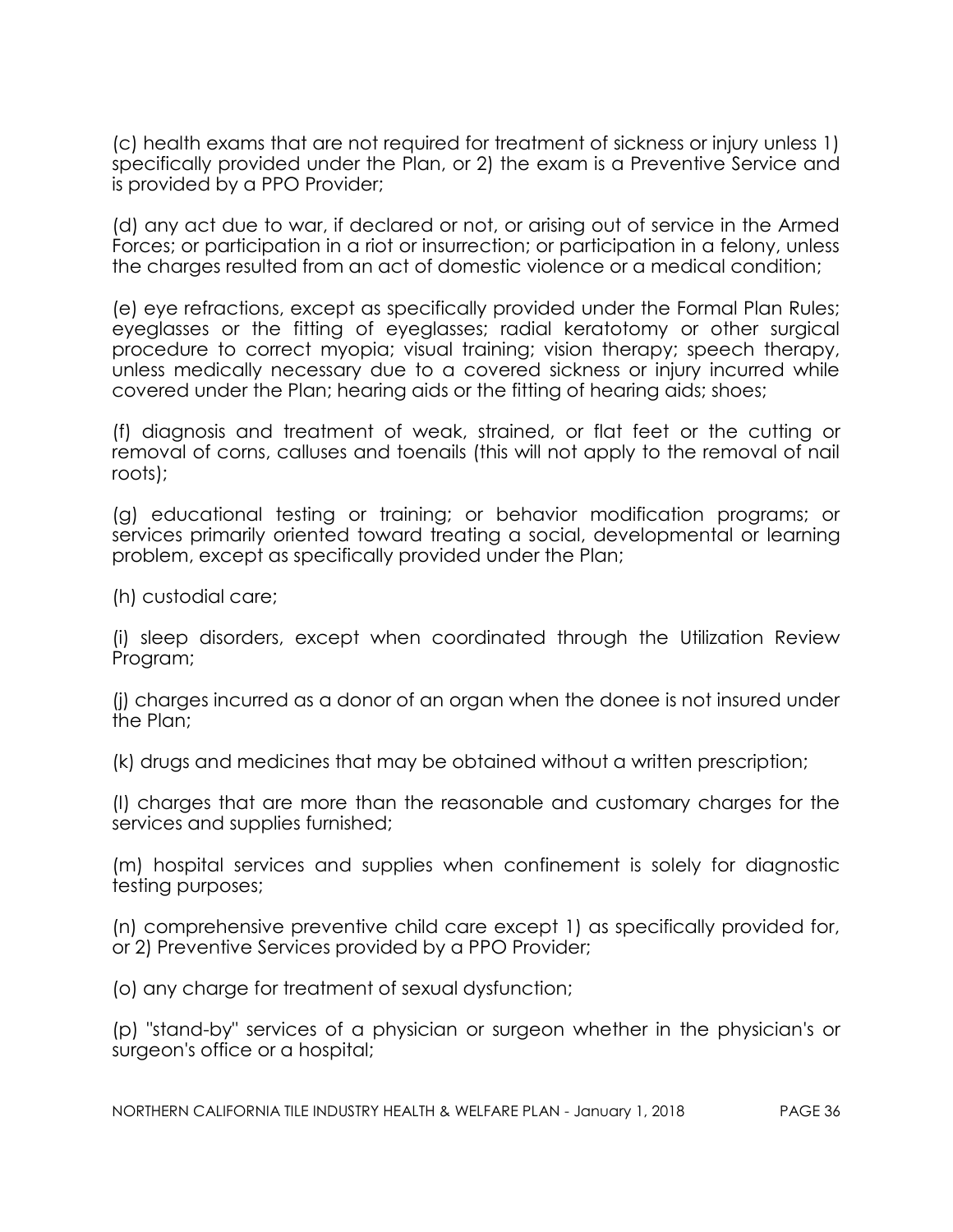(q) transportation, except as specifically provided under the Plan; or

(r) care, treatment, services or supplies, other than Preventive Services provided by a PPO Provider:

(1) not prescribed by a physician;

(2) not medically necessary;

(3) which are experimental as recognized in the United States or provided mainly for the purpose of medical or other research;

(4) received from a nurse which do not require the skill and training of a nurse;

(5) to the extent that benefits are payable under other provisions of the Plan;

(6) for which benefits are not paid due to the Deductible or Coinsurance provisions of the Plan:

(7) received in a hospital or institution owned or operated by the United States government or any of its agencies; or

(8) provided by or paid for by any governmental plan or law not restricted to the government's civilian employees and their dependents. (This will not apply to Medicaid or Medi-Cal.)

No benefit payment shall be made for charges incurred after the date the Plan is terminated, except as provided under any extended benefits provision of the Plan.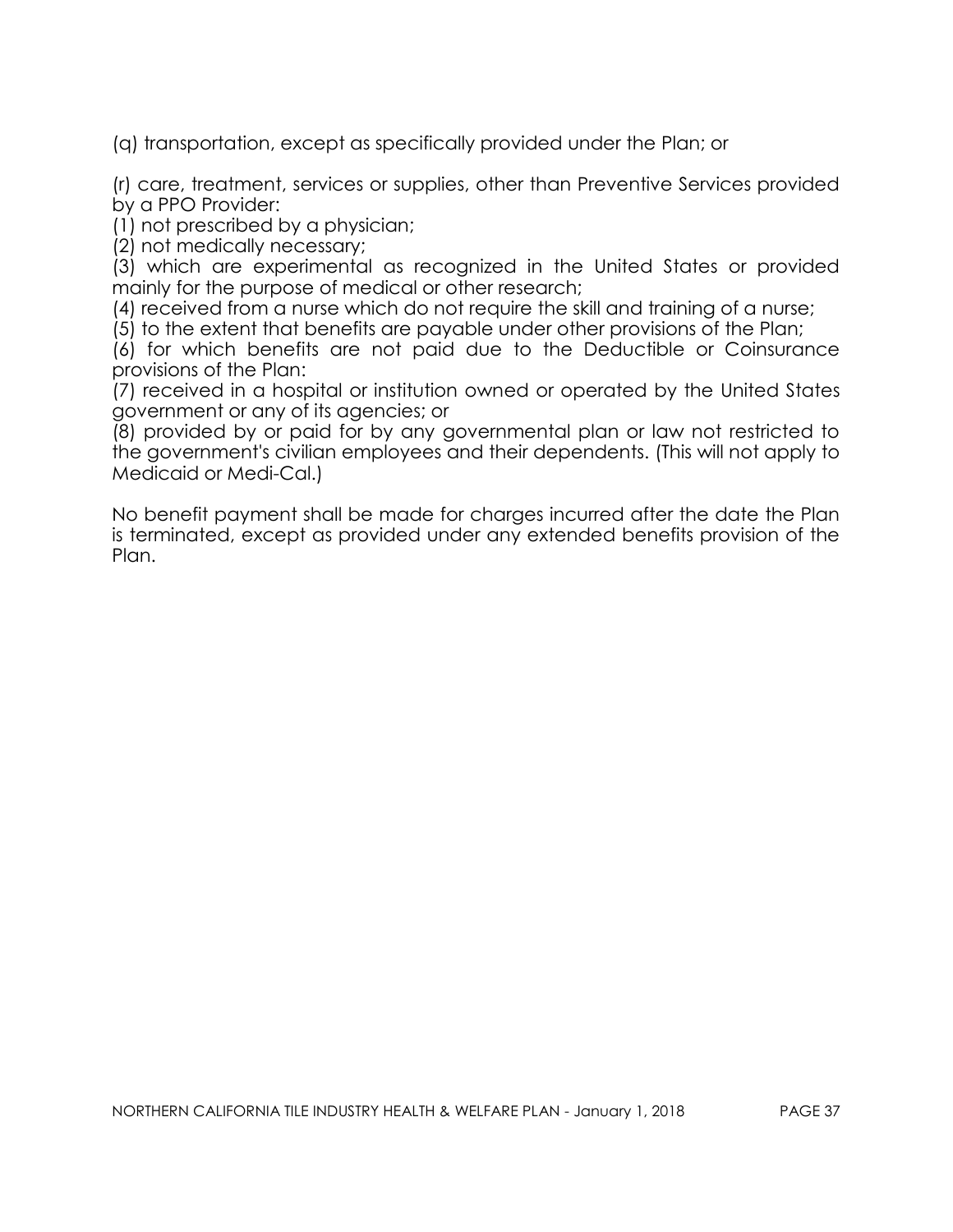### **DENTAL PLAN**

Dental benefits are provided to active employees under the Plan, covered nonbargaining unit employees and individual employers, eligible dependents, covered retirees, and COBRA participants who elect full coverage. An active employee or retiree may elect not to receive coverage for dental benefits by contacting the Plan Administration Office.

You may use any dentist when you need care. To file a Claim, get a claim form from the Union Office or the Plan Administration Office.

Below is a brief summary of the Plan's dental benefits, in effect when this booklet was published. Class A Services for active employees include exams, teeth cleaning, x-rays, extractions, oral surgery, fillings and root canals. Class B Services for active employees include crowns, first installation of fixed bridgework and partial or full dentures, and repairing of crowns, bridgework and dentures.

For covered retirees, Class A Services are routine exams, cleaning and x-rays only. Class B Services for covered retirees are all other covered dental services.

Please contact the Plan Administration Office for a complete description of current dental benefits, and a complete listing of Class A and Class B Services, as well as conditions of coverage, limitations, and exclusions.

| <b>Active Employees</b><br>Annual Deductible (per person):                                                                                        | \$50                  |
|---------------------------------------------------------------------------------------------------------------------------------------------------|-----------------------|
| Percentage of Allowed Charges Paid (after deductible)<br><b>Class A Services:</b><br><b>Class B Services:</b><br>Annual Maximum Benefits Paid:    | 80%<br>75%<br>\$1,500 |
| Orthodontia Only:<br>Percentage of Allowed Charges Paid<br>(after deductible):<br>Lifetime Maximum Benefits Paid:                                 | 70%<br>\$2,000        |
| <b>Retirees Who Elect Full Coverage</b><br>Annual Deductible (per person):                                                                        | \$50                  |
| Percentage of Allowed Charges Paid (after deductible):<br><b>Class A Services:</b><br>Class B Services:<br>Maximum per patient per calendar year: | 80%<br>50%<br>\$1,500 |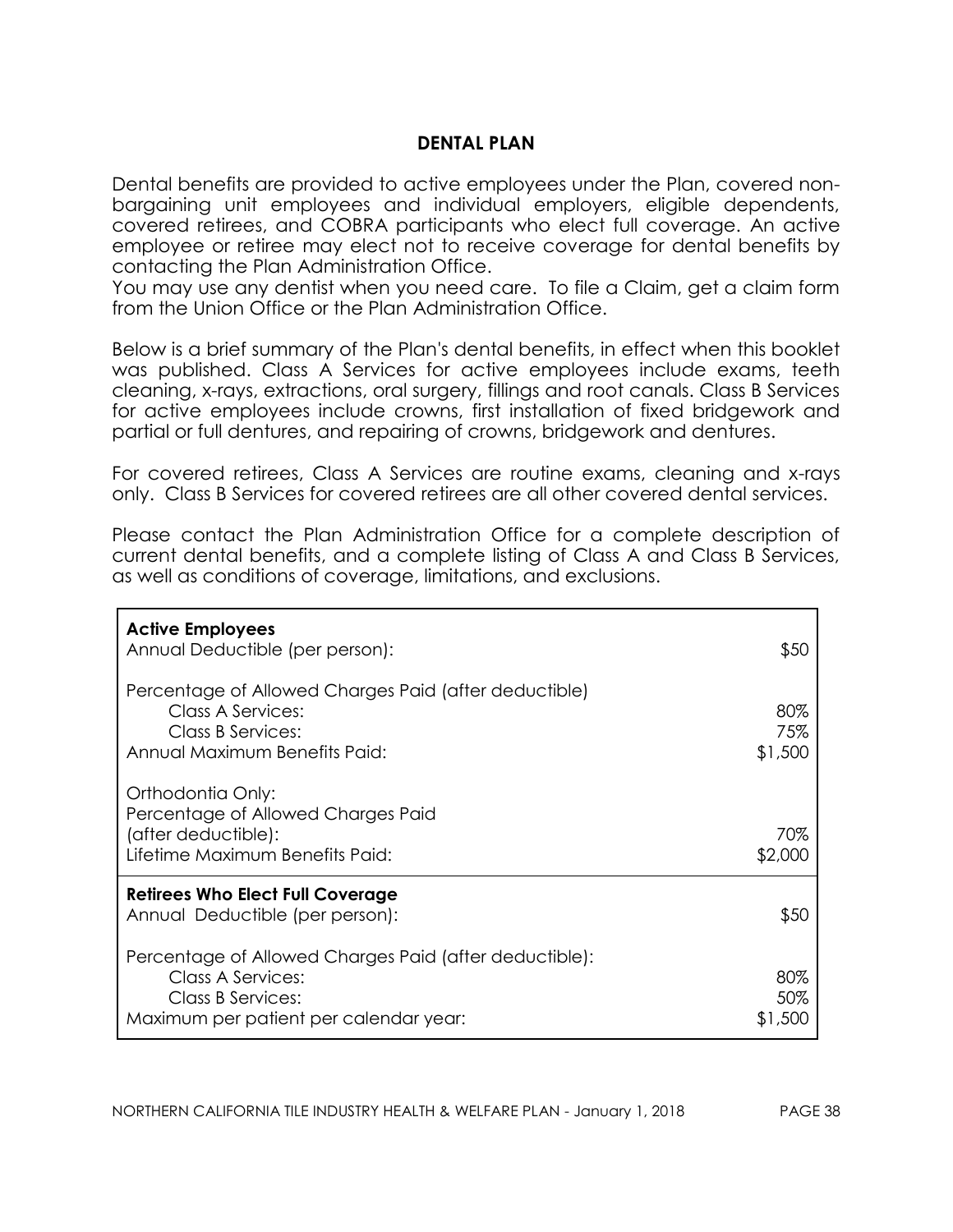## **VISION CARE BENEFITS**

Vision care benefits are provided on an insured basis through Vision Service Plan ("VSP") to active employees, covered non-bargaining unit employees and individual employers, eligible dependents, retirees, and COBRA participants who elect full coverage.

VSP benefits are paid for all covered vision care, but they work differently for VSP panel providers and non-panel providers. Briefly, when you see a VSP panel provider, there is no deductible for each covered visit. VSP covers the cost of the examination, frame, and lenses, or it pays an allowance toward contact lenses. When you see a non-panel provider, you must pay the provider's bill at the time of service and, then, submit a claim for benefits to VSP. After deducting the co-payment, VSP reimburses you the allowed amounts toward your covered charges.

Whether you visit a VSP or non-VSP provider, you will be responsible for any charges in excess of what the Plan allows. In general, your out-of-pocket expense will be significantly lower if you use a VSP panel provider, because VSP panel providers have generally agreed to charge discounted rates to VSP members for services not covered by the Plan.

The following is a summary of the Plan's Vision Care Benefits. Please note that this summary is presented for your convenience only, and does not supersede the VSP booklet or contract, as in effect at the time you receive vision care benefits.

| <b>Benefit</b>                | <b>In Network</b>                                          | <b>Out of Network</b>                                                                                     |
|-------------------------------|------------------------------------------------------------|-----------------------------------------------------------------------------------------------------------|
| Eye Exam - each 12<br>months* | Covered in full**                                          | Reimbursed up to \$45**                                                                                   |
| Lenses - each 12 months*      | Covered in full**                                          | Single - Up to $$30**$<br>Bifocal - Up to \$50**<br>Trifocal - Up to \$65**<br>Lenticular - Up to \$100** |
| Contacts – each 12<br>months* | Necessary - Covered in full**<br>Elective - Up to $$150**$ | Necessary - Up to \$210**<br>Elective - Up to \$105**                                                     |
| Frames - each 24 months*      | Covered up to plan<br>allowance**                          | Up to \$70**                                                                                              |

### **VSP GROUP: Northern California Tile Industry Welfare Plan** – **Group No. 00411800**

\* from your last date of service

\*\* subject to a \$10 copayment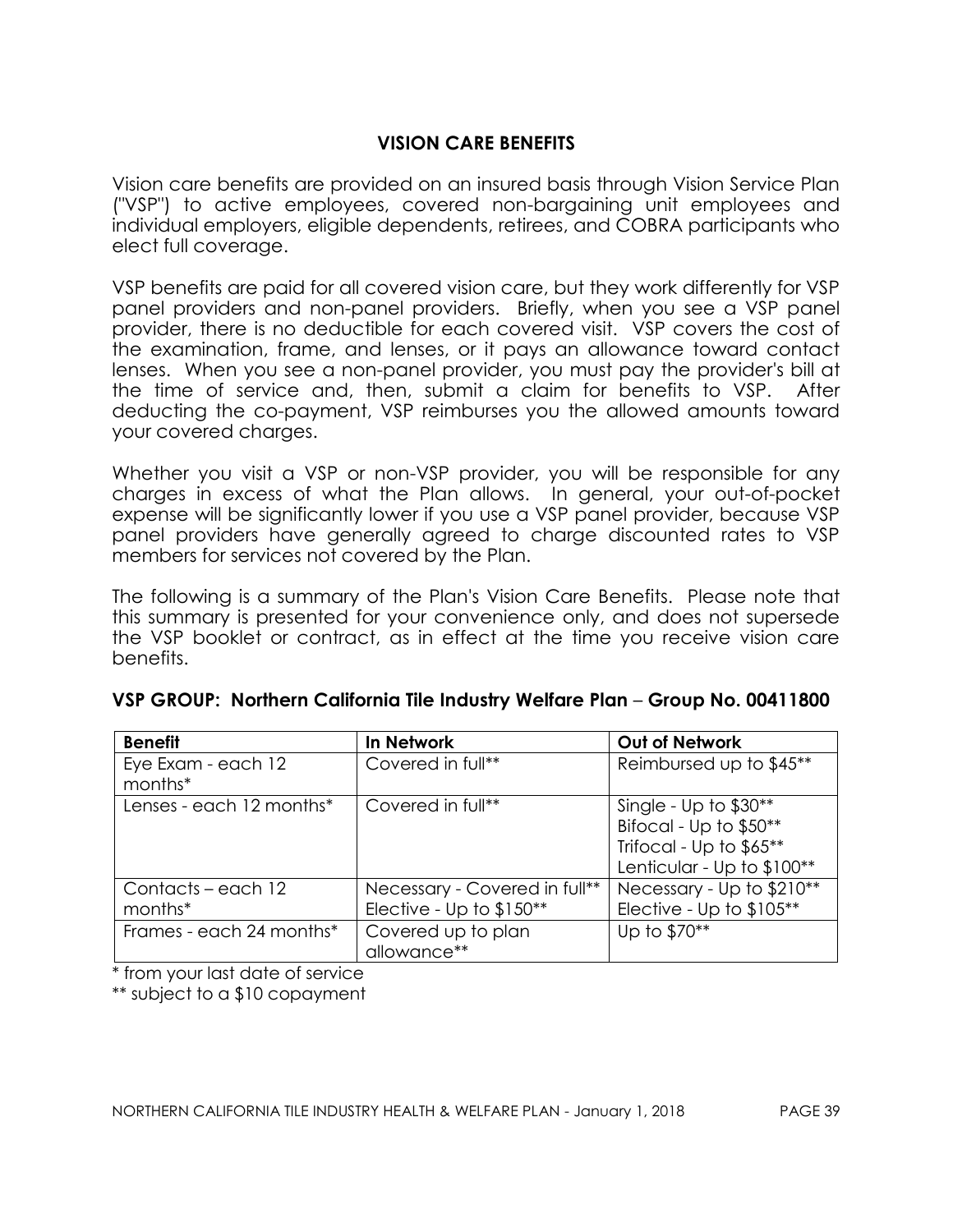An Evidence of Coverage booklet is available from VSP, either directly or through the Plan Administration Office. VSP's Evidence of Coverage states in detail the exact amounts of benefits paid, and any exclusions, limitations, and conditions for benefits. VSP's Customer Service number, for booklets or assistance with claims, is (800) VSP-7195 (877-7195). You may also go to the VSP website, www.vsp.com, to check your own eligibility, get a list of participating doctors, and other information about your benefits and the VSP program.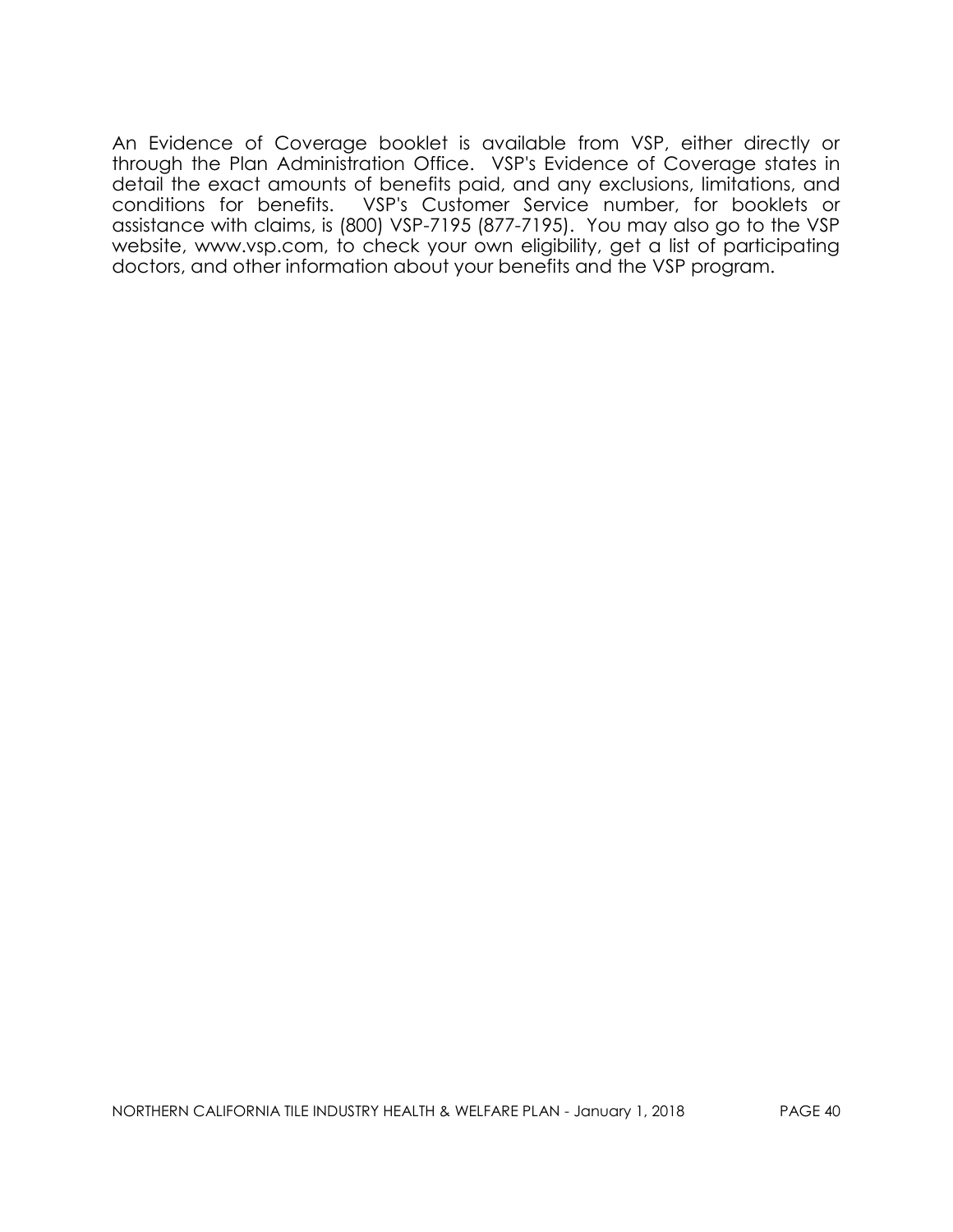## **PRESCRIPTION DRUG BENEFITS**

If you are enrolled in the Kaiser or United HealthCare HMOs, you and your dependents will receive all of your prescription drug benefits from that carrier's contracted facilities. In the case of Kaiser, all prescriptions must be filled at Kaiser pharmacies. There is a \$10 co-payment per prescription for generic drugs at Kaiser and a \$25 co-payment for brand name drugs. There is a \$20 copayment per prescription for generic drugs charged by United HealthCare and a \$30 co-payment for brand name formulary drugs. You may also use United HealthCare's mail order system, and pay one co-payment for a 90-day supply, instead of the 30-day supply available from your pharmacist. The mail order copayments are \$40 for generic drugs and \$60 for brand name formulary drugs.

If you are enrolled in the Self-Funded PPO Plan, prescription drug benefit payments for you and your dependents are administered through Sav-Rx. To receive these benefits, you must use your Sav-Rx card at a participating pharmacy and pay the required co-payment as advised by the pharmacy.

(1) For the first \$2,000 in prescription drug benefits combined for you and your family, the co-payments are as follows:

Actives: Generic drug: no charge \$10 for formulary brand drug \$30 for all other drugs

Retirees: 20% of the Sav-Rx rate, for all drugs

You may also use the Sav-Rx Mail Order system, and pay one co-payment for a 90-day supply, instead of the 30-day supply available from your pharmacist. The mail order co-payments are as follows:

Actives: Generic drug: no charge \$20 for formulary brand drug \$60 for all other drugs

Retirees: 20% of the Sav-Rx rate, for all drugs

Covered prescription drug charges are charges which are:

(a) due to sickness or injury, or are Preventive Services;

(b) incurred while you and your dependents are covered under the Plan;

(c) reasonable and customary;

(d) for drugs and medicines that require a physician's written prescription order or for covered Diabetes Benefits; and

(e) dispensed by a licensed pharmacist at a participating pharmacy.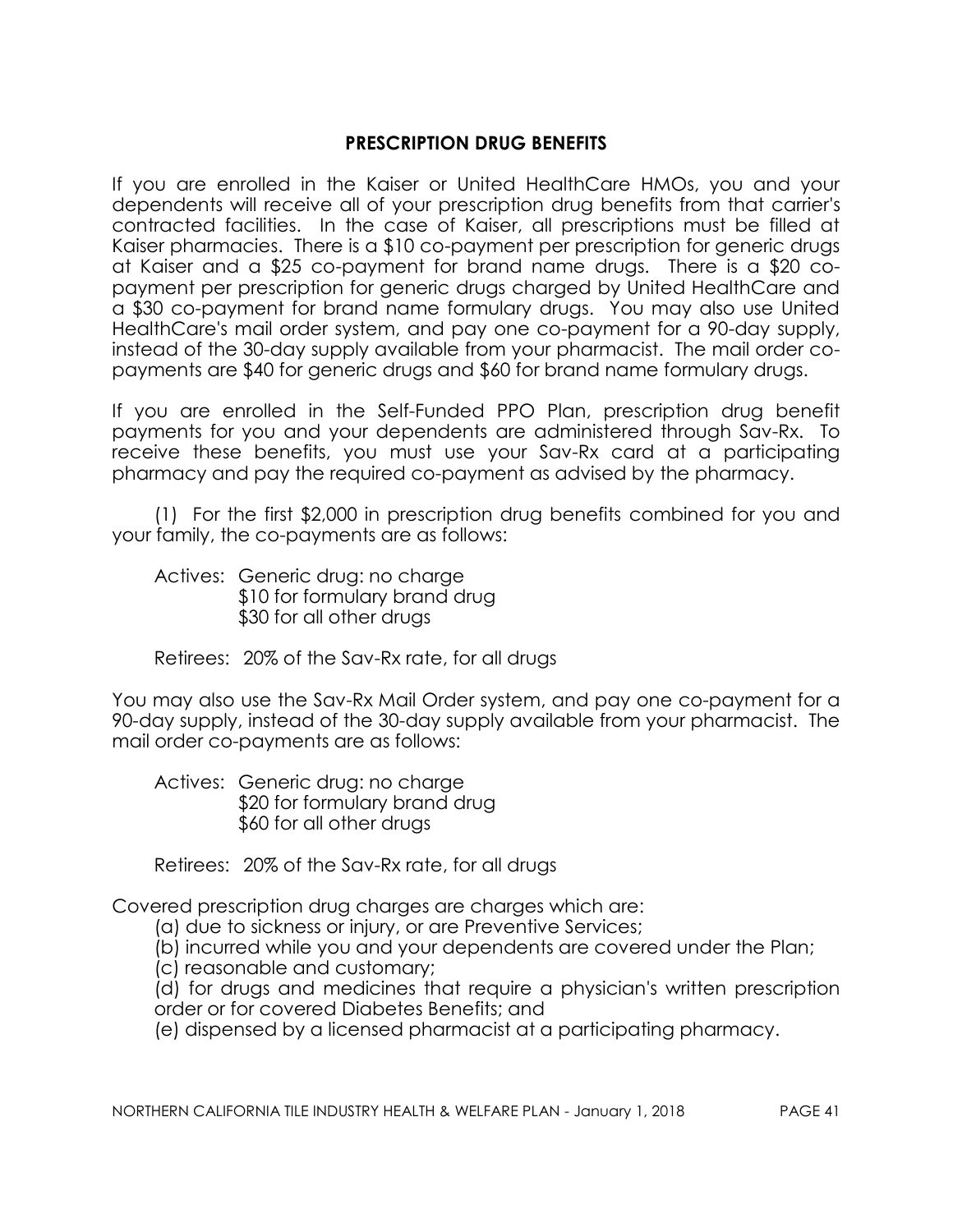(2) After \$2,000 has been paid in prescription drug benefits for you and your family in a calendar year, benefits are paid at 80% after the \$100 per year per person PPO Plan deductible has been satisfied. Continue to use your Sav-Rx card. The Plan administration office will collect any remaining unpaid deductible. There is no limit on your annual prescription drug benefit; however, there are exclusions, which are listed below.

A complete description of current prescription drug benefits under the Self-Funded PPO Plan, as well as conditions of coverage, and limitations is contained in the Formal Plan Rules, which may be obtained from the Plan Administration Office.

(3) Expenses for any prescription drug benefit that is a Preventive Service are not subject to the deductible and will be paid at 100%.

(4) Specialty Drugs: Specialty drugs are prescription medications that require special handling, administration or monitoring. All specialty drugs are subject to prior authorization. Specialty drugs are only available through a Sav-Rx Specialty Pharmacy and are limited to a maximum of a 30-day supply.

Certain specialty drugs are eligible for manufacturer-sponsored coupon programs that significantly reduce the cost of the medication. Through Sav-Rx's prior authorization process, Sav-Rx will identify specialty drugs that are eligible for a coupon program. Sav-Rx will then facilitate covered individuals prescribed such a specialty drug in enrolling in the manufacturer-sponsored coupon program. Only the amount paid by the covered individual will be counted toward the stop-loss limit.

(5) Prior Authorization Program: Certain drug classes including, but not limited to, specialty drugs, oral and topical dermatologicals, oral and topical pain, androgens for low testosterone, chemical dependency treatment, and stimulants for narcolepsy and attention deficit are subject to prior authorization by Sav-Rx.

(6) Mandatory Generic Program: For any brand name prescription drug that has a generic equivalent drug, as determined by the U.S. Food and Drug Administration, the Plan will only cover the cost of the generic equivalent drug. If a covered individual chooses the brand name drug, he or she will be responsible for paying the difference between the generic equivalent drug and the brand name drug. This difference in cost will not be counted toward the covered individual's annual stop-loss limit.

The Plan will waive the difference in cost between the brand name drug and the generic equivalent drug if a Letter of Medical Necessity from the prescribing physician is submitted to Sav-Rx.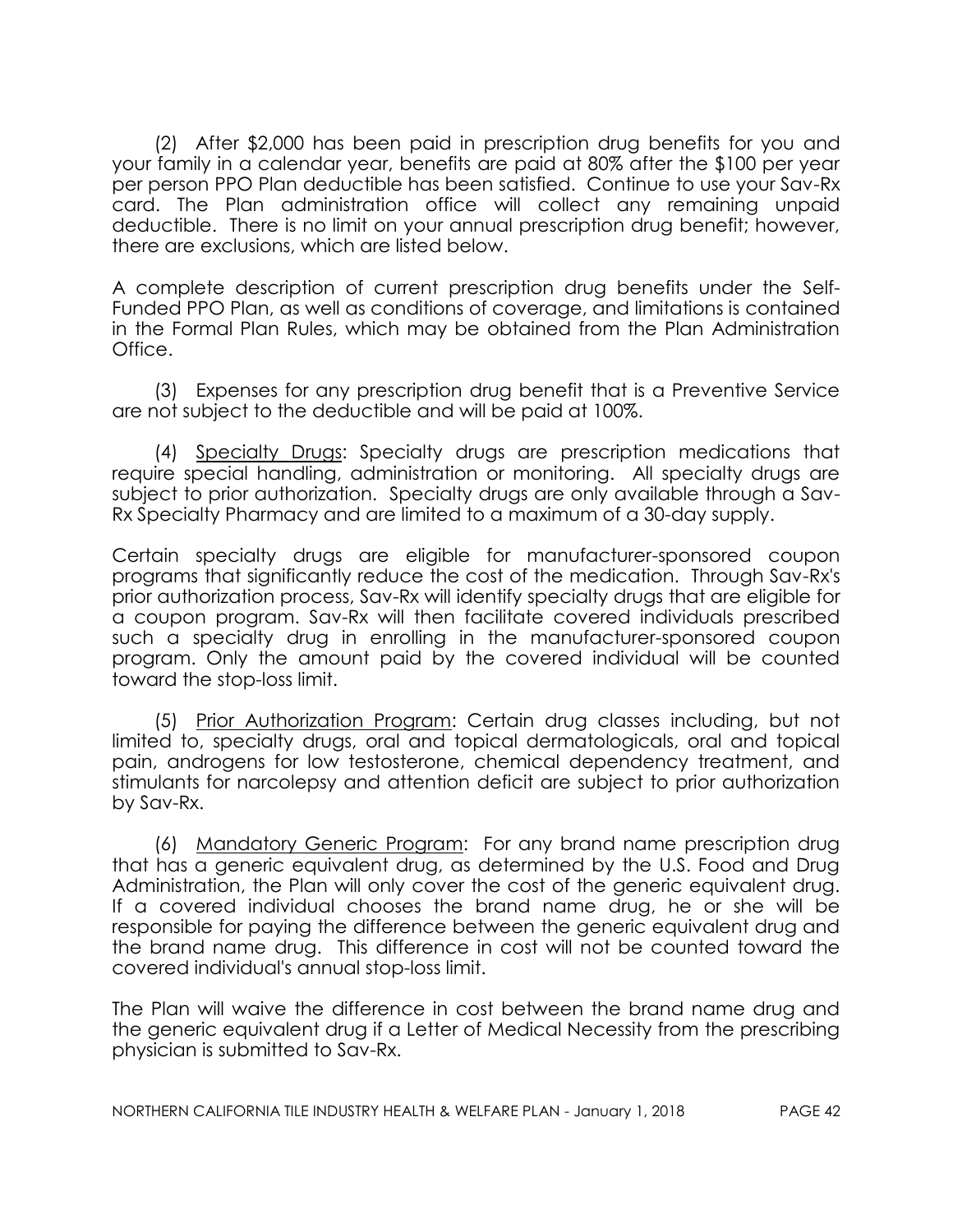(7) Step Therapy Program: For new medications prescribed on or after July 1, 2016, certain classes of prescription drugs are subject to the Step Therapy Program. The Step Therapy Program requires that cost effective therapeutically equivalent prescription drugs be tried before more expensive prescription drugs are authorized by Sav-Rx. Classes of prescription drugs requiring step therapy include, but are not limited to: Proton Pump Inhibitors, Statins for Cholesterol, ARB and Combination Antihypertensives, Beta and Calcium Channel Blockers, Triptans for Migraines, SSRI/SNRI Antidepressants, Cox 2 (Celebrex) and NSAID Anti-Inflammatory, Lyrica, Sleep Aids, Nasal Sprays, Glaucoma Eye Drops, and Osteoporosis Medications (Bisphosphonates). The classes falling within the Step Therapy Program are subject to change as more clinical and cost effective drugs become available.

Prescription drugs in one of the above-named classes prescribed before July 1, 2016 are not subject to the Step Therapy Program, however, they are eligible for the Therapeutic Interchange Program. The Therapeutic Interchange Program provides individuals receiving a brand name prescription drug, where a therapeutically equivalent generic drug is available, with information about the therapeutically equivalent generic prescription drugs available. If a covered individual elects to participate in the Therapeutic Interchange Program and switch from a brand name drug to a therapeutically equivalent generic drug, the covered individual shall receive the first two (2) fills at no cost.

(8) Stop-loss Limit: After the out-of-pocket expense for allowable prescription charges incurred by each insured person reaches \$6,250 (\$10,700 per family), the Plan pays 100% of the Allowable Expense which that insured person incurs for Covered Services for the rest of the calendar year.

(9) The Plan also participates in the following Sav-Rx programs:

Sav-Rx TIP Program: Sav-Rx notifies you and your physician regarding the drugs you have been prescribed, making recommendations for generic or brand name equivalents which are lower in cost.

Sav-Rx Therapeutic Quantity Limitation Program (TQLP): Sav-Rx identifies potential overuse/abuse problems by limiting certain drugs issued on a therapeutic basis to a 30 day supply.

(10) Diabetes Benefits

If, while covered under the Plan, you or your dependent incurs Expense for the medically necessary treatment of:

(i) insulin-using diabetes;

- (ii) non-insulin-using diabetes; or
- (iii) gestational diabetes;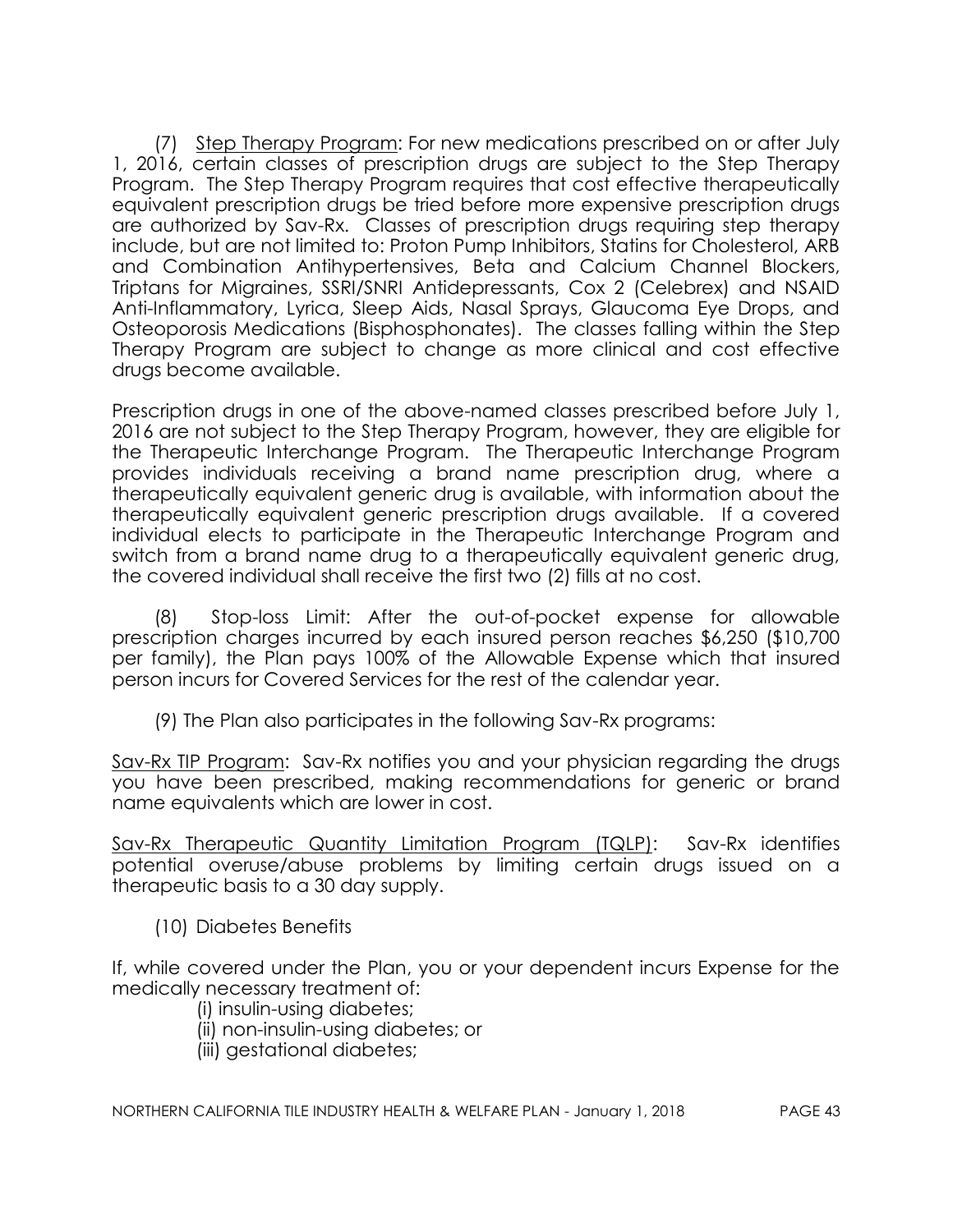benefits will be payable as follows, even if the items are available without a prescription.

Benefits for the following items are payable in the same manner and subject to the same conditions and limitations as any other prescription drug:

(i) blood glucose monitors and blood glucose testing strips;

(ii) blood glucose monitors designed to assist the visually impaired;

(iii) pen delivery systems for the administration of insulin;

(iv) lancets and lancet puncture devices;

(v) insulin syringes;

(vi) insulin;

(vii) prescriptive medications for the treatment of diabetes; and (viii) glucagon.

(11) Contraceptive Benefits

If you or your dependent receives outpatient Contraceptives, the Plan will pay the Expense incurred in the same manner and subject to the same conditions and limitations as any covered drug.

Expenses for any contraceptive benefit that is a Preventive Service are not subject to the Deductible and will be paid at 100%.

"Contraceptives" means a variety of prescription methods, drugs or devices that are approved as contraceptives by the Federal Food and Drug Administration (FDA).

(12) Smoking Cessation Benefits

The Plan will pay 100% for all Food and Drug Administration (FDA) approved tobacco cessation medications (including both prescription and over-thecounter medications) for a 90-day treatment regimen when prescribed by a health care provider without prior authorization.

(13) Exclusions:

Listed below are some of the significant exclusions under the Sav-Rx plan. Some of these items might be covered under the self-funded medical plan. See the Formal Plan Rules for a complete list of exclusions and limitations.

No benefits will be paid for:

(a) charges a covered person is not required to pay or charges made only because coverage exists (subject to the right, if any, of the United States government to recover reasonable and customary charges for care provided in a military or veterans' hospital).

NORTHERN CALIFORNIA TILE INDUSTRY HEALTH & WELFARE PLAN - January 1, 2018 PAGE 44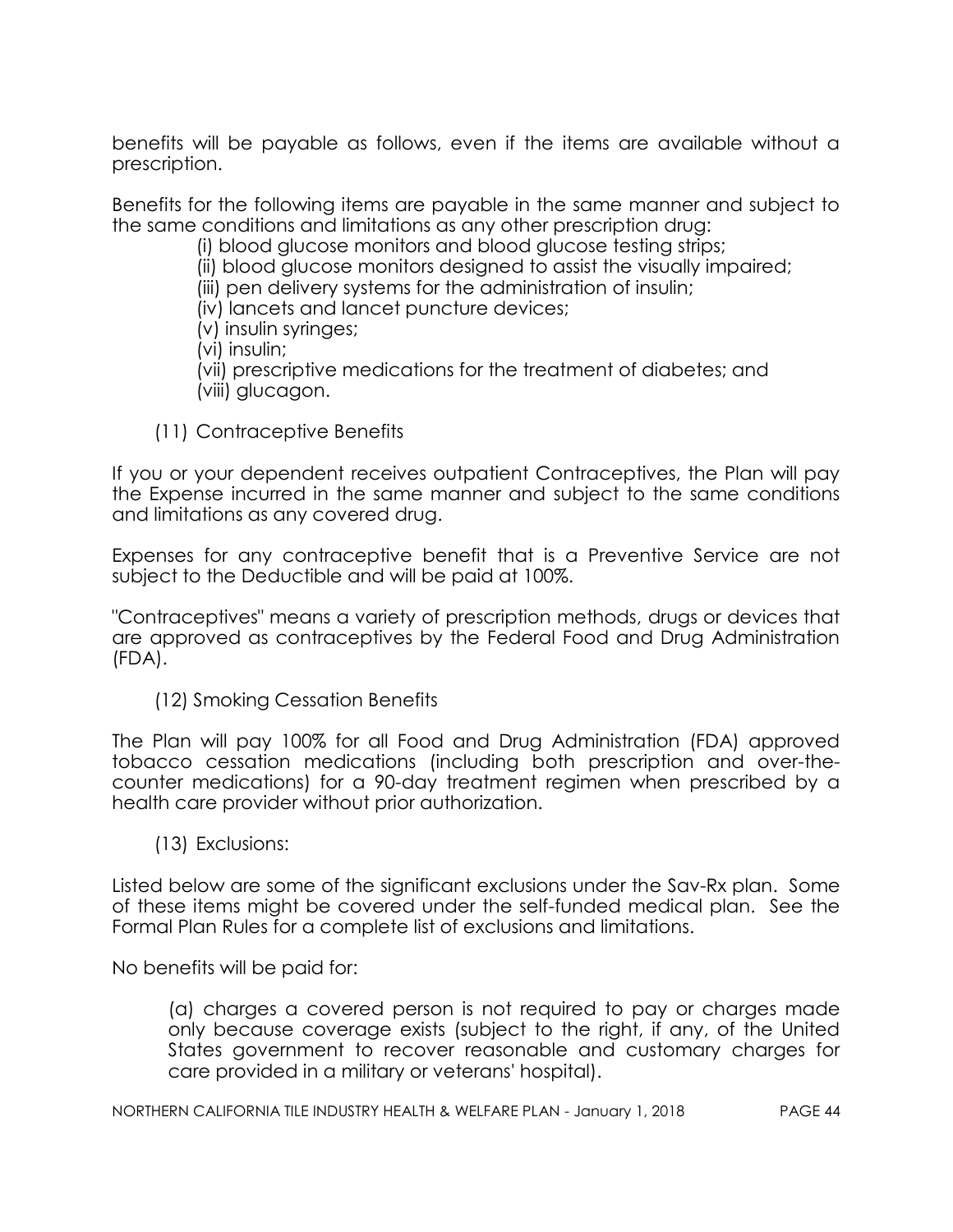(b) a sickness or injury:

(1) for which benefits are paid or payable under workers' compensation or any occupational disease or similar law whether such benefits are insured or self-insured; or (2) that is caused by, or connected in any way to, employment of the covered person. This includes self-employment or employment by others. It applies whether or not workers' compensation or any occupational disease or similar law covers the charges incurred. It applies whether the charges are covered on an insured or uninsured basis.

(c) most prescription non-legend drugs.

(d) most therapeutic devices or appliances.

(e) drugs or medicines lawfully obtainable without a prescription order of a physician, except insulin.

(f) immunization agents, biological sera, blood or blood plasma (this includes the giving of these items).

(g) drugs labeled: "Caution-limited by federal law to investigational use," or experimental drugs, even though a charge is made to the insured person.

(h) any charge for the administration of prescription legend drugs or injectable insulin.

(I) any medication, legend or not, which is consumed or administered at the place where it is dispensed.

(j) any amount of drugs or medicines dispensed that is more than a 34 day supply or a 100-unit dosage whichever is greater except that three months' supply will be dispensed if the Sav-Rx Mail Order Program is used.

(k) drugs that may be received at no charge under local, state or federal programs (this will not apply to drugs covered by Medicaid).

(I) drugs and medicines to be taken by or given to an insured person while he or she is confined in a hospital or institution.

(m) any prescription or refill in excess of the number specified by the physician, or any refill dispensed after one year from physician's original order.

(n) drugs prescribed for sickness or injury resulting from war or acts of war.

NORTHERN CALIFORNIA TILE INDUSTRY HEALTH & WELFARE PLAN - January 1, 2018 PAGE 45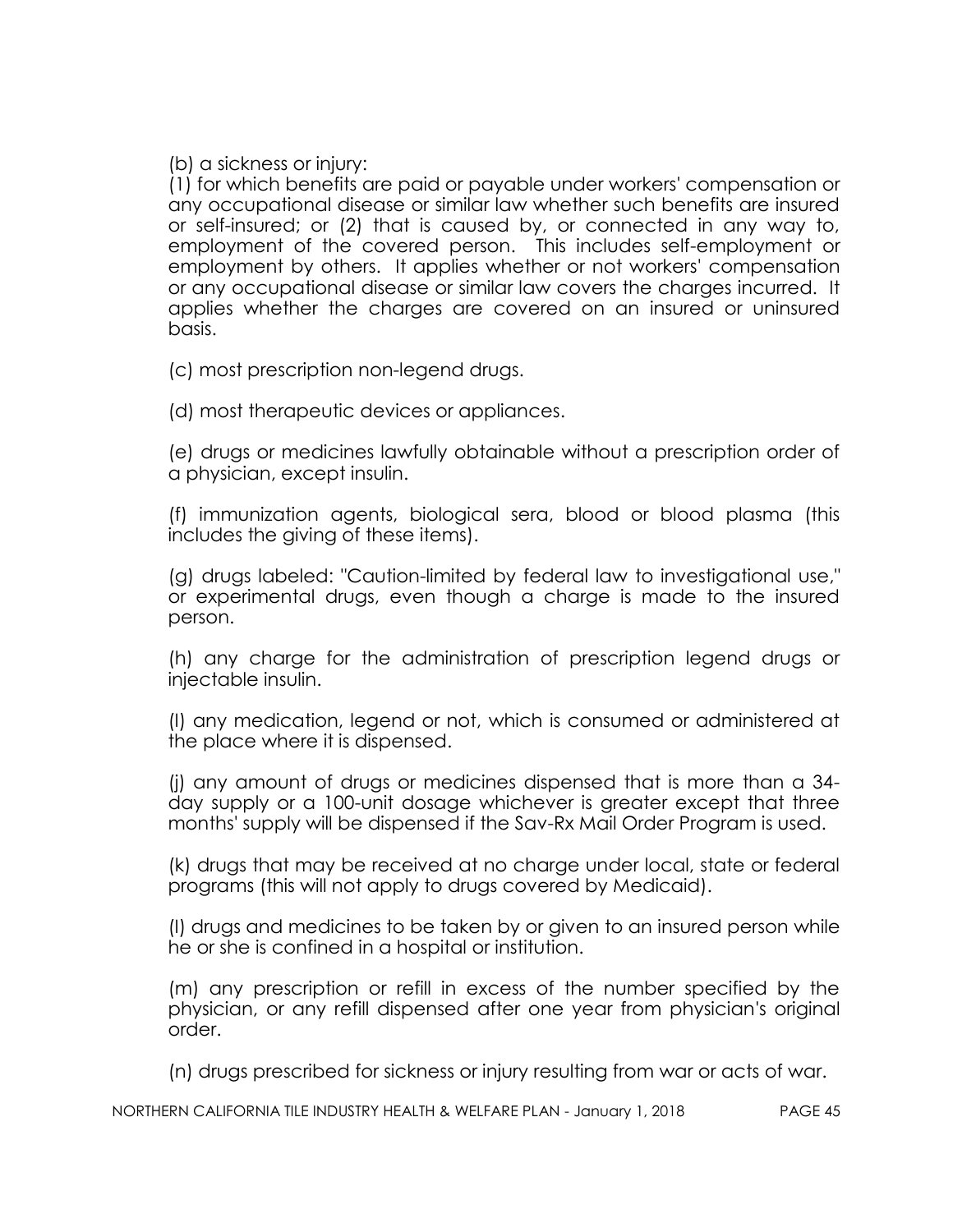(o) anorectics (any drug used for the purpose of weight loss), unless prior authorization is obtained from Sav-Rx.

(p) growth hormones.

(q) infertility drugs or medications.

(r) Minoxidil (Rogaine) for the treatment of alopecia.

(s) Tretinoin, all dosage forms (e.g., Retin-A) for insured persons 26 years of age or older.

(t) Preventative and on demand treatments for Hereditary Angioedema including but not limited to C1 inhibitor concentrate, recombinant C1 inhibitor, bradykinin B2 receptor antagonist and kallikrein inhibitors which would include but not be limited specifically to Cinryze, Berinert, Kalbitor and Firazyr.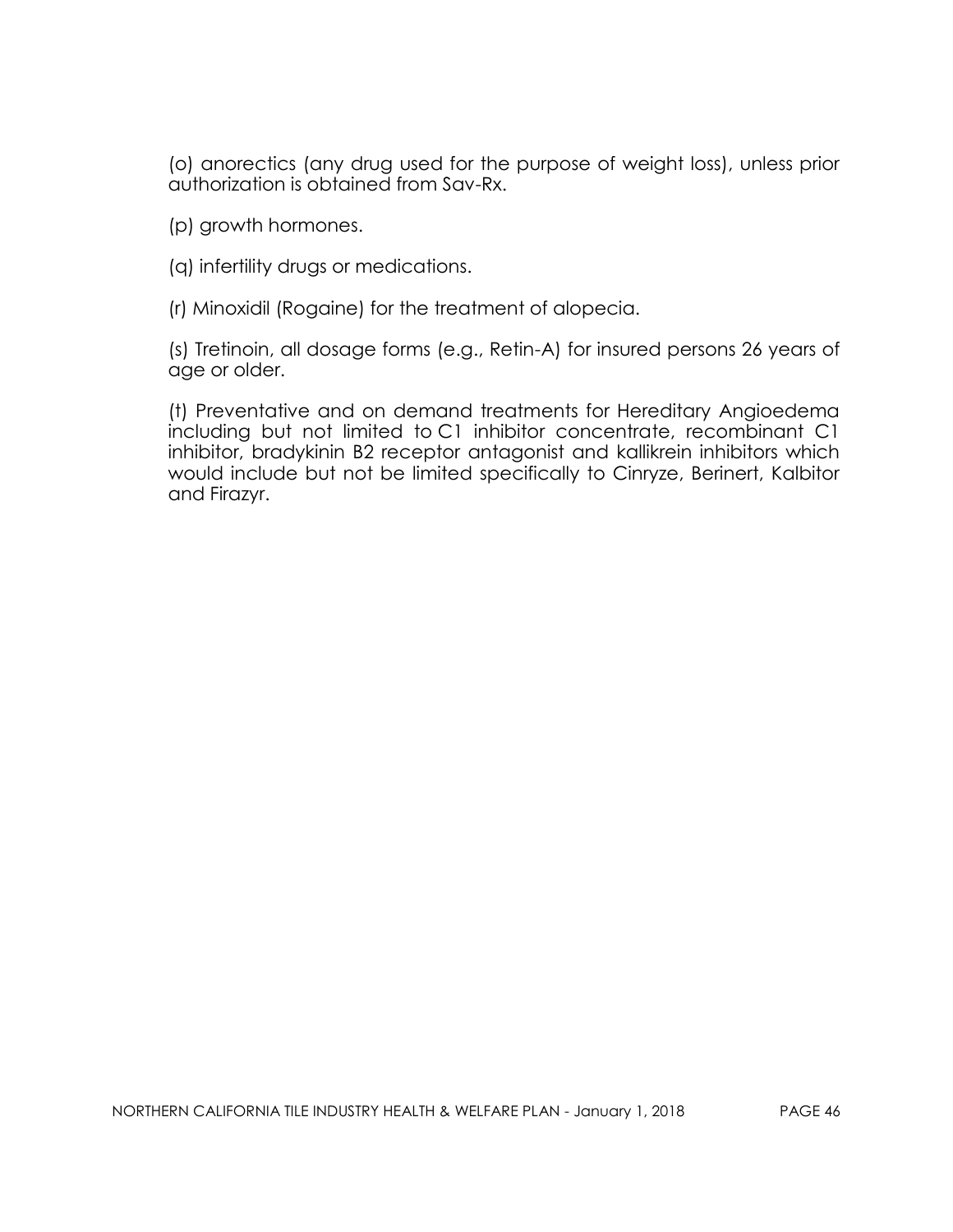### **PHYSICAL EXAM BENEFIT**

If you are enrolled in the Kaiser or United HealthCare HMOs, routine physicals are covered. There is a \$35 co-payment per visit at Kaiser, and a \$20 co-payment charged by United HealthCare.

If you are an active employee in the Self-Funded PPO Plan, the Plan pays 100% of the PPO contracted rate once each calendar year, for a routine physical. This benefit is not available to retirees or dependents unless the physical exam is a Preventive Service. This benefit is not available to participants in Kaiser or United HealthCare.

## **CHIROPRACTIC BENEFIT**

If you are enrolled in the Self-Funded PPO Plan, chiropractic procedures are covered, after the deductible is satisfied, at 80% for a PPO provider or 70% for a non-PPO provider, up to \$1,000 per calendar year.

If you and your dependents are covered under a Plan HMO, Kaiser or United HealthCare HMOs, which does not provide chiropractic benefits, the Self-Funded PPO Plan pays 80% of the charges for chiropractic care, up to \$1,000 per year per person.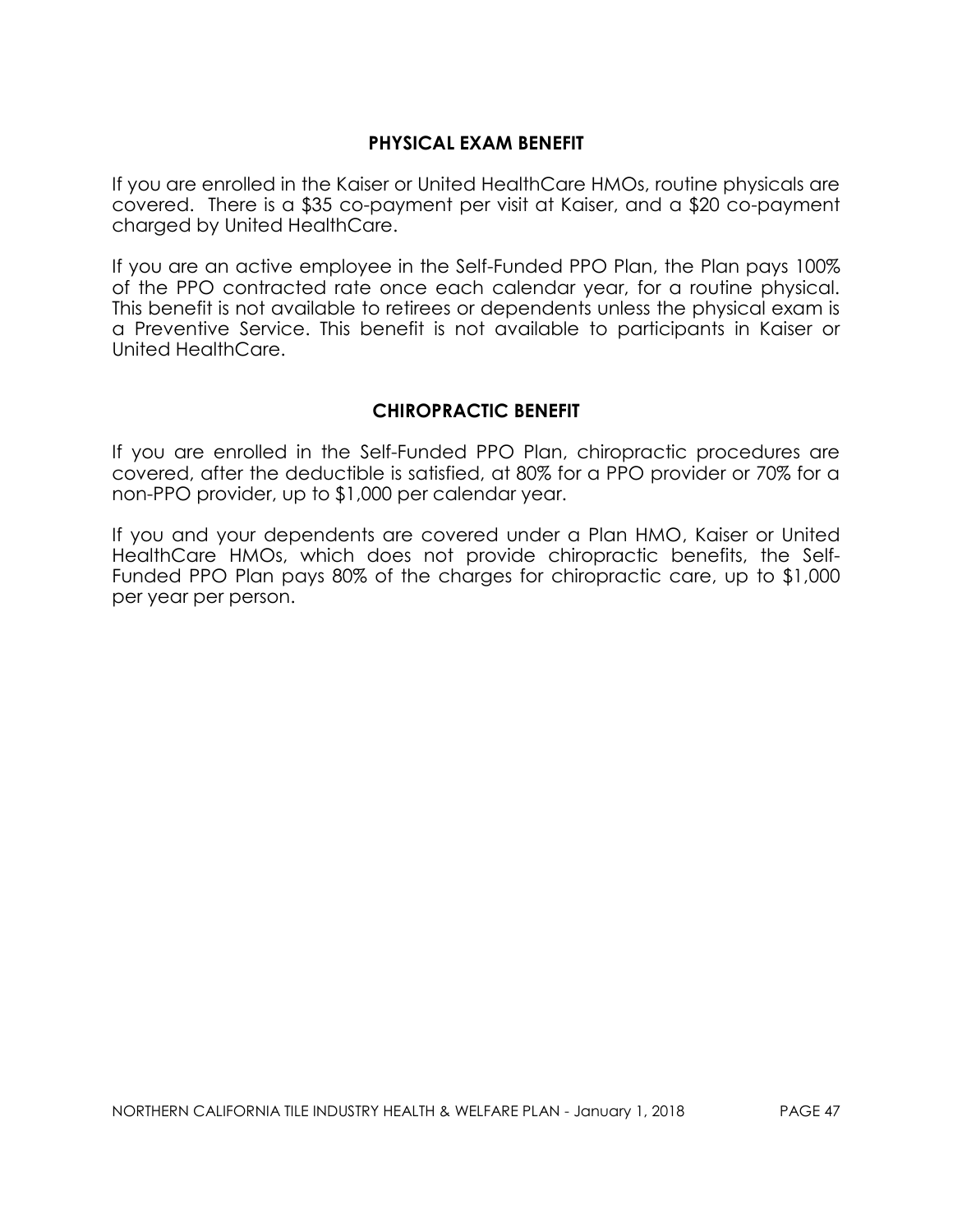# **ALCOHOL AND DRUG DEPENDENCY TREATMENT THROUGH BEAT IT!**

Benefits for alcohol and drug dependency detoxification and rehabilitation are provided only when treatment is pre-authorized through Beat It!. These benefits are provided to bargaining unit employees, non-bargaining unit employees and individual employers, and the eligible dependents of those participants.

The following limitations apply to the benefits the Self-Funded PPO Plan will pay, and the patient is responsible for all charges not paid by the Plan. Different coverages and limitations apply if you are enrolled in an HMO option.

### Inpatient Benefits for Rehabilitation After Detoxification

First confinement, without prior outpatient treatment under the Beat It! program: Employee ..................................................................................100% of contracted rate Other Inpatient Benefits: When you use a PPO Provider ................................................................................... 90% When you use a Non-PPO Provider........................................................................... 70% Outpatient Benefits When you use a PPO Provider ................................................................................... 90% When you use a Non-PPO Provider........................................................................... 70%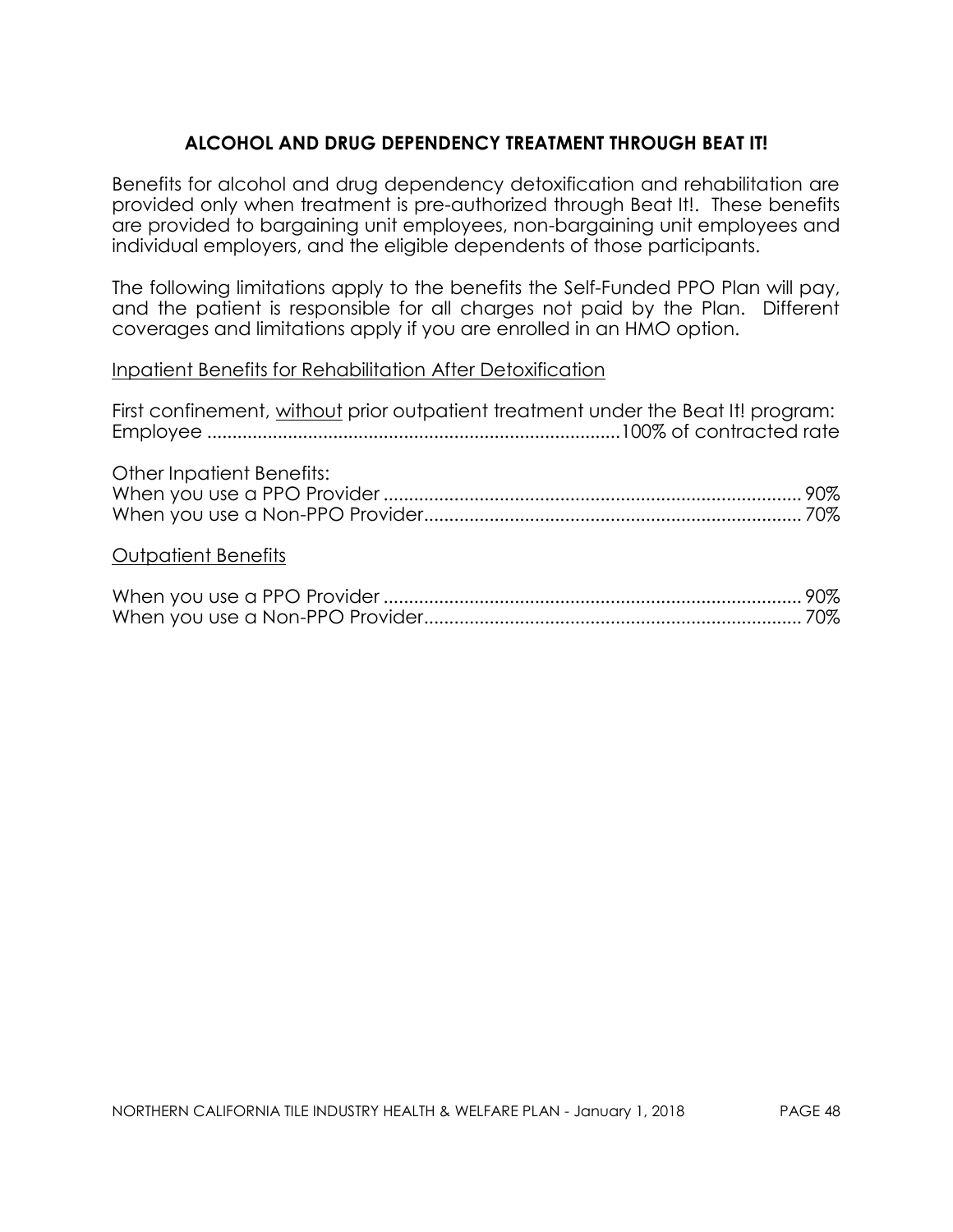# **LIFE AND ACCIDENTAL DEATH AND DISMEMBERMENT INSURANCE**

The Plan provides life insurance for active employees and dependents through group insurance policies purchased from Union Labor Life Insurance Company. COBRA participants and retirees are not eligible for Life and Accidental Death and Dismemberment benefits. The amount of life and accidental death and dismemberment insurance is reduced by 50% at your age 70.

The following is a summary of the benefits currently in effect. The complete rules of this benefit (the formal "Certificate of Coverage") are contained in a separate booklet provided with this booklet, or are available at no charge from the Plan Administration Office. Please note, however, that the terms of the policy and Certificate may change from time to time, and the actual benefits are determined by the policy and Certificate in effect at the time of a covered person's death. This summary is not intended to supersede that policy, and any changes to the policy and/or Certificate supersede this booklet.

## **Benefit Amounts:** The following amounts of benefits are payable:

| LIFE INSURANCE:                               |  |
|-----------------------------------------------|--|
|                                               |  |
|                                               |  |
|                                               |  |
|                                               |  |
| ACCIDENTAL DEATH AND DISMEMBERMENT INSURANCE: |  |
|                                               |  |

These benefits are payable if you die, or your covered dependent dies, while eligible for benefits under the Plan, but only up to age 26 for your covered dependent children. "Child" means your natural child, your adopted child from the date the child is placed in your home, your dependent step-child or foster child, a child for whom you are the legal guardian, and a dependent child of your covered Domestic Partner. These benefits are subject to the exclusions described in the separate life insurance booklet. Benefits are also payable under "Continuation of Insurance" provisions for thirty-one days after termination of eligibility, or beyond that if you exercise the Conversion Privilege, or if you qualify for, and comply with the requirements for Waiver of Premium Benefit in the Event of Total Disability.

### **Beneficiary for Life Insurance**

You may designate anyone, or any number of people, to be your beneficiary for your life insurance benefit. If there is no designated beneficiary, your benefits will be paid to your estate. You are automatically the beneficiary for life insurance on your dependents.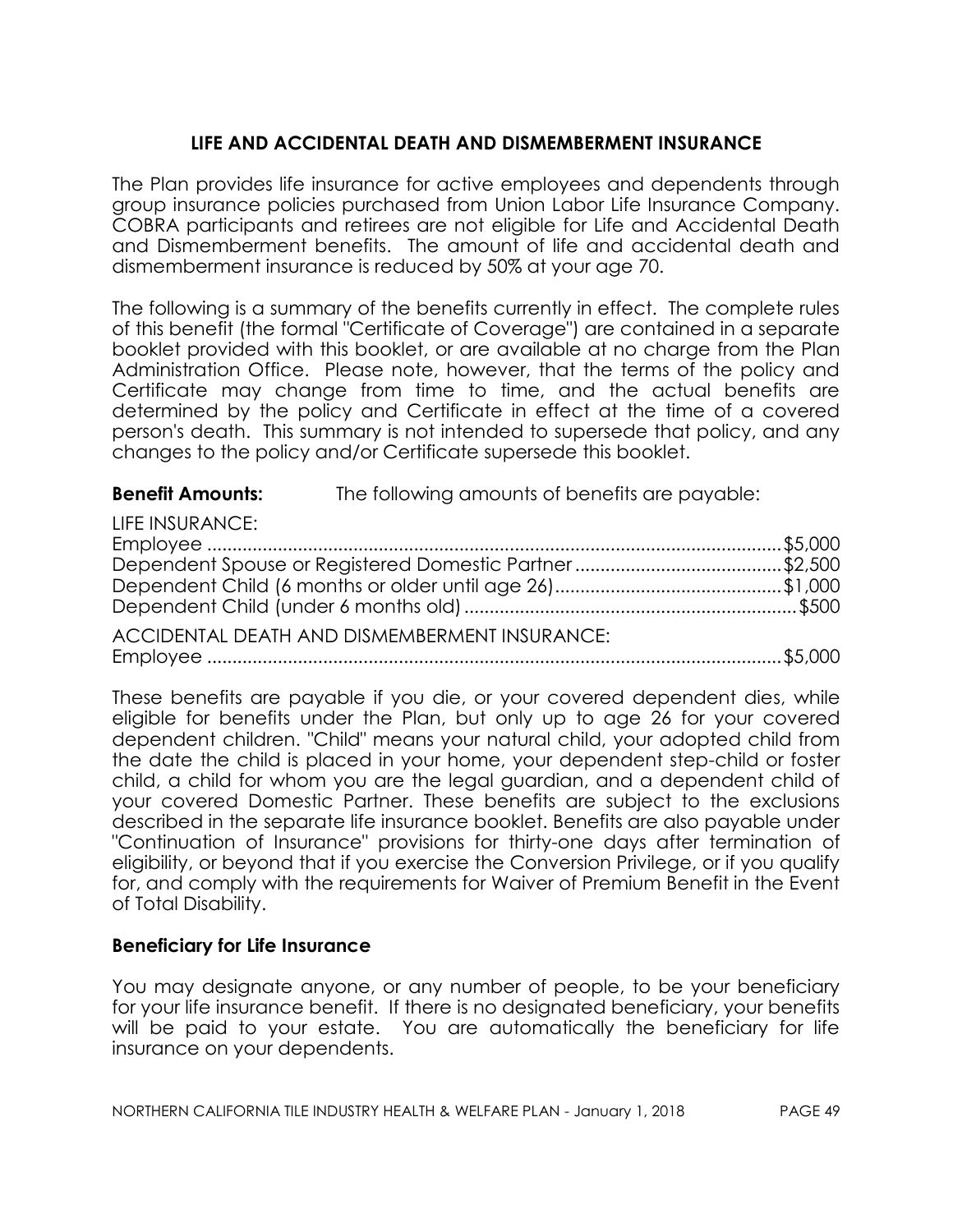Please note that the designation of beneficiary for Life Insurance under this Health and Welfare Plan is a different designation from the designation you may have made under the two pension plans or under other death benefits available through the Local Union. If you want to check on your designation of beneficiary under this Plan, or change your designation of beneficiary, contact the Plan Administration Office.

### **How to File a Claim for Life Insurance**

You may request claim forms for life insurance benefits from the Local Union or the Plan Administration Office. Complete the form and send it, with an original certified death certificate, to the Plan Administration Office. Your claim form should be received by the Plan Administration Office within 90 days from the date of loss, if possible, or otherwise as soon as possible. **To avoid missing the claim deadline, file your claim as soon as possible.**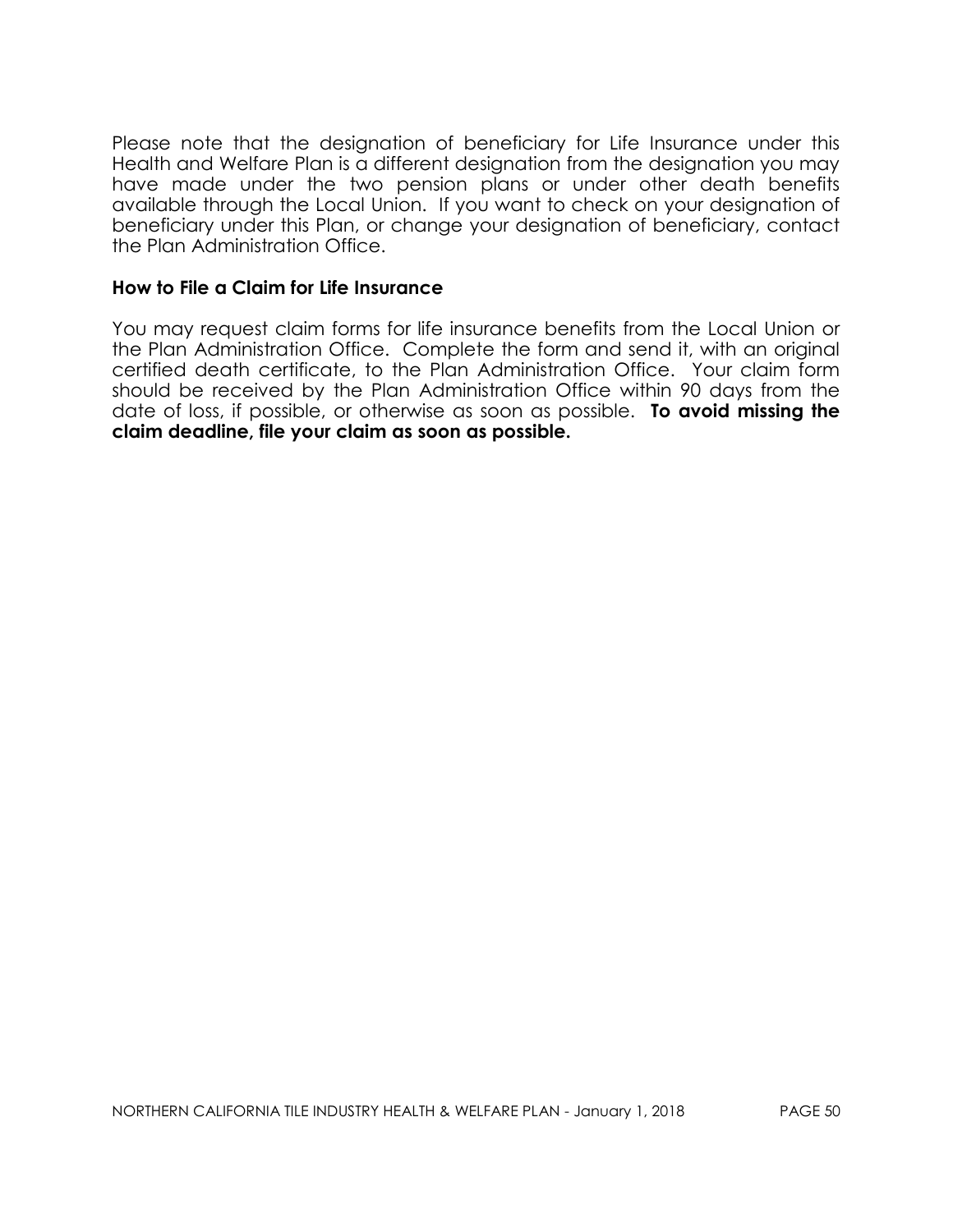# **CLAIMS AND APPEALS PROCEDURES**

#### **How to Submit Claim Forms for Benefits**

Medical: No claims forms are required for medical, hospital, and surgical benefits if you are covered under either the Kaiser or United HealthCare HMO plans. Simply present your HMO card whenever you receive services, and make the applicable co-payment.

If you are covered under the Self-Funded PPO Plan, your provider should submit claims to the Plan Administration Office:

by mail: BeneSys Administrators 7180 Koll Center Parkway, Suite 200 Pleasanton, CA 94566

Your provider may also submit claims electronically through a secure electronic data interchange (EDI) system.

Dental: Your dentist should submit claims directly to BeneSys Administrators. Your dentist may also submit claims electronically through a secure electronic data interchange (EDI) system.

Vision: If you use a VSP participating panel provider, he or she will file claims directly with VSP. You just pay any excess charges for non-covered features. If you use a non-panel provider for vision care, pay the entire bill yourself and submit a claim to VSP for reimbursement of the allowable amount.

Life Insurance and Accidental Death and Dismemberment Insurance: Claim forms are available from the Plan Administration Office, and should be submitted to them, with supporting documents.

#### **Claims and Appeals**

The Plan provides for claims and appeals to the Board of Trustees for any matter within their discretion. These procedures apply in the following situations:

- Claims and appeals regarding Plan eligibility for any type of benefit;
- Appeals regarding medical, dental or vision benefits when the claimant has made a specific claim to a plan carrier, and the plan carrier has denied the claim on the grounds that the participant or family member is not eligible for benefits under the rules of the Plan.
- All appeals under the Self-Funded PPO Plan.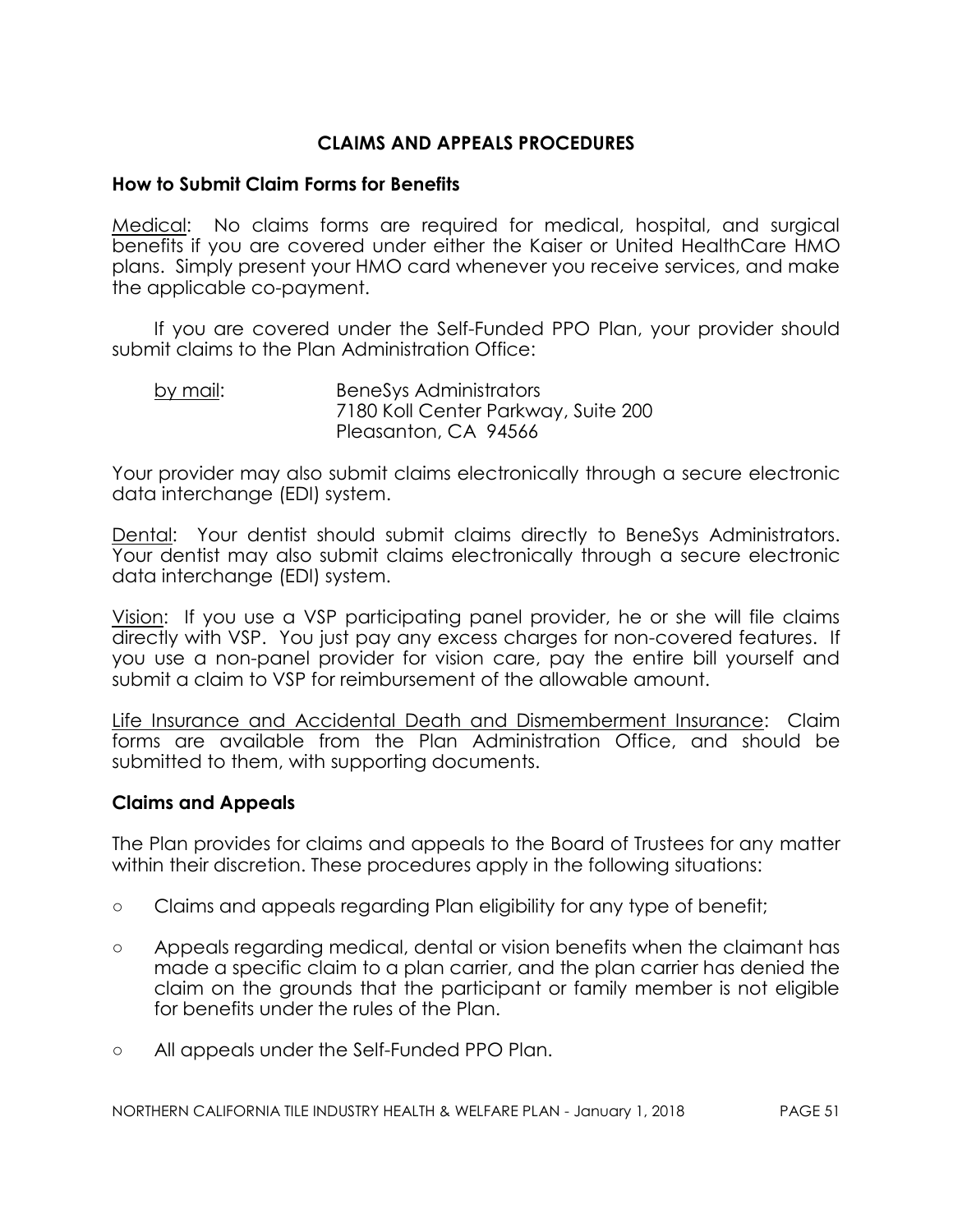○ Claims and appeals regarding a rescission of coverage.

The Board of Trustees does not hear appeals regarding adverse actions taken by Kaiser or United HealthCare, except if the grounds is your eligibility for benefits under this Plan. If a claim for Plan benefits is denied by Kaiser or United HealthCare on grounds other than eligibility under Plan rules, such as medical necessity, a participant or provider may appeal directly to either Kaiser or United HealthCare, and that is the only available appeal.

## Notice of Claim

You or your health care provider may file a claim for benefits by submitting written notice of a claim to the Plan Administration Office within 20 days after the date of the event for which the claim is made or as soon thereafter as is reasonably possible. This notice must give enough information to identify the insured person.

### Claim Forms

When the Plan Administration Office receives the notice of claim, it will send the insured person the forms to be used in filing proof of claim. If these forms are not sent within 15 days, the insured person can still meet the requirements for proof of claim as long as he or she sends written proof satisfactory to the Board of Trustees of (a) the occurrence of the loss; (b) the nature of the loss; and (c) the extent of the loss. This proof must be given within the time limit stated in Proof of Claim below.

### Proof of Claim

Written proof of claim satisfactory to the Board of Trustees must be given to the Plan Administration Office within 90 days after the date of the event for which the claim is made, or as soon thereafter as is reasonably possible. In any case, the proof required must be sent to the Plan Administration Office or the Board of Trustees no later than 12 months following the date of service. Any claim submitted more than 12 months after the date of service will be denied.

The Plan Administration Office will notify you of its determination within the following deadlines, unless it notifies you that it needs more information or an extension:

- Urgent Care: 72 hours
- Non-Urgent Care: 15 days
- o If you have already received the care: 30 days

If you disagree with the determination of the Plan Administration Office, you may appeal to the Board of Trustees by sending a letter to the Plan Administration Office, within 180 days of receiving the denial of benefits. The Board of Trustees will conduct an independent review of your appeal. **Failure to**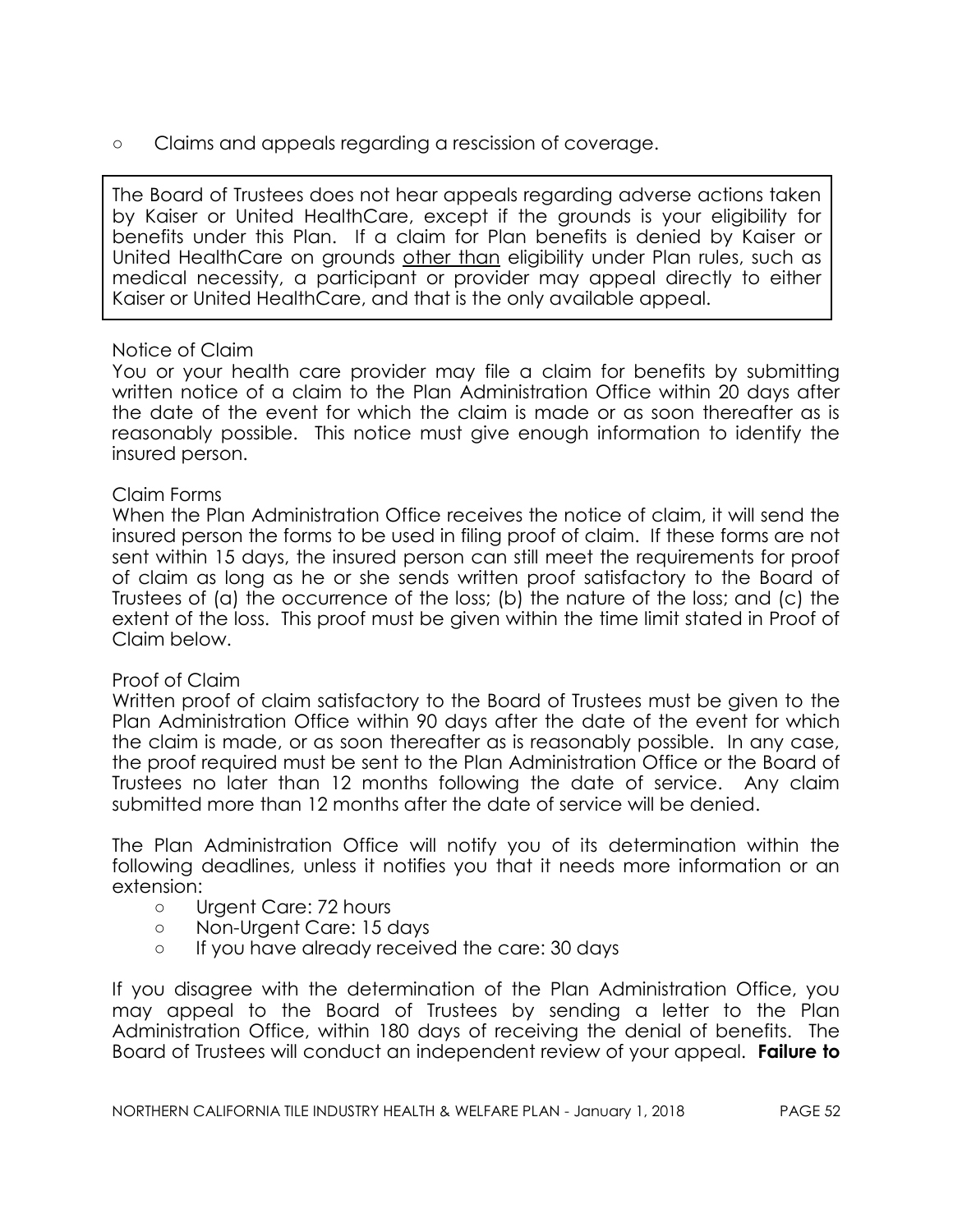### **appeal a determination of the Plan Administration Office within the time allowed is deemed a waiver of all objections to that determination.**

The Plan Administration Office will notify you in writing of the Trustees' decision before the following deadlines, unless they notify you that they need more information or an extension:

- Urgent Care: 72 hours
- Non-Urgent Care: 30 days
- If you have already received the care: 5 days after the next regularly scheduled meeting of the Board of Trustees, unless the appeal is filed less than 30 days before the next meeting, in which case you will be notified 5 days after the second meeting of the Board of Trustees.

These procedures are the only procedures you may use to appeal an adverse action taken by the Board of Trustees or other Plan fiduciary or agent, except that any claim or appeal involving either 1) a rescission of coverage or 2) a medical judgment with respect to coverage under the Self-Funded PPO Plan, shall be eligible for external review by an Independent Review Organization, as described in Appendix 3. For full claims and appeal procedures and rules, see Appendix 3.

A civil action related to a claim for benefits must be filed within one year from the date on which the Board of Trustees provides notice that the claimant's appeal has been denied, regardless of any state or federal statutes establishing provisions relating to limitations of actions.

By participating in the Plan, Participants, employees, beneficiaries, dependents, and retirees waive, to the fullest extent permitted by law, whether or not in court, any right to commence, be a party in any way, or be an actual or putative class member of any class, collective, or representative action arising out of or relating to any dispute, claim or controversy relating to the Plan, and Participants, employees, beneficiaries, dependents, and retirees agree that any dispute, claim or controversy may only be initiated or maintained and decided on an individual basis.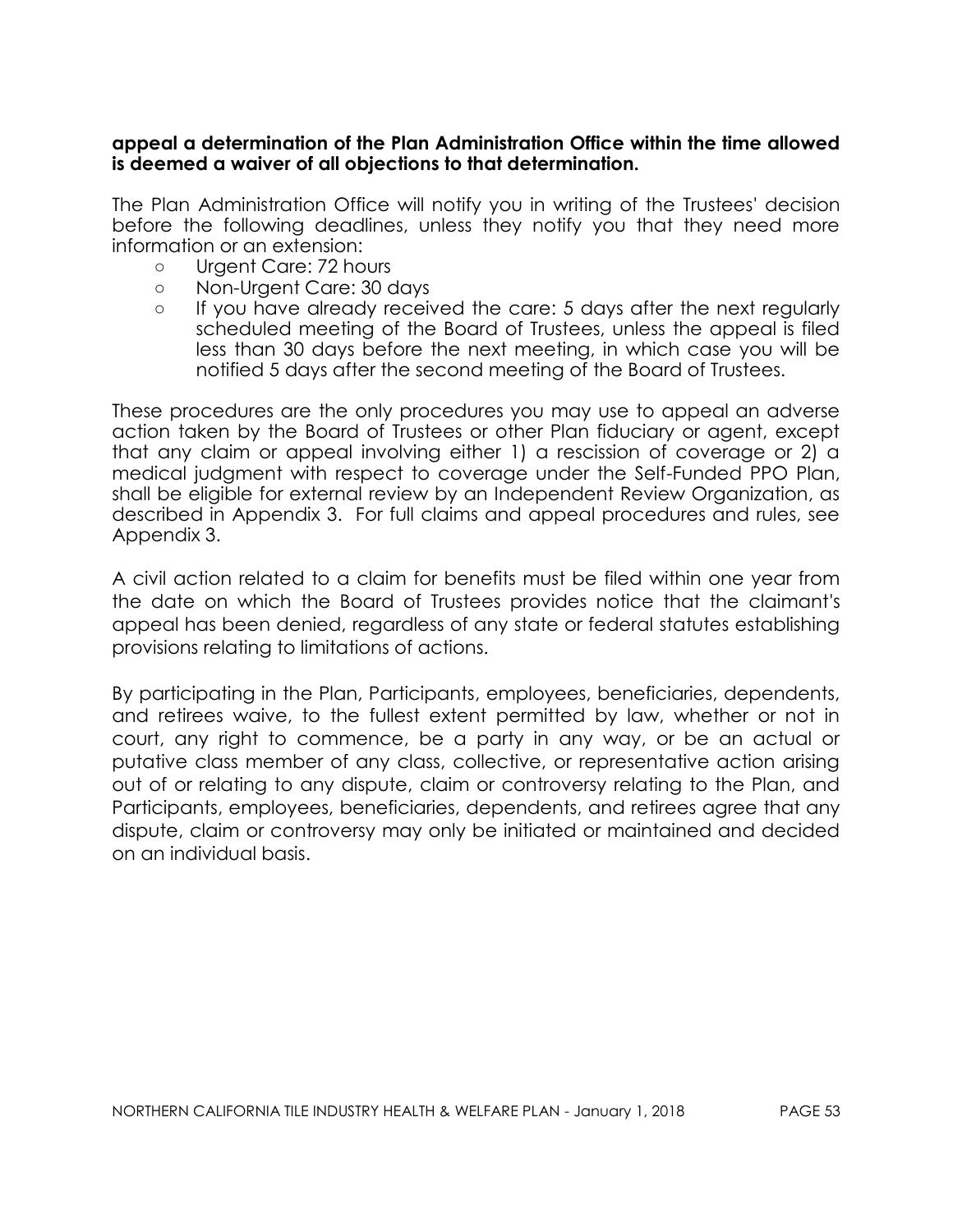### **ADMINISTRATIVE INFORMATION**

This Plan is known as the Northern California Tile Industry Health and Welfare Trust Fund or Northern California Tile Industry Health and Welfare Plan. The Internal Revenue Service Employer Identification Number (EIN) of the Trust Fund is 94- 6173454 and the Plan Number is 501. The Plan Year runs from January 1 to December 31 of each calendar year.

#### PLAN ADMINISTRATOR:

The Plan is administered by a joint Board of Trustees consisting of five employee trustees appointed by the Bricklayers and Allied Crafts Local Union No. 3, I.U. of B.A.C. and six employer trustees appointed by the Tile, Terrazzo, Marble and Restoration Contractors Association of Northern California, Inc. The mailing address and other contact information for the Fund and the Board of Trustees are as follows:

Board of Trustees Northern California Tile Industry Health and Welfare Trust Fund c/o BeneSys Administrators 7180 Koll Center Parkway, Suite 200 Pleasanton, CA 94566 (925) 208-9999

The names and addresses of individual trustees appear in Appendix 1.

The Benefit Consultant is Rael & Letson, 2800 Campus Drive, Suite 150, San Mateo, CA 94403.

#### TYPE OF ADMINISTRATION:

The Board of Trustees is assisted in the administration of the Plan by a contract administrator, BeneSys Administrators at the address and phone number listed above. Certain benefits are provided through contracts of insurance, administrative services contracts, or health service plans, as described above. The Board is also assisted in the administration of the Plan by Bricklayers and Allied Crafts Local Union No. 3, whose address appears below.

The Plan's life and accidental death and dismemberment insurance, and vision benefits, are insured by the plan carriers.

The Northern California Tile Industry Health and Welfare Plan offers a self-funded PPO medical and dental plan. It contracts with National Union Fire Insurance Company for stop loss coverage. The Board of Trustees has also hired health maintenance organizations and other providers to provide benefits or claims services under insurance contracts or service agreements. Their names and phone numbers appear on page 1 above.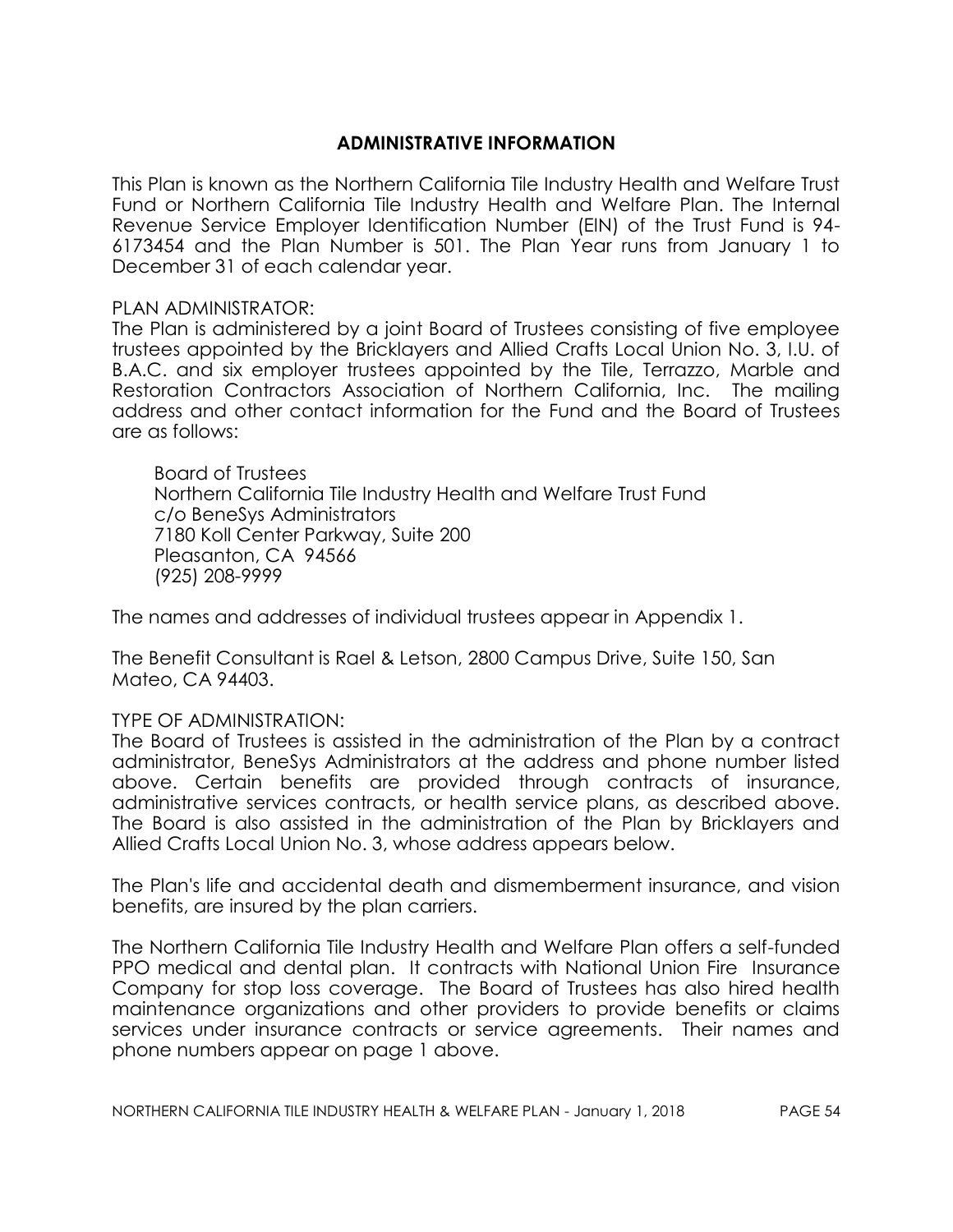#### AMENDMENT AND TERMINATION OF PLAN AND/OR TRUST FUND

Although there is no intention or expectation that this would occur, the collective bargaining parties have the power to terminate all contributions to the Plan. If this occurs, the funds already contributed shall be applied by the Board of Trustees, in their discretion, to provide benefits to covered individuals, either through the existing Trust Fund or through other collectively bargained plans offering similar benefits to employees working in the Tile Industry. In no event shall the termination of the Plan cause any contributions to revert to an employer.

AGENT FOR SERVICE OF LEGAL PROCESS: Raphael Shannon Kraw, Attorney at Law Kraw Law Group, APC605 Ellis Street, Suite 200 Mountain View, CA 94043 (650) 314-7800

Service of legal process may also be made upon any of the Trustees, at his or her regular place of business, or on the Plan Administration Office.

#### FUNDING AND PLAN SPONSORSHIP:

This Plan is funded by contributions made pursuant to collective bargaining agreements between Bricklayers and Allied Crafts Local Union No. 3, I.U. of B.A.C. and the Tile, Terrazzo, Marble and Restoration Contractors Association of Northern California, Inc., the addresses of which appear below, as well as individual employers who are not affiliated with the association. A complete list of employers, employer associations, and labor organizations sponsoring the Plan may be obtained by participants and beneficiaries upon written request to the Plan Administration Office, subject to payment of a reasonable copying charge, and is also available for examination by participants and beneficiaries upon reasonable notice. A participant or beneficiary may also request information as to whether a particular employer, employer association, or labor organization is a sponsor of the Plan, and if so, the sponsor's address. Copies of collective bargaining agreements may be obtained by participants and beneficiaries upon written request to the Plan Administration Office, subject to payment of a reasonable copying charge, and are available for examination by participants and beneficiaries, upon reasonable notice. Reserve assets are under the management of Jacobs & Co. and Comerica.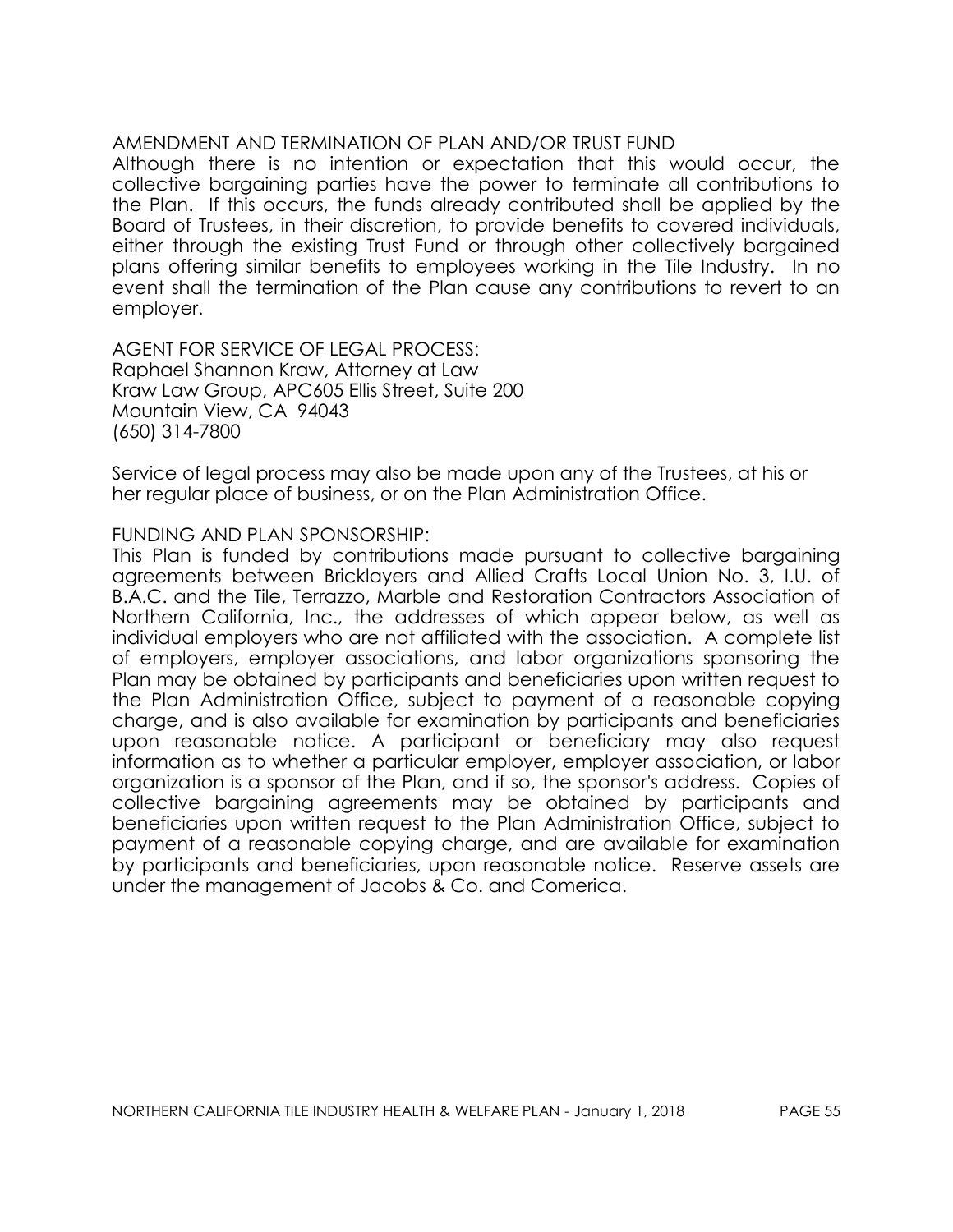The following organizations are party to the Master Labor Agreement under which this Plan is maintained:

#### Labor Organizations

Bricklayers and Allied Crafts Local Union No. 3, I.U. of B.A.C. 10806 Bigge St. San Leandro, CA 94577

#### Employer Associations

Tile, Terrazzo, Marble and Restoration Contractors Association of Northern California, Inc. 15091 Wicks Blvd. San Leandro, CA 94577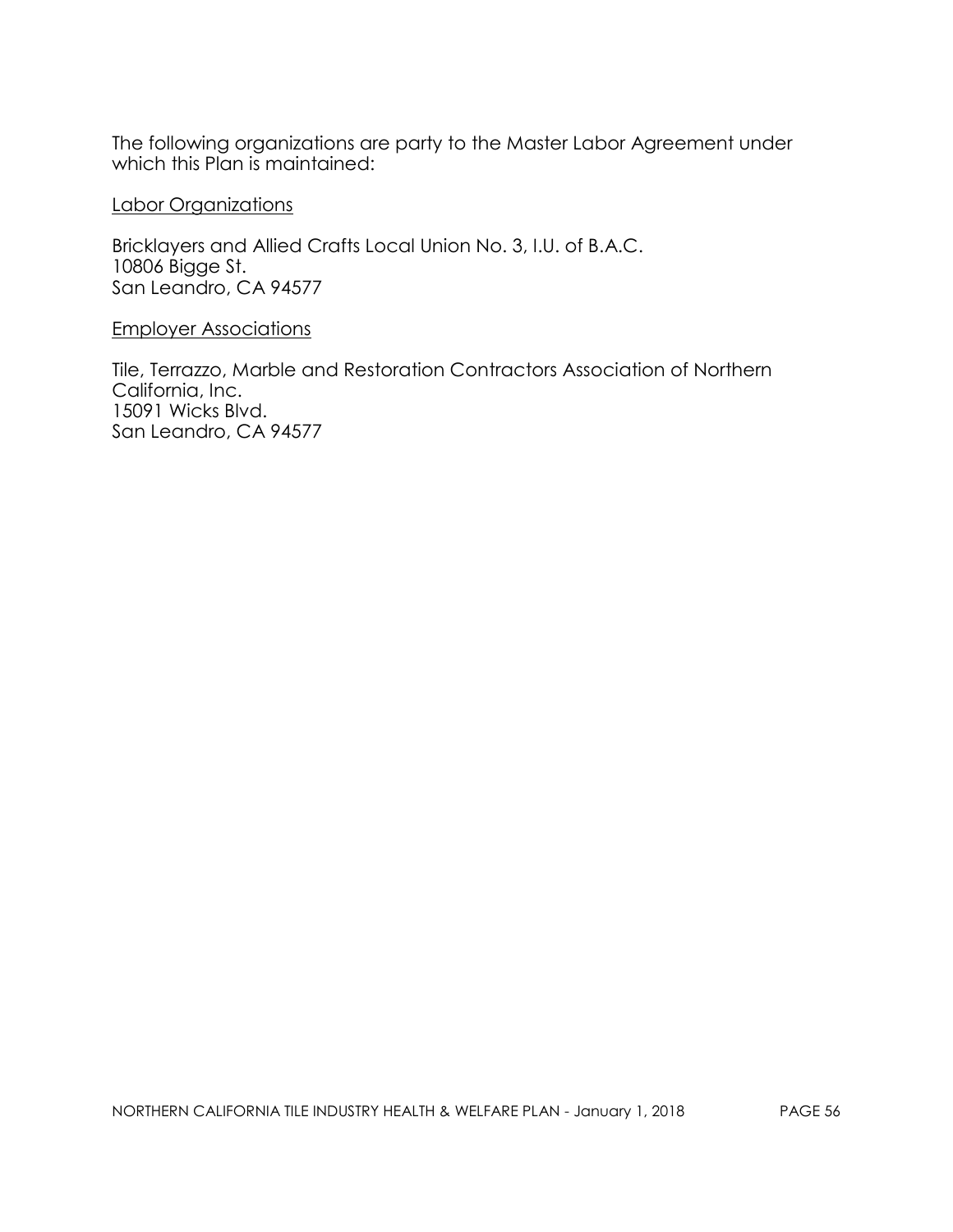## **YOUR RIGHTS UNDER ERISA**

As a participant in the Northern California Tile Industry Health and Welfare Plan, you are entitled to certain rights and protections under the Employee Retirement Income Security Act of 1974 (ERISA). ERISA provides that all plan participants are entitled to:

### Receive Information About Your Plan and Benefits

Examine, without charge, at the Plan Administration Office and at other specified locations, such as worksites and union halls, all documents governing the plan, including insurance contracts and collective bargaining agreements, and a copy of the latest annual report (Form 5500 Series) filed by the plan with the U.S. Department of Labor and available at the Public Disclosure Room of the Employee Benefits Security Administration.

Obtain, upon written request to the Plan Administration Office, copies of documents governing the operation of the plan, including insurance contracts and collective bargaining agreements, and copies of the latest annual report (Form 5500 Series) and updated summary plan description. The Administration Office may make a reasonable charge for the copies.

Receive a summary of the plan's annual financial report. The Plan Administration Office is required by law to furnish each participant with a copy of this summary annual report.

### Continue Group Health Plan Coverage

Continue health care coverage for yourself, spouse or domestic partner, or dependents if there is a loss of coverage under the plan as a result of a qualifying event. You or your dependents may have to pay for such coverage. Review this summary plan description and the documents governing the plan on the rules governing your COBRA continuation coverage rights.

Reduce or eliminate exclusionary periods of coverage for preexisting conditions under your group health plan, if you have creditable coverage from another plan. You should be provided a certificate of creditable coverage, free of charge, from your group health plan or health insurance issuer when you lose coverage under the plan, when you become entitled to elect COBRA continuation coverage, when your COBRA continuation coverage ceases, if you request it before losing coverage, or if you request it up to 24 months after losing coverage. Without evidence of creditable coverage, you may be subject to a preexisting condition exclusion for 12 months (18 months for late enrollees) after your enrollment date in your coverage.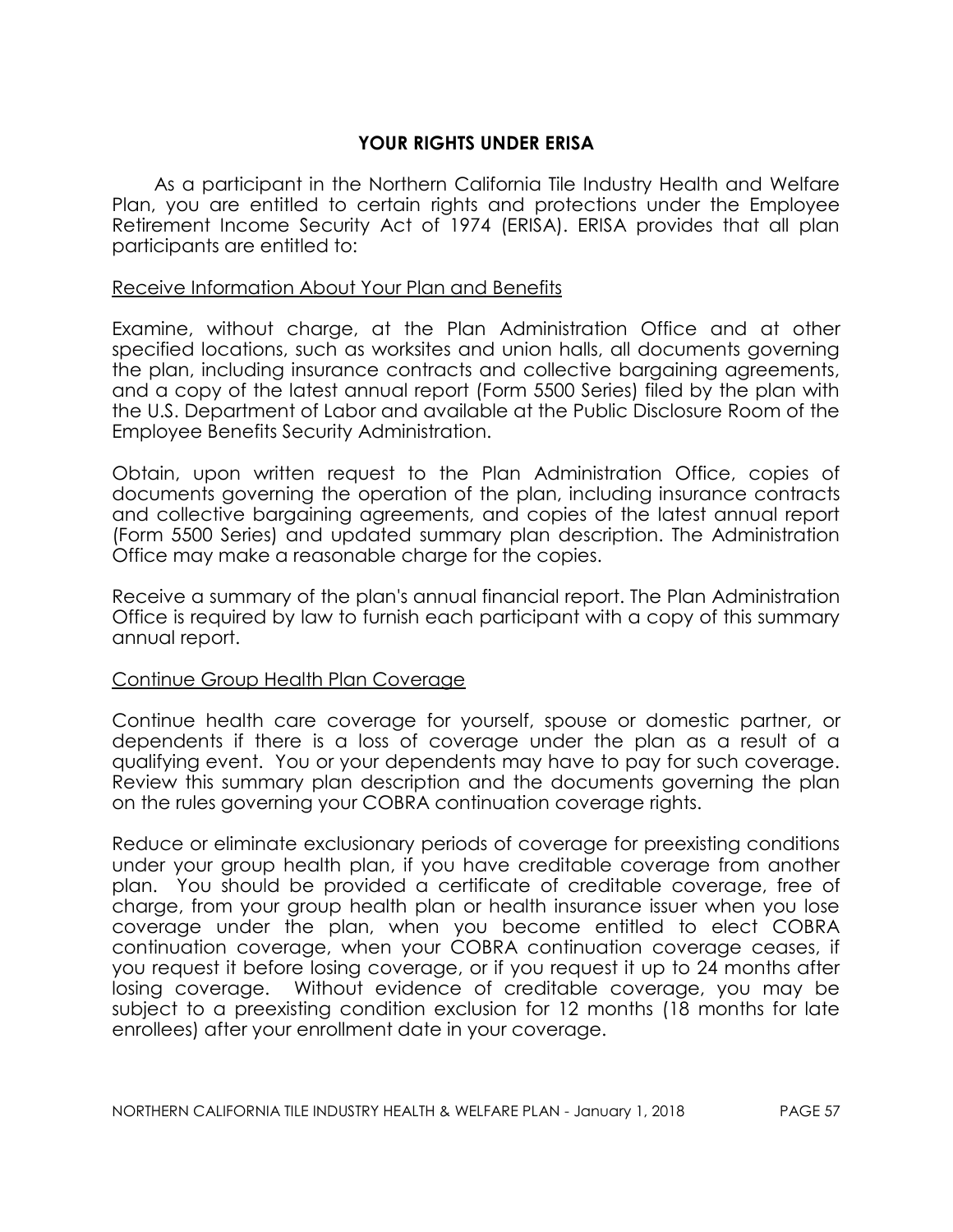## Prudent Actions by Plan Fiduciaries

In addition to creating rights for plan participants, ERISA imposes duties upon the people who are responsible for the operation of the employee benefit plan. The people who operate your plan, called "fiduciaries" of the plan, have a duty to do so prudently and in the interest of you and other plan participants and beneficiaries. No one, including your employer, your union, or any other person, may fire you or otherwise discriminate against you in any way to prevent you from obtaining a health and welfare or vacation benefit or exercising your rights under ERISA.

### Enforce Your Rights

If your claim for a health and welfare benefit is denied or ignored, in whole or in part, you have a right to know why this was done, to obtain copies of documents relating to the decision without charge, and to appeal any denial, all within certain time schedules.

Under ERISA, there are steps you can take to enforce the above rights. For instance, if you request a copy of plan documents or the latest annual report from the plan and do not receive them within 30 days, you may file suit in a Federal court. In such a case, the court may require the plan administrator to provide the materials and pay you up to \$110 a day until you receive the materials, unless the materials were not sent because of reasons beyond the control of the administrator. If you have a claim for benefits which is denied or ignored, in whole or in part, you may file suit in a state or Federal court. In addition, if you disagree with the plan's decision or lack thereof concerning the qualified status of a domestic relations order or a medical child support order, you may file suit in Federal court, although your right to sue may be limited if you have not used the Plan's appeal procedures. If it should happen that plan fiduciaries misuse the plan's money, or if you are discriminated against for asserting your rights, you may seek assistance from the U.S. Department of Labor, or you may file suit in a Federal court. The court will decide who should pay court costs and legal fees. If you are successful, the court may order the person you have sued to pay these costs and fees. If you lose, the court may order you to pay these costs and fees, for example, if it finds your claim is frivolous.

#### Assistance with Your Questions

If you have any questions about your plan, you should contact the Plan Administration Office. If you have any questions about this statement or about your rights under ERISA, or if you need assistance in obtaining documents from the plan administrator, you should contact the nearest office of the Employee Benefits Security Administration, U.S. Department of Labor, which is the San Francisco Regional Office, EBSA, San Francisco Regional Office, 90 Seventh

NORTHERN CALIFORNIA TILE INDUSTRY HEALTH & WELFARE PLAN - January 1, 2018 PAGE 58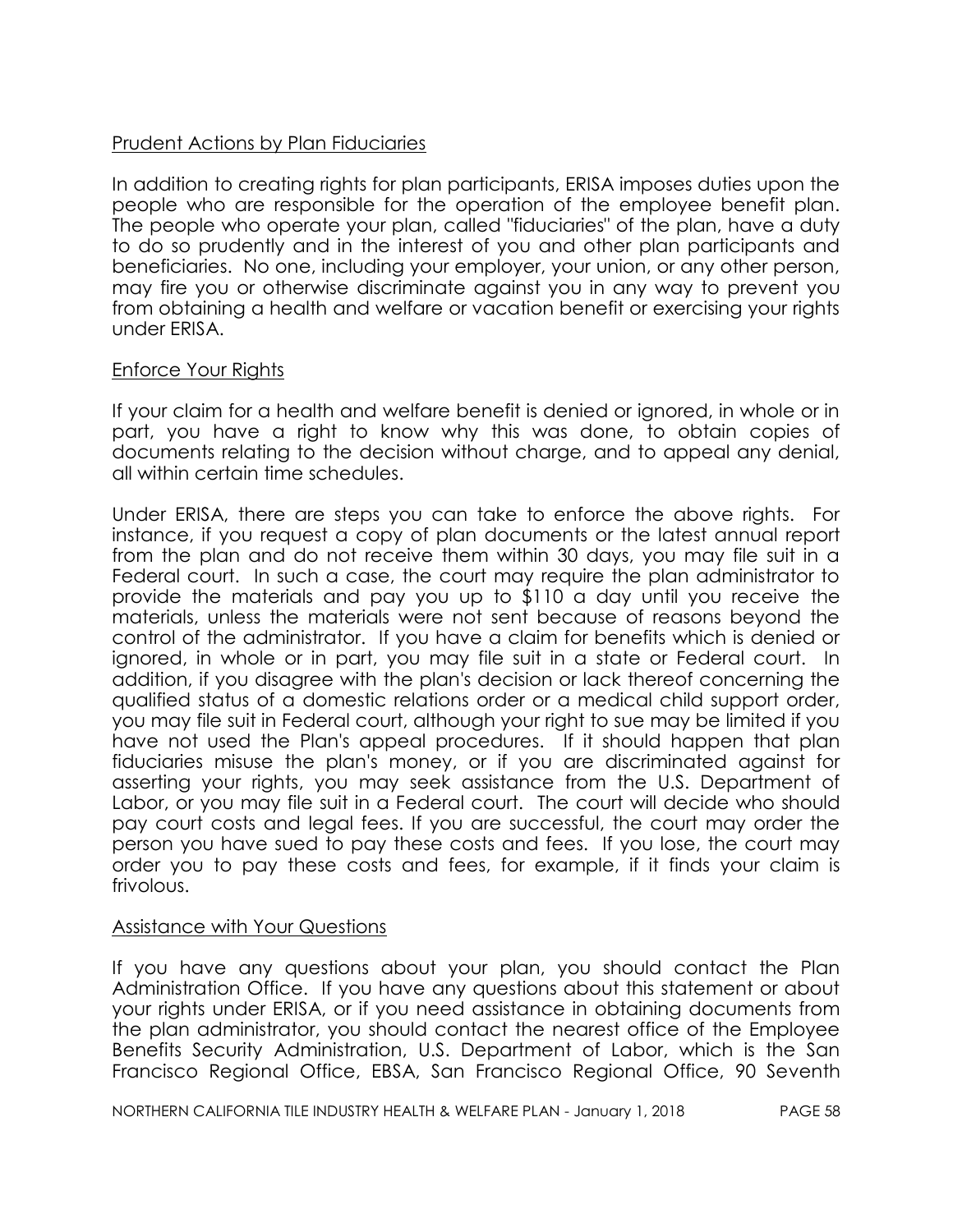Street, Suite 11-300, San Francisco, CA 94103, Telephone: (415) 625-2481, or the Division of Technical Assistance and Inquiries, Employee Benefits Security Administration, U.S. Department of Labor, 200 Constitution Avenue N.W., Washington, D.C. 20210. You may also obtain certain publications about your rights and responsibilities under ERISA by calling the publications hotline of the Employee Benefits Security Administration.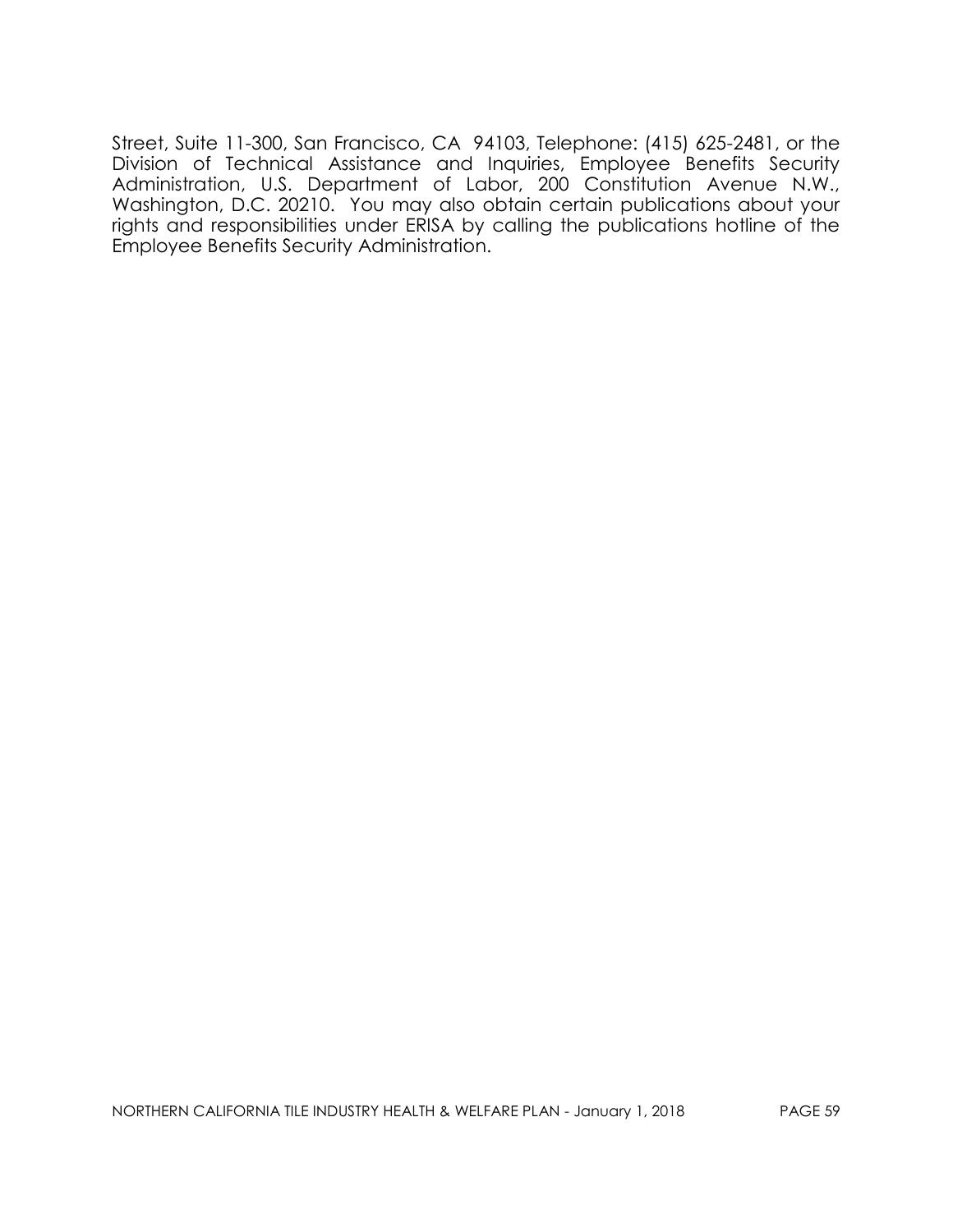### **APPENDIX 1: BOARD OF TRUSTEES**

#### **Employee Trustees**

Mr. Darin Compton B.A.C. Local No. 3 10806 Bigge Street San Leandro, CA 94577

Mr. Dorsey Hellums B.A.C. Local No. 3 10806 Bigge Street San Leandro, CA 94577

Mr. Dave Jackson B.A.C. Local No. 3 10806 Bigge Street San Leandro, CA 94577

Mr. Richard J. Romanski 1405 Crestwood Court San Mateo, CA 94403

Mr. Steve Vogel B.A.C. Local No. 3 10806 Bigge Street San Leandro, CA 94577

#### **Employer Trustees**

Mr. Rich Della Maggiore Della Maggiore Tile, Inc. 87 North 30<sup>th</sup> Street San Jose, CA 95116

Richard N. Hill, Esq. Littler Mendelson, PC 333 Bush Street, 34th Floor San Francisco, CA 94104

Mr. David Newman D & J Tile Company, Inc. 1045 Terminal Way San Carlos, CA 94070

Mr. Richard Papapietro De Anza Tile 45755 Northport Loop West Fremont, CA 94538

Mr. William W. Ward, III 898 Avalon Court Lafayette, CA 94549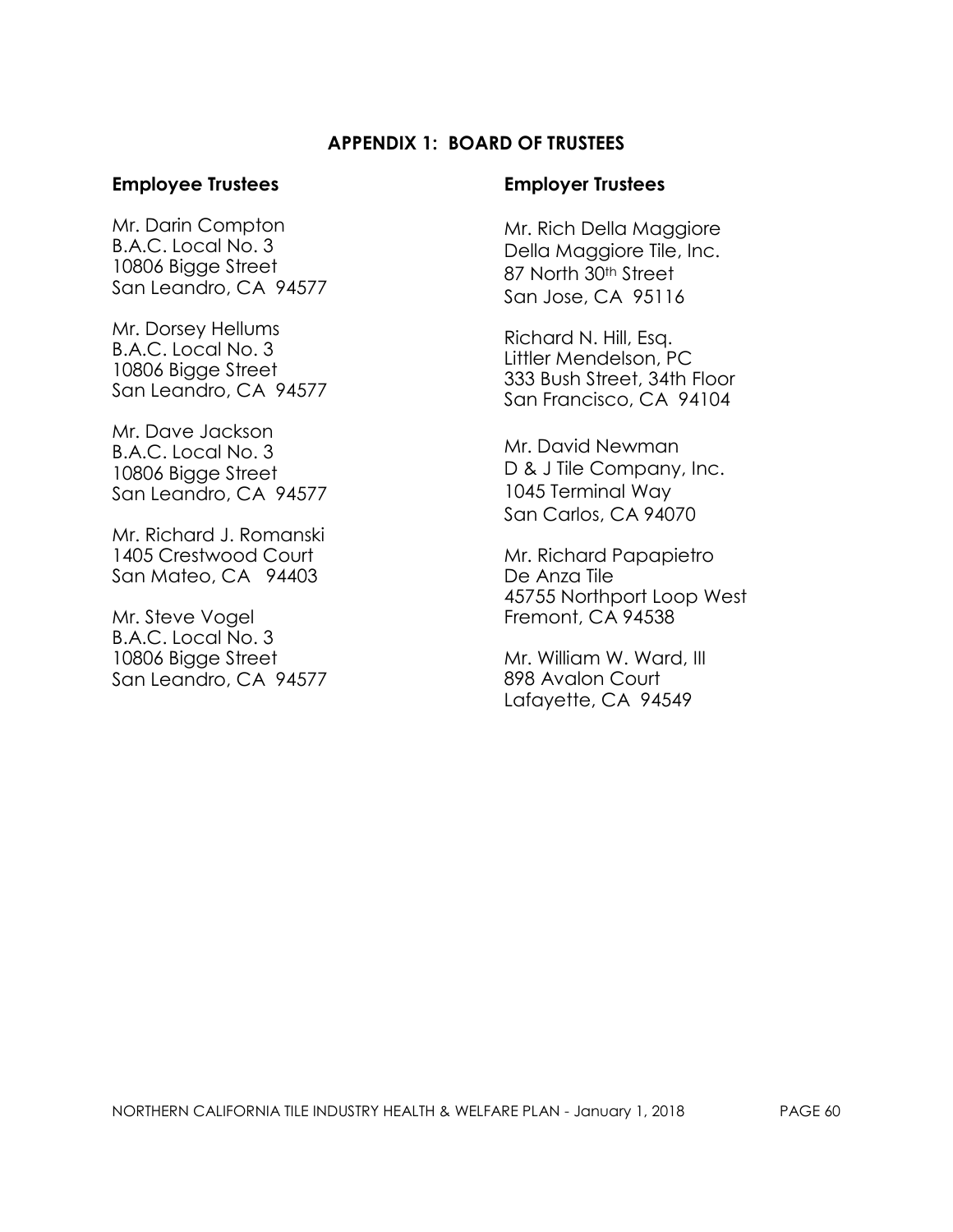# **APPENDIX 2: GENERAL NOTICE OF COBRA CONTINUATION COVERAGE RIGHTS**

## **Introduction**

This section contains important information for participants in the Northern California Tile Industry Health and Welfare Plan about the right to COBRA continuation coverage, which is a temporary extension of coverage under the Plan.

This notice explains, in general:

- what COBRA continuation coverage is;
- what Qualifying Events trigger the eligibility for COBRA continuation coverage;
- when COBRA continuation coverage may become available to you and your family and for how long; and
- what you need to do to protect the right to receive it.

For additional information about your rights and obligations under the Plan and federal law, please contact the Plan Administration Office.

# **1. What is COBRA Continuation Coverage?**

The right to COBRA continuation coverage was created by a federal law, the Consolidated Omnibus Budget Reconciliation Act of 1985 (COBRA). COBRA continuation coverage is a continuation of Plan coverage when coverage would otherwise end because of a life event known as a "**Qualifying Event**." Specific examples of Qualifying Events are listed in Section 2 below.

After a Qualifying Event, COBRA continuation coverage must be offered to each person who is a "**Qualified Beneficiary**". You, your spouse or domestic partner, and your dependent children could become Qualified Beneficiaries if coverage under the Plan is lost because of the Qualifying Event. Under the Plan, Qualified Beneficiaries who elect COBRA continuation coverage must pay for the coverage on their own.

# **2. What Qualifying Events Might Trigger the Eligibility for COBRA Coverage?**

If you are an employee, you will become a Qualified Beneficiary if you lose your coverage under the Plan because either one of the following Qualifying Events happens: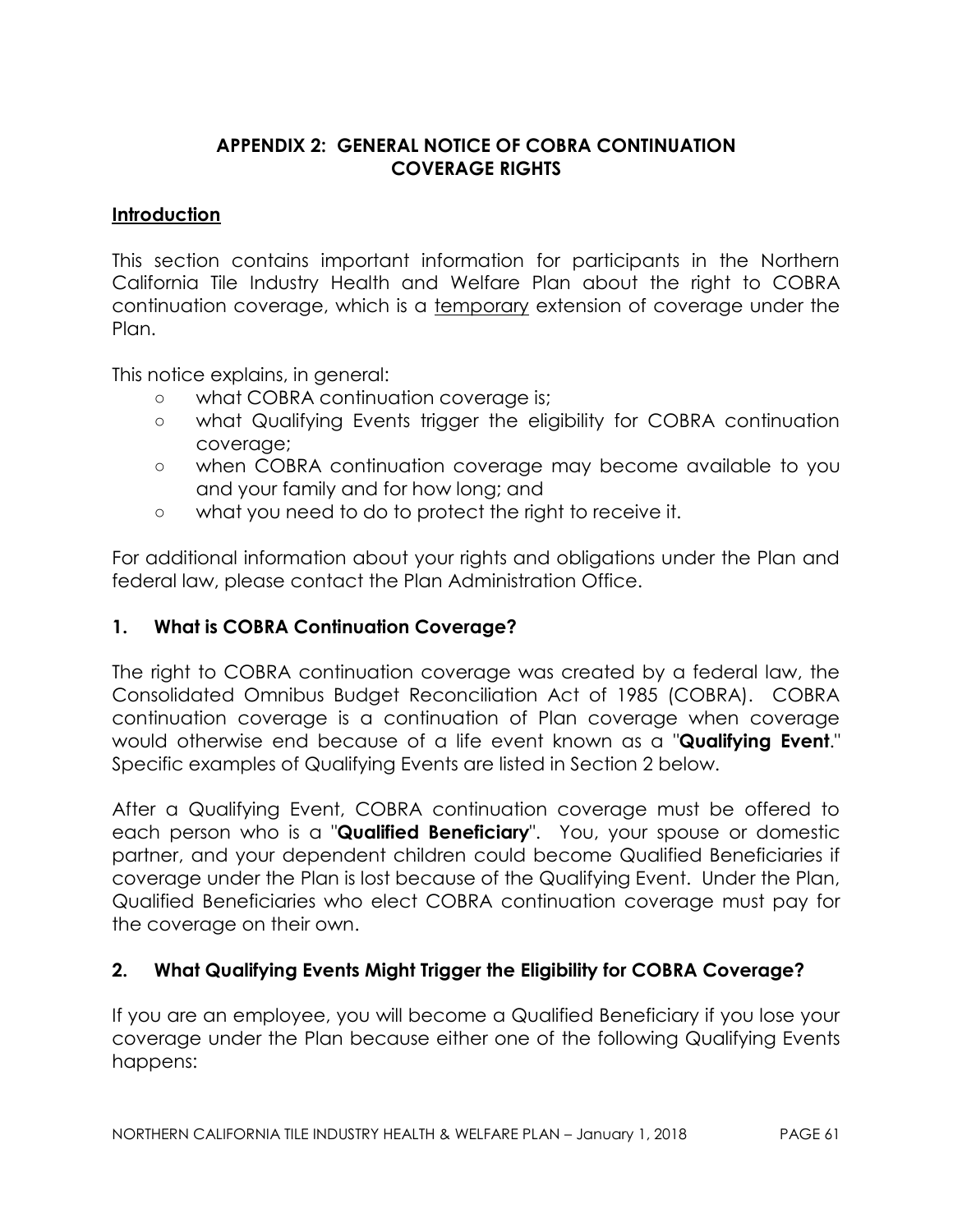- Your hours of employment are reduced; or
- Your employment ends for any reason other than your gross misconduct.

If you are the spouse or domestic partner of an employee, you will become a Qualified Beneficiary if you lose your coverage under the Plan because any of the following Qualifying Events happens:

- Your spouse or domestic partner dies;
- Your spouse's or domestic partner's hours of employment are reduced;
- Your spouse's or domestic partner's employment ends for any reason other than his/her gross misconduct;
- Your spouse or domestic partner becomes entitled to Medicare benefits (under Part A, Part B, or both); or
- You become divorced from your spouse or your domestic partnership is dissolved.

Your dependent children will become Qualified Beneficiaries if they lose coverage under the Plan because any of the following Qualifying Events happens:

- The parent-employee dies;
- The parent-employee's hours of employment are reduced;
- The parent-employee's employment ends for any reason other than his or her gross misconduct;
- The parent-employee becomes entitled to Medicare benefits (Part A, Part B, or both); or
- The child stops being eligible for coverage under the Plan as a "dependent child," which means the child has attained age 26.

# **3. When is COBRA Coverage Available?**

The Plan will offer COBRA continuation coverage to Qualified Beneficiaries only after the Plan Administration Office has been notified that a Qualifying Event has occurred. You and your dependents' right to receive COBRA continuation coverage is contingent upon timely notifying the Plan of a Qualifying Event, promptly returning the COBRA election form and making all required payments.

# A. **The Employer's Duty to Give Notice of Some Qualifying Events**

When the Qualifying Event is the end of employment or reduction of hours of employment, the employer must notify the Plan Administration Office within 30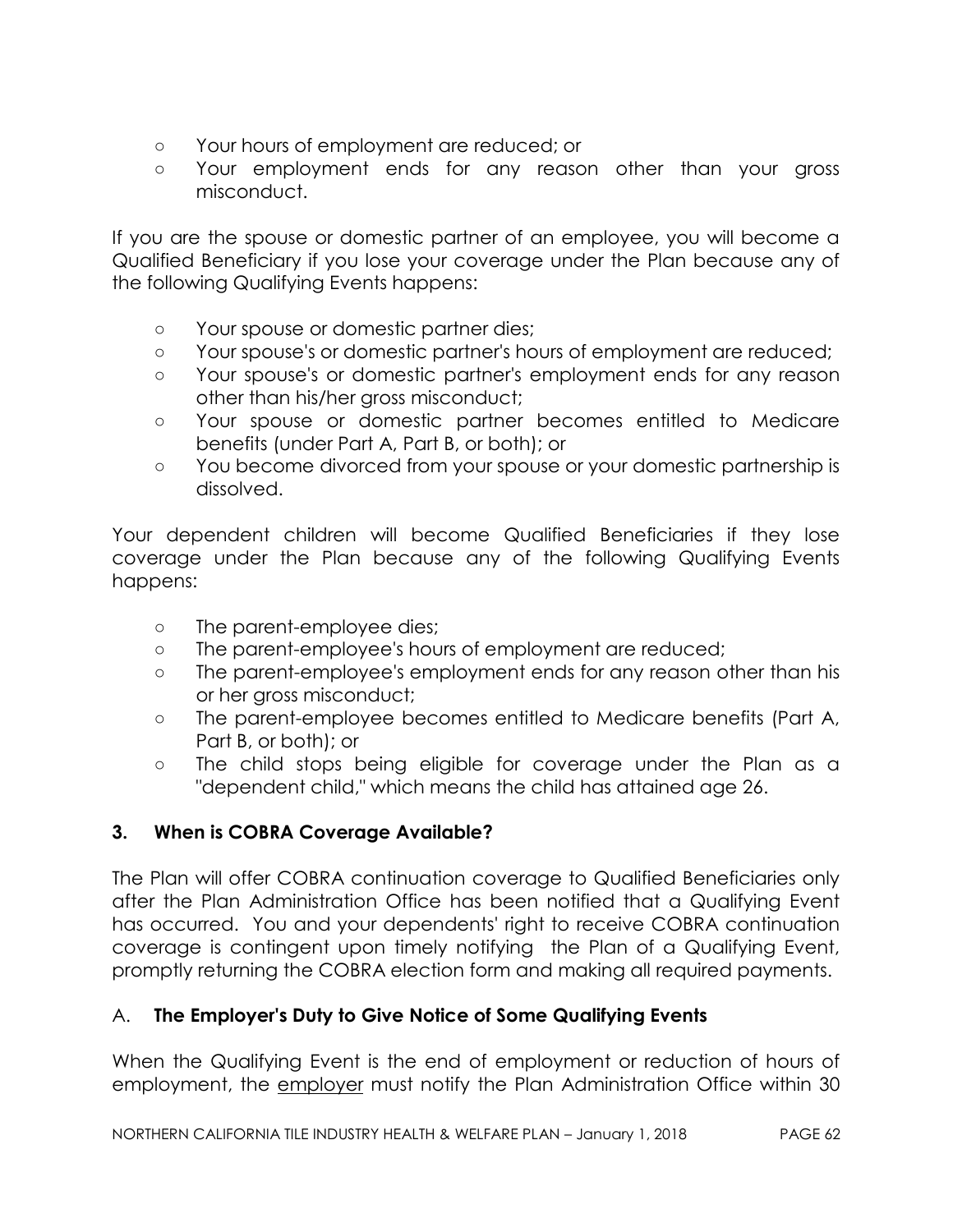days of the Qualifying Event. The Employer Report Form submitted to the Plan's Administration Office each month is sufficient to constitute such a notice.

Upon the death of the employee, the employer or the employee's dependent has 30 days to notify the Plan Administration Office.

If the Qualifying Event is the employee's becoming entitled to Medicare benefits (under Part A, Part B, or both), the Plan will usually be automatically notified.

## **IMPORTANT**:

## B. **The Qualified Beneficiary's Duty to Give Notice of Other Qualifying Events**

The duty to give notice of all other Qualifying Events falls on the Qualified Beneficiaries. The employee, the spouse or domestic partner, or dependent children of the employee must notify the Plan Administration Office within **60 days** after any of the following Qualifying Events occurs:

- a) a divorce, a dissolution of a domestic partnership, or a child's loss of dependent status under the Plan;
- b) occurrence of a second Qualifying Event entitling certain Qualified Beneficiaries to an extension of the COBRA maximum coverage period to up to 36 months [see Section 4. A. b)]; and
- c) when a Qualified Beneficiary who is entitled to 18 months of COBRA has been determined by the Social Security Administration to be disabled at any time during the first 60 days of COBRA coverage [see Section 4. A. a)].

Your notice must include the following information:

- a) the nature of the Qualifying Event that has caused the loss of coverage under the Plan;
- b) the date when the Qualifying Event occurred;
- c) your name and signature; and
- d) the date when the notice was signed.

You must deliver this notice, either **by mail**, or **in person**, to the person and address provided in Section 6.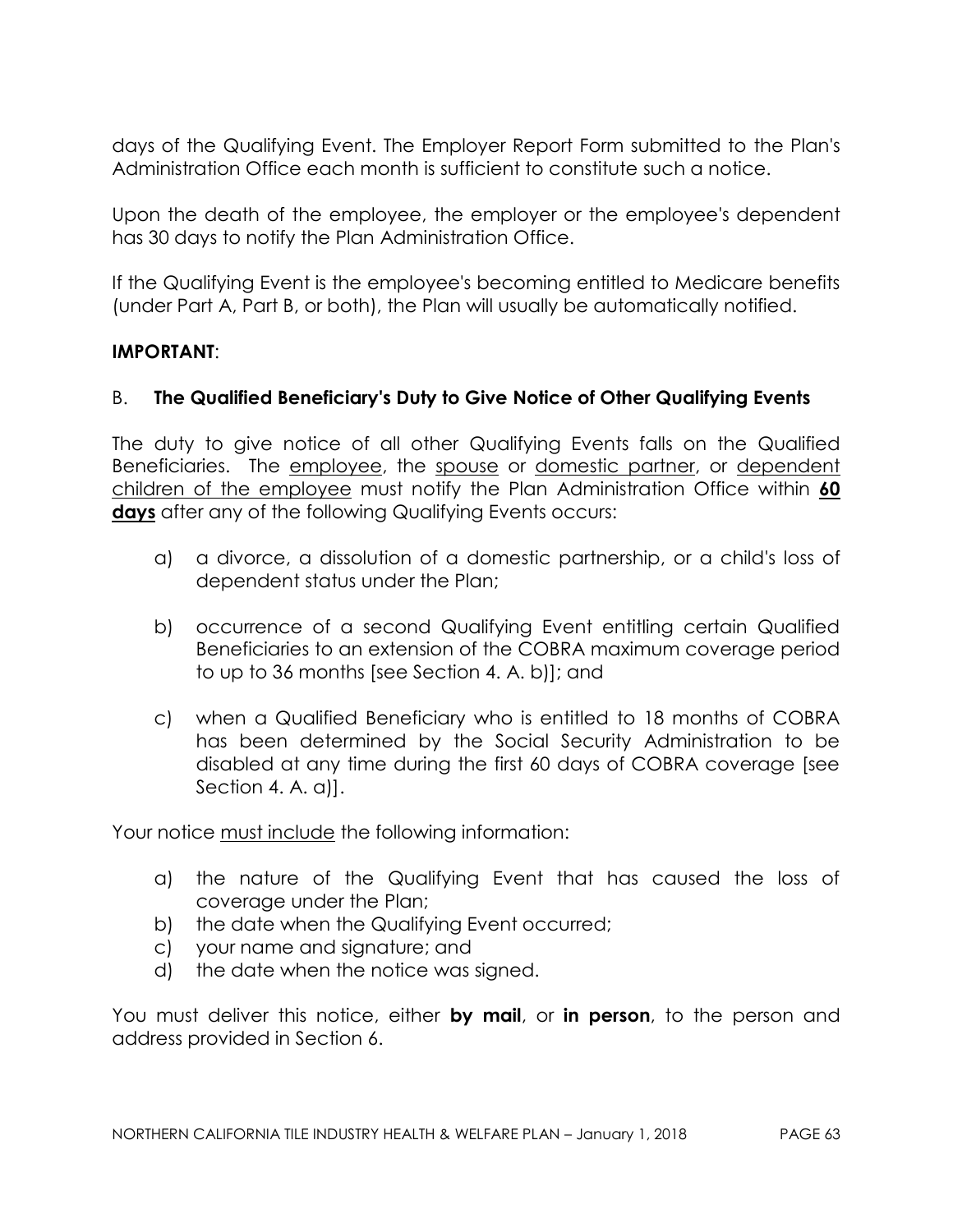# **4. How is COBRA Coverage Provided?**

Once the Plan Administration Office receives notice that a Qualifying Event has occurred, COBRA continuation coverage will be offered to each of the Qualified Beneficiaries. Each Qualified Beneficiary will have an independent right to elect COBRA continuation coverage. Covered employees may elect COBRA continuation coverage on behalf of their spouses or domestic partners, and parents may elect COBRA continuation coverage on behalf of their children.

You may elect "core coverage" (that is, all Plan benefits except dental care, vision benefits and life insurance and accidental death or dismemberment insurance), or full COBRA coverage (all Plan benefits, including dental and vision benefits, except life insurance and accidental death and dismemberment insurance). Your election of one type of coverage applies to your dependents as well. However, if you do not elect COBRA coverage, your dependent(s) may elect either form of coverage for themselves. If you have one or more dependents and initially elect full COBRA coverage, you may change your election to "core coverage" upon the termination of dependent status of one or more dependents as a result of divorce, dissolution of a domestic partnership or death.

Please inform the Plan Administration Office immediately if you acquire any new dependents through marriage, registration of a domestic partnership, having children born, adopted or placed with you for adoption.

# A. **Length of COBRA Coverage: 18 Months and May be Extended**

Generally, when the Qualifying Event is (1) the end of employment or (2) reduction of the employee's hours of employment, COBRA continuation coverage lasts up to a total of **18 months**. There are two ways in which this 18 month period of COBRA continuation coverage can be extended: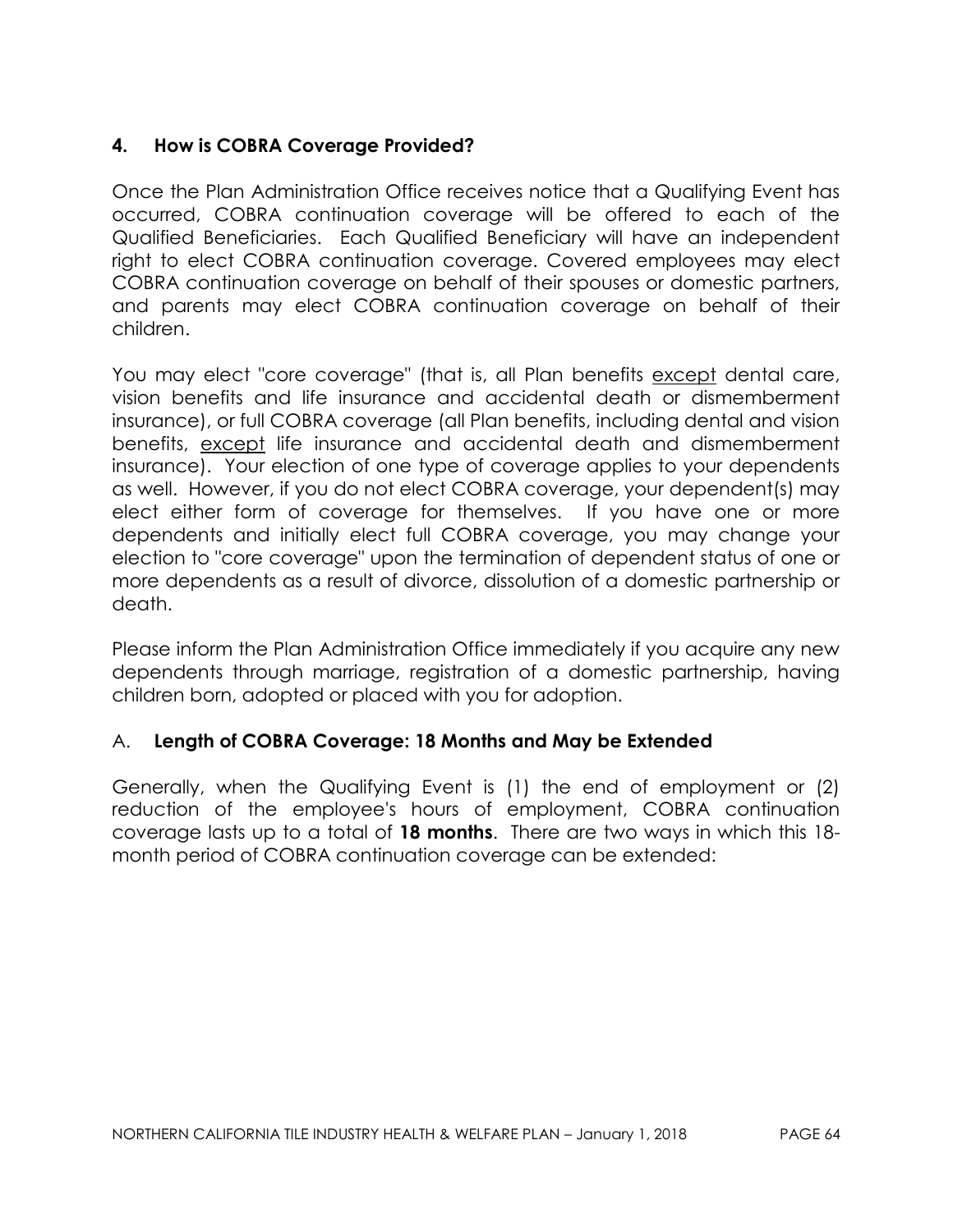# a) Disability extension

If you or anyone in your family covered under the Plan is determined by the Social Security Administration to be disabled and you notify the Plan Administration Office in a timely fashion, you and your entire family may be entitled to receive up to an additional 11 months of COBRA continuation coverage, for a total **maximum of 29 months**. The disability would have to have started at some time before the 60th day of COBRA continuation coverage and must last at least until the end of the 18-month period of continuation coverage.

b) Second Qualifying Event

If your family experiences another Qualifying Event while receiving 18 months of COBRA continuation coverage, the spouse or domestic partner and dependent children in your family can get up to 18 additional months of COBRA continuation coverage, for a **maximum of 36 months**, if notice of the second Qualifying Event is properly given to the Plan. The 36-month period is measured from the date of the first Qualifying Event.

This extension may be available to the spouse or domestic partner and any dependent child receiving continuing coverage if the employee dies, or becomes entitled to Medicare benefits (under Part A, Part B, or both), or gets divorced or dissolves a domestic partnership, or if the dependent child loses dependent status, but only if the event would have caused the spouse, domestic partner or dependent child to lose coverage under the Plan had the first Qualifying Event not occurred.

# B. **Length of COBRA Coverage: A Total of 36 Months**

When the Qualifying Event is (1) the death of the employee, (2) the employee's becoming entitled to Medicare benefits (under Part A, Part B, or both), (3) divorce from the employee or dissolution of a domestic partnership with the employee, or (4) a dependent child's loss of dependent status, the Qualified Beneficiary may elect COBRA continuation coverage for up to a total of **36 months**.

# C. **Coordination with Other Coverage**

The period of time for which an employee or his/her dependent is eligible for COBRA coverage is not reduced by any months in which the employee or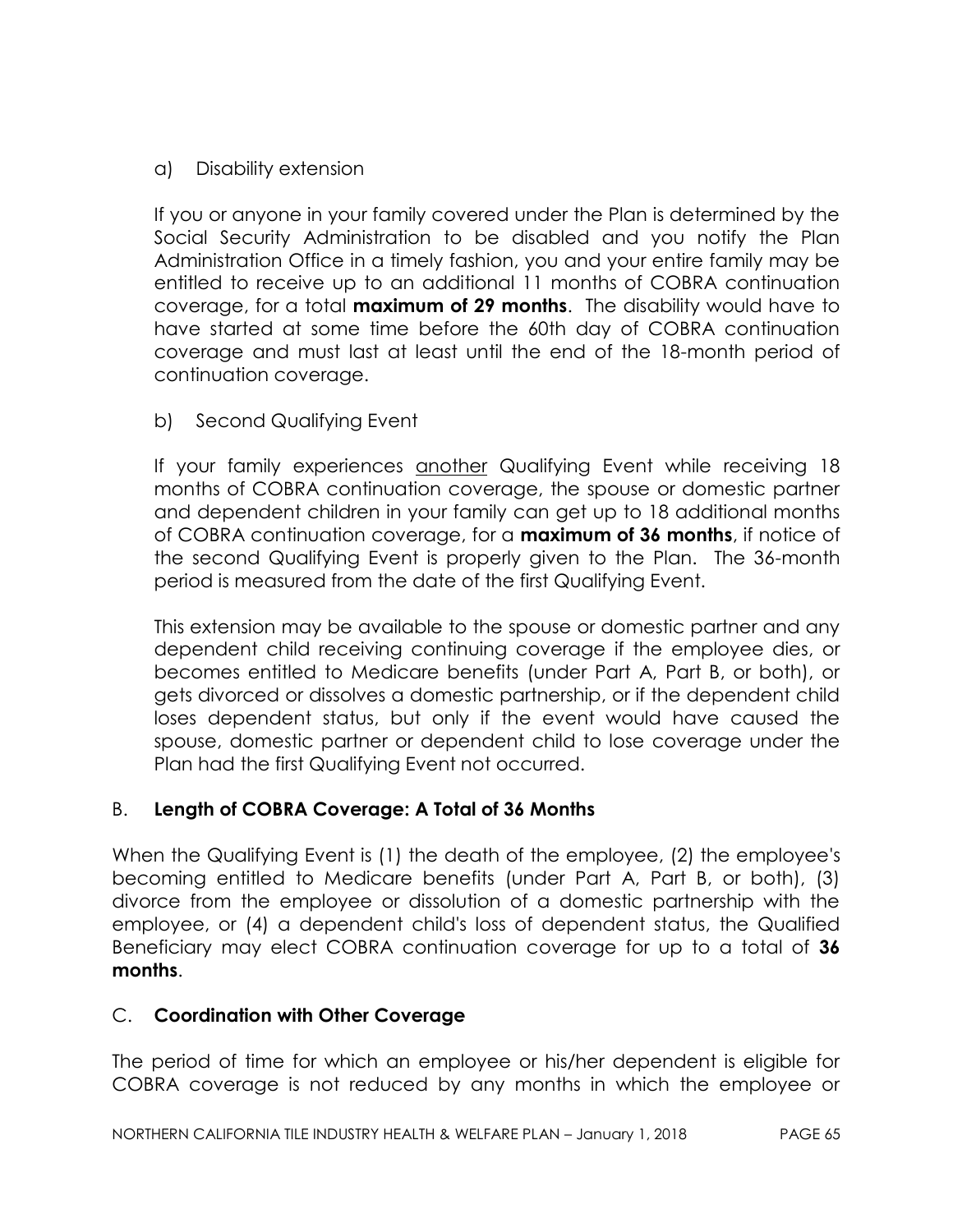his/her dependent was covered due to Hours Bank run-out. The period of time for which an employee or his/her dependent is eligible for COBRA coverage will be reduced by any months in which the employee or his/her dependent was covered due to the Plan's extended coverage options, including Self-Payments or Disability Coverage. Please refer to pages 4-5 of this Summary Plan Description for a detailed description of other coverages.

# **5. Where Can You Get more Information?**

Questions concerning your Plan or your COBRA continuation coverage rights should be addressed to the person identified in Section 6. For more information about your rights under ERISA, including COBRA, the Health Insurance Portability and Accountability Act (HIPAA), and other laws affecting group health plans, you may also contact the nearest Regional or District Office of the U.S. Department of Labor's Employee Benefits Security Administration (EBSA) in your area at:

EBSA, San Francisco Regional Office 90 Seventh Street, Suite 11-300 San Francisco, CA 94103 Telephone: (415) 625-2481 Or visit the EBSA website at www.dol.gov/ebsa.

# **6. Plan Administration Office Contact Information**

Northern California Tile Industry Health and Welfare Plan c/o BeneSys Administrators 7180 Koll Center Parkway, Suite 200 Pleasanton, CA 94566 Telephone: (925) 208-9999

# **IMPORTANT: Keep Your Plan Informed of Address Changes**

In order to protect your family's rights, you should keep the Plan Administration Office informed of any changes in the addresses of family members. You should also keep a copy, for your records, of any notices you send to the Plan Administration Office.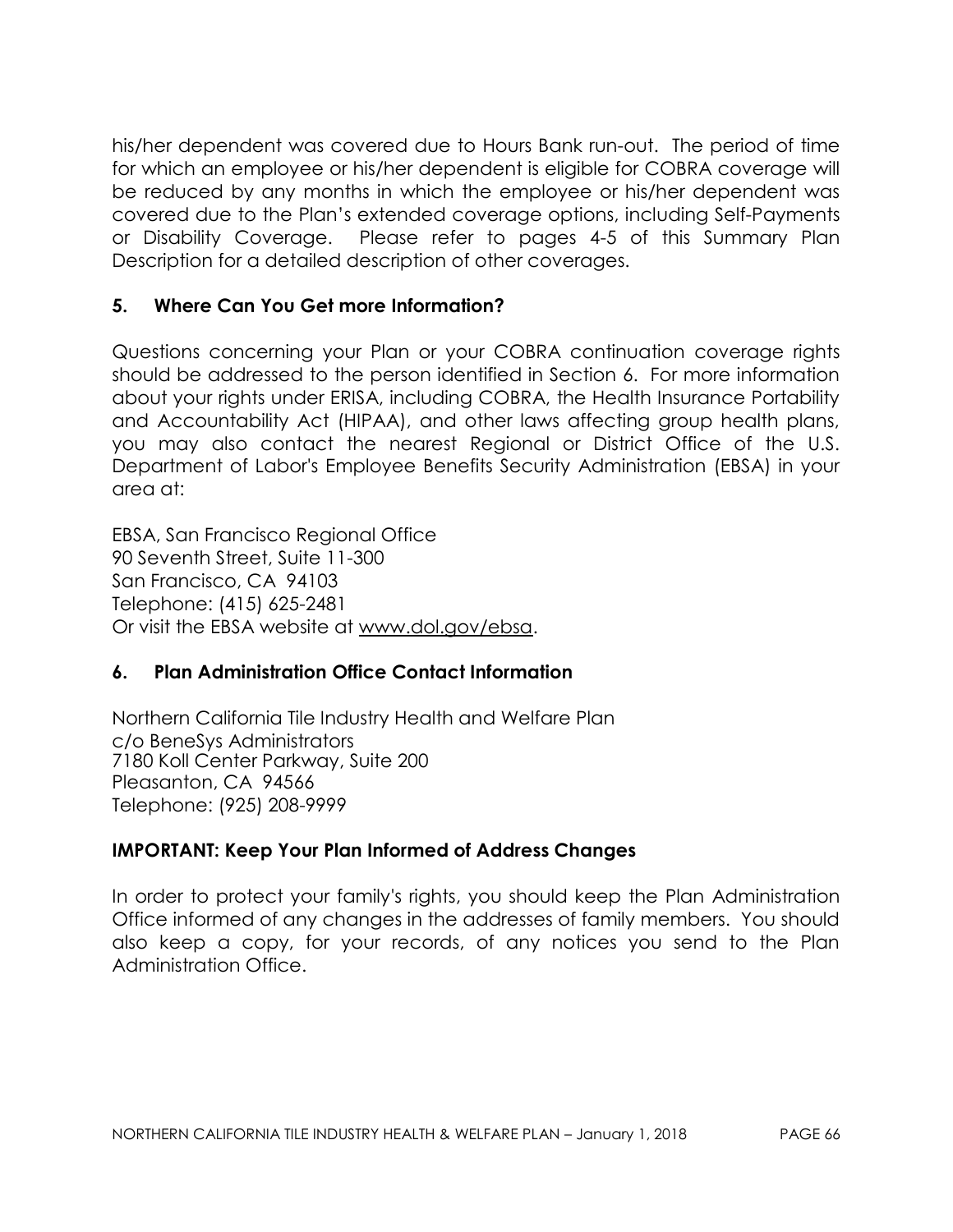# **APPENDIX 3: CLAIMS AND APPEAL PROCEDURES**

#### **Matters Within the Discretion of the Board of Trustees**

1. The following claims and appeals procedures shall apply to all matters within the discretion of the Board of Trustees, including:

(a) Claims and appeals regarding eligibility under this Plan for any type of benefit;

(b) Claims and appeals regarding medical and vision benefits when the claimant has made a specific claim for medical or vision care, and the HMO or insurance carrier has denied the claim on the grounds that the claimant or family member is not eligible for the benefit under the terms of this Plan;

(c) Claims and appeals regarding all self-funded benefits; and

(d) Claims and appeals regarding a rescission of coverage as defined in Part 1, Article I, Section D of the Formal Plan Rules.

The procedures specified in this section shall be the sole and exclusive procedures available to any individual who is adversely affected by any action of the Trustees, the Administration Office or any other Plan fiduciary. The Board of Trustees reserves full discretionary authority to interpret Plan language and to decide all claims or disputes regarding right, type, amount or duration of benefits, or claim to any payment from this Trust. The decision of the Board of Trustees on any matter within its discretion shall be final and binding on all parties, except that any claim or appeal involving either 1) a rescission of coverage as defined in Part 1, Article I, Section D of the Formal Plan Rules, or 2) a medical judgment with respect to coverage under the Self-Funded PPO Plan, shall be eligible for external review by an Independent Review Organization, as described in Part 1, Article IV of the Formal Plan Rules.

2. FILING A CLAIM: Participants, family members and assignees (hereinafter "claimants") may initiate a claim for benefits by submitting written notice of a claim to the Administration Office within 20 days after the date of the event for which the claim is made or as soon thereafter as is reasonably possible. This notice must give enough information to identify the insured person.

#### Claim Forms

When the Administration Office receives the notice of claim, it will send the insured person the forms to be used in filing proof of claim. If these forms are not

NORTHERN CALIFORNIA TILE INDUSTRY HEALTH & WELFARE PLAN – January 1, 2018 PAGE 67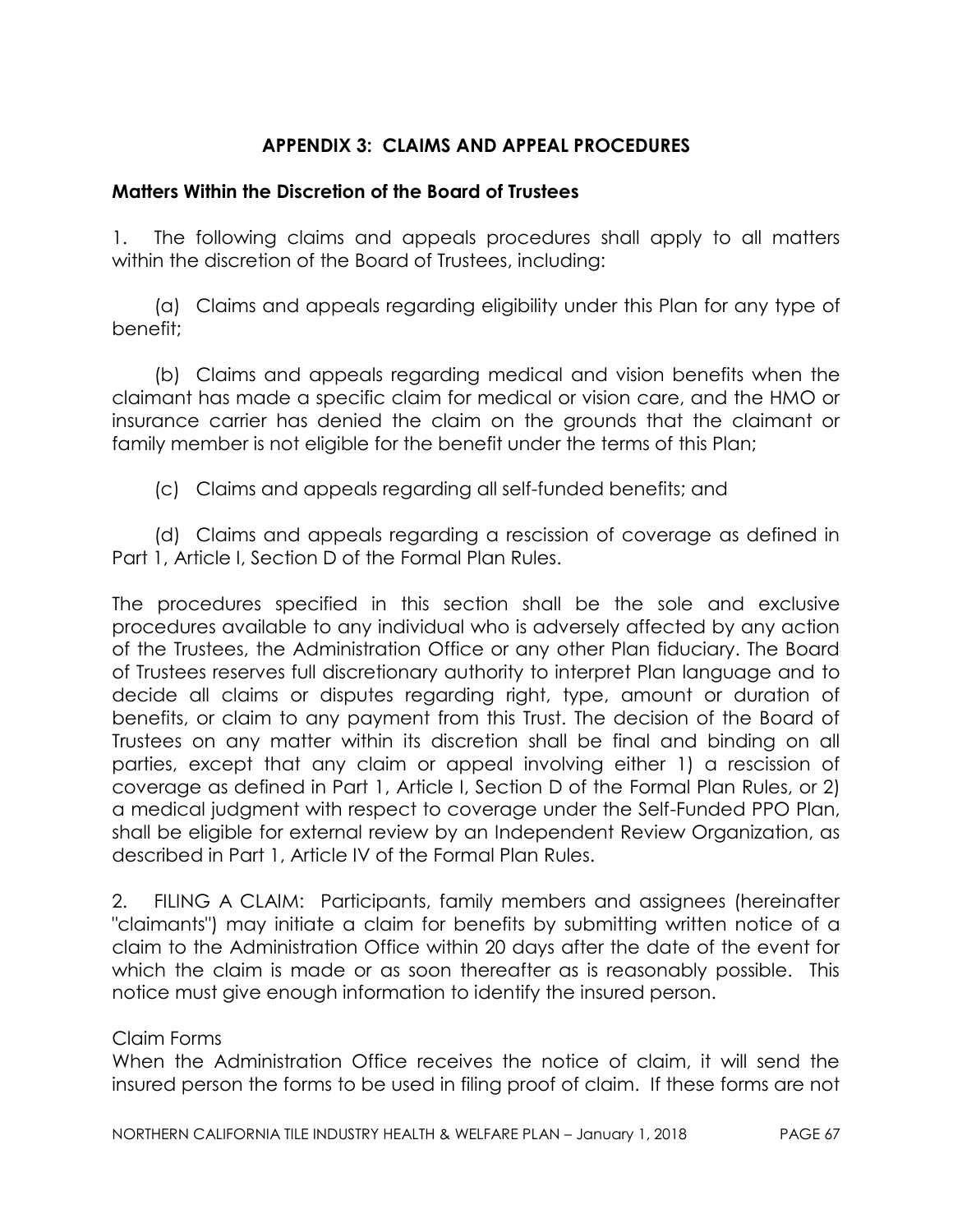sent within 15 days, the insured person can still meet the requirements for proof of claim as long as he or she sends written proof satisfactory to the Board of Trustees of (a) the occurrence of the loss; (b) the nature of the loss; and (c) the extent of the loss. This proof must be given within the time limit stated in Proof of Claim below.

#### Proof of Claim

Written proof of claim satisfactory to the Board of Trustees must be given to the Administration Office within 90 days after the date of the event for which the claim is made, or as soon thereafter as is reasonably possible. In any case, the proof required must be sent to the Administration Office or the Board of Trustees no later than 12 months following the date of service. Any claim submitted more than 12 months after the date of service will be denied.

An authorized representative may submit a claim on behalf of a claimant. In the case of a claim involving urgent care, a health care professional with knowledge of the claimant's medical condition may act as the authorized representative of the claimant. A claimant or claimant's representative may submit evidence, including written testimony, as part of his or her claim.

3. NOTIFICATION OF FAILURE TO FOLLOW PLAN PROCEDURES: If the claimant fails to follow the Plan's procedures for filing a claim for benefits, the Administration Office will notify the claimant as soon as possible, but within 5 days following the failure, or if the claim is for urgent care, within 24 hours of the failure. This notification may be oral, unless the claimant or authorized representative requests it in writing.

4. NOTIFICATION OF CLAIM DECISION

#### (a) TIME LIMITS AND REQUESTS FOR ADDITIONAL INFORMATION

(i) Urgent Care Claims: If a claim is for urgent care, the Administration Office will notify the claimant of its determination as soon as possible, but no later than 72 hours after receipt of the claim by the Administration Office.

If the claimant fails to provide sufficient information to determine whether benefits are payable under the plan, the Administration Office will notify the claimant what information is necessary as soon as possible, but no later than 24 hours after receipt of the claim by the Administration Office. The claimant will have 48 hours to provide the specified information. The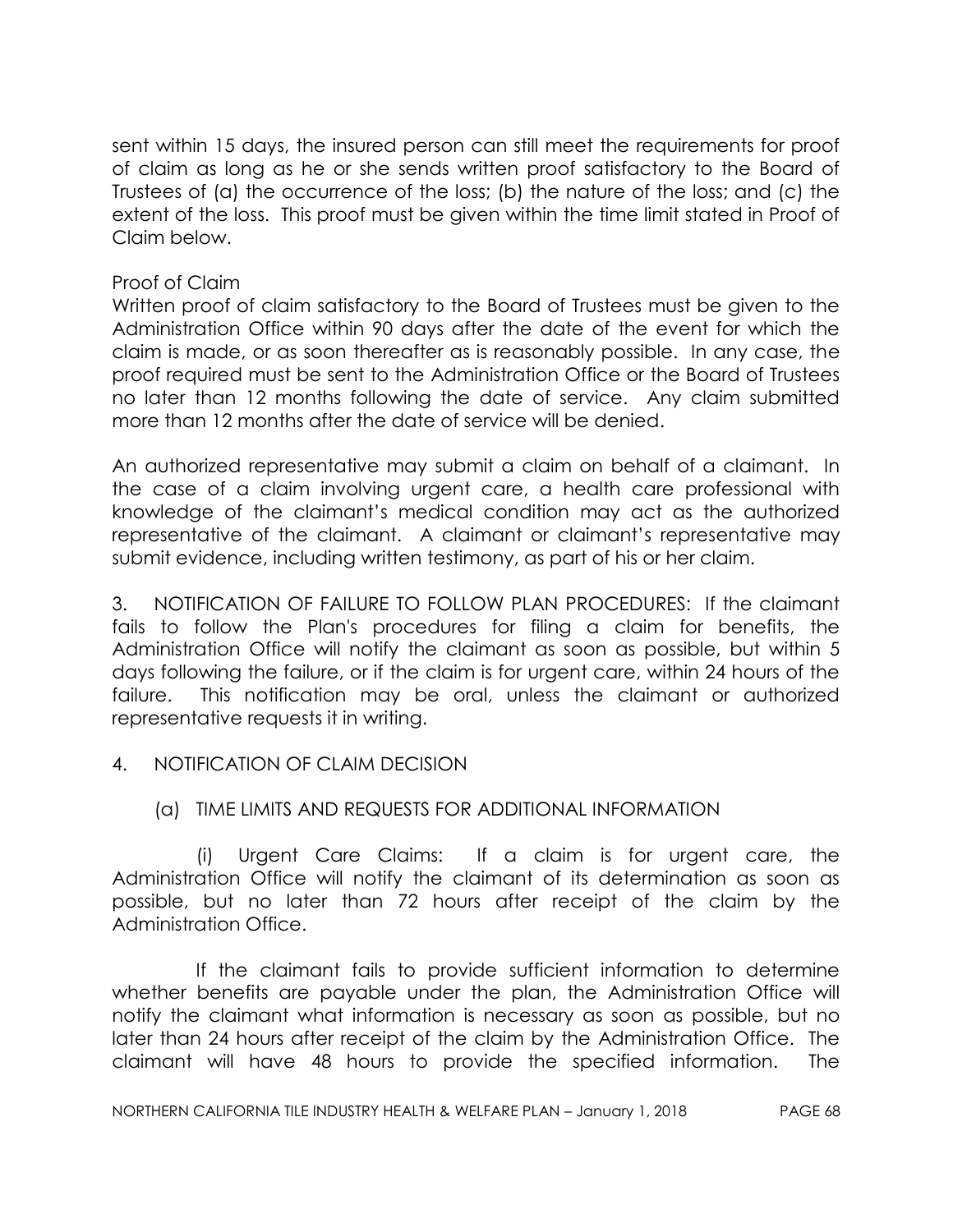Administration Office will notify the claimant of its decision as soon as possible, but no later than 48 hours after the Administration Office's receipt of the specified information.

(ii) Pre-service claims: If a claimant makes a claim for benefits before care has been provided to the participant or family member, the Administration Office will notify the claimant of its decision as soon as reasonably possible, but no later than 15 days after the Administration Office received the claim.

The above 15-day time period may be extended for up to one additional 15-day period, but only due to matters beyond the Administration Office's control. If the Administration Office needs a 15-day extension, it will notify the claimant of the following: the reason for the delay; the expected date of decision; and any additional information the Administration Office needs to make the decision. If the Administration Office requires additional information, the claimant will have up to 45 days to provide the specified information. Once the specified information is provided, the Administration Office will notify the claimant of its decision within 15 days.

(iii) Post-service claims: If a claimant makes a claim after care has been provided, the Administration Office will notify the claimant of its decision as soon as reasonably possible, but no later than 30 days after the Administration Office received the claim.

The 30-day time period may be extended for one additional 15-day period, but only due to matters beyond the Administration Office's control. If the Administration Office needs a 15-day extension, it will, before the end of the first 30-day period, notify the claimant of the following: the reason for the delay; the expected date of decision; and any additional information the Administration Office needs to make the decision. If the Administration Office requires additional information, the claimant will have up to 45 days to provide the specified information. Once the specified information is provided, the Administration Office will notify the claimant of its decision within 15 days.

(b) CONTENTS OF CLAIM DENIAL NOTICE: The Administration Office will provide the claimant with written notice if his or her claim for benefits is denied. If the claim involves urgent care, the information described below may be given orally, so long as a written notification is provided within three days after the oral notification. The notice will include the following information:

(i) a statement of the specific reason(s) for the denial;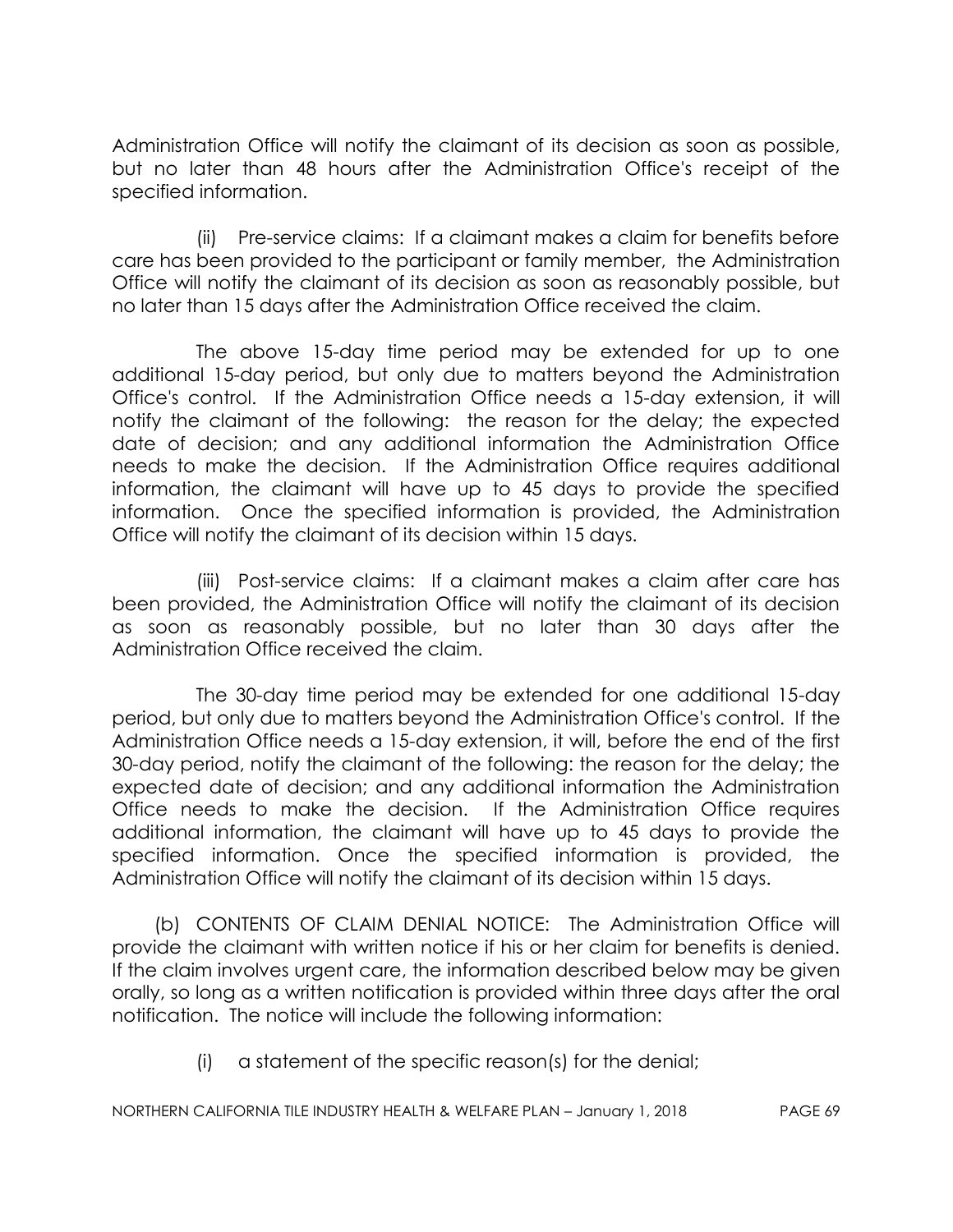(ii) reference to the specific Plan provision(s) on which the denial was based;

(iii) if the Administration Office's decision relied upon an internal Plan rule, guideline, protocol or similar criterion, either the specific rule, or a statement that the specific rule was relied upon and that a copy of such rule will be provided free of charge upon request;

(iv) a description of any additional information or documents that the claimant will need to submit if he or she wants the claim to be reconsidered, and an explanation of why that information is necessary;

(v) a description of the Plan's appeal procedures, including any expedited appeal procedures available if it is a claim for urgent care benefits;

(vi) if the claim involves either 1) a rescission of coverage as defined in Part 1, Article I, Section D of the Formal Plan Rules, or 2) a medical judgment with respect to coverage under the Self-Funded PPO Plan, a statement of the claimant's right to request an expedited external review, if the claim involves a medical condition for which the timeframe for completion of the Plan's appeal procedures would seriously jeopardize the life or health of the claimant or would jeopardize the claimant's ability to regain maximum function; and

(vii) a statement of the claimant's right to bring a civil action under ERISA § 502(a), if the appeal is unsuccessful.

# 5. APPEAL PROCEDURES

(a) GROUNDS FOR APPEAL: The claimant may appeal any adverse action within the discretion of the Board of Trustees to the Board of Trustees. The Board of Trustees hears all appeals regarding self-funded PPO benefits, all appeals regarding eligibility under this Plan for any type of benefit, and appeals regarding medical and vision benefits when the claimant has made a specific claim for medical or vision care, and the HMO or other provider has denied the claim on the grounds that the claimant or family member is not eligible for the benefit under the terms of the Plan.

(b) SUBMISSION OF APPEAL: Appeals must be in writing, and state in detail the matter or matters involved. To submit an appeal, the claimant must send a letter with any documents and information that he or she wants the Board to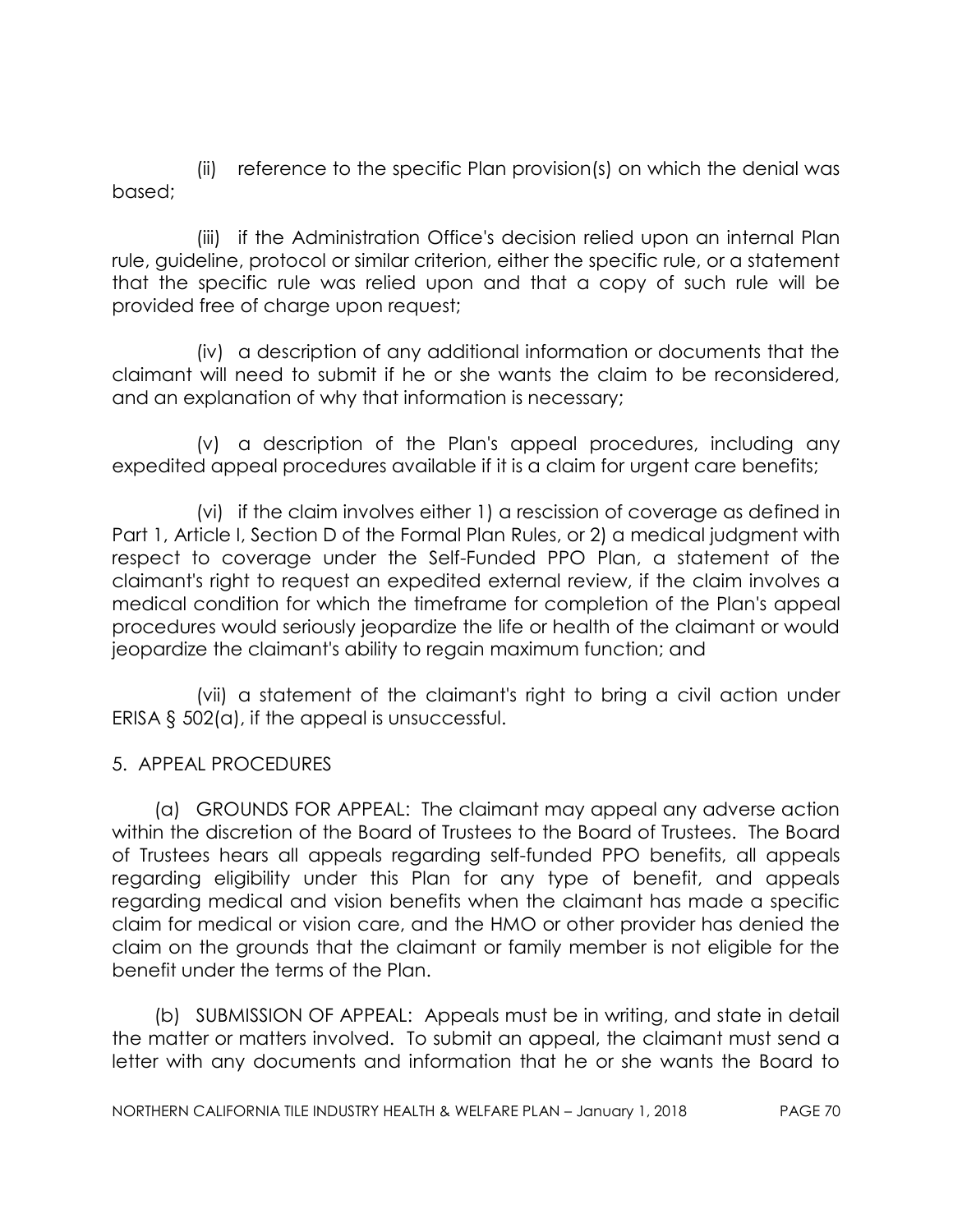consider, to the Administration Office. A claimant or claimant's representative may submit evidence, including written testimony, as part of his or her appeal.

(c) TIME LIMITS: Claimants must submit an appeal within 180 days of receiving the denial of the original claim by the Administration Office. If a claimant does not submit an appeal within 180 days of receiving a denial, he or she will be deemed to have waived any objection to the denial.

(d) STANDARD FOR REVIEW: The Board of Trustees has full discretionary authority to decide upon Plan benefits, to interpret the Plan language conclusively and to make a final determination of the rights of any participant, beneficiary, assignee, or other person with respect to Plan benefits. The Board of Trustees will take into account everything that the claimant submitted, even material that was submitted or considered in the initial benefit determination. The Board of Trustees will not give deference to the initial determination. Neither a person who made the initial determination nor such a person's subordinate shall have a vote in the decision on appeal.

In deciding an appeal of any adverse benefit determination that is based in whole or in part on a medical judgment, including determinations with regard to whether a particular treatment is medically necessary or appropriate, the Board of Trustees shall consult with a health care professional. The health care professional shall not have participated in making the initial benefit determination. The Board of Trustees shall, upon claimant's request, identify the health care professional, regardless of whether the Board of Trustees relied on his or her advice in making the decision.

(e) FULL AND FAIR REVIEW

(i) A claimant will be provided, free of charge, with any new or additional evidence considered, relied upon or generated by the Plan in connection with the claim, prior to notification of the Board of Trustees' determination of the appeal.

(ii) A claimant will be provided, free of charge, with any new or additional rationale on which the Board of Trustees' determination of the appeal is based, prior to notification of the Board of Trustees' determination of the appeal.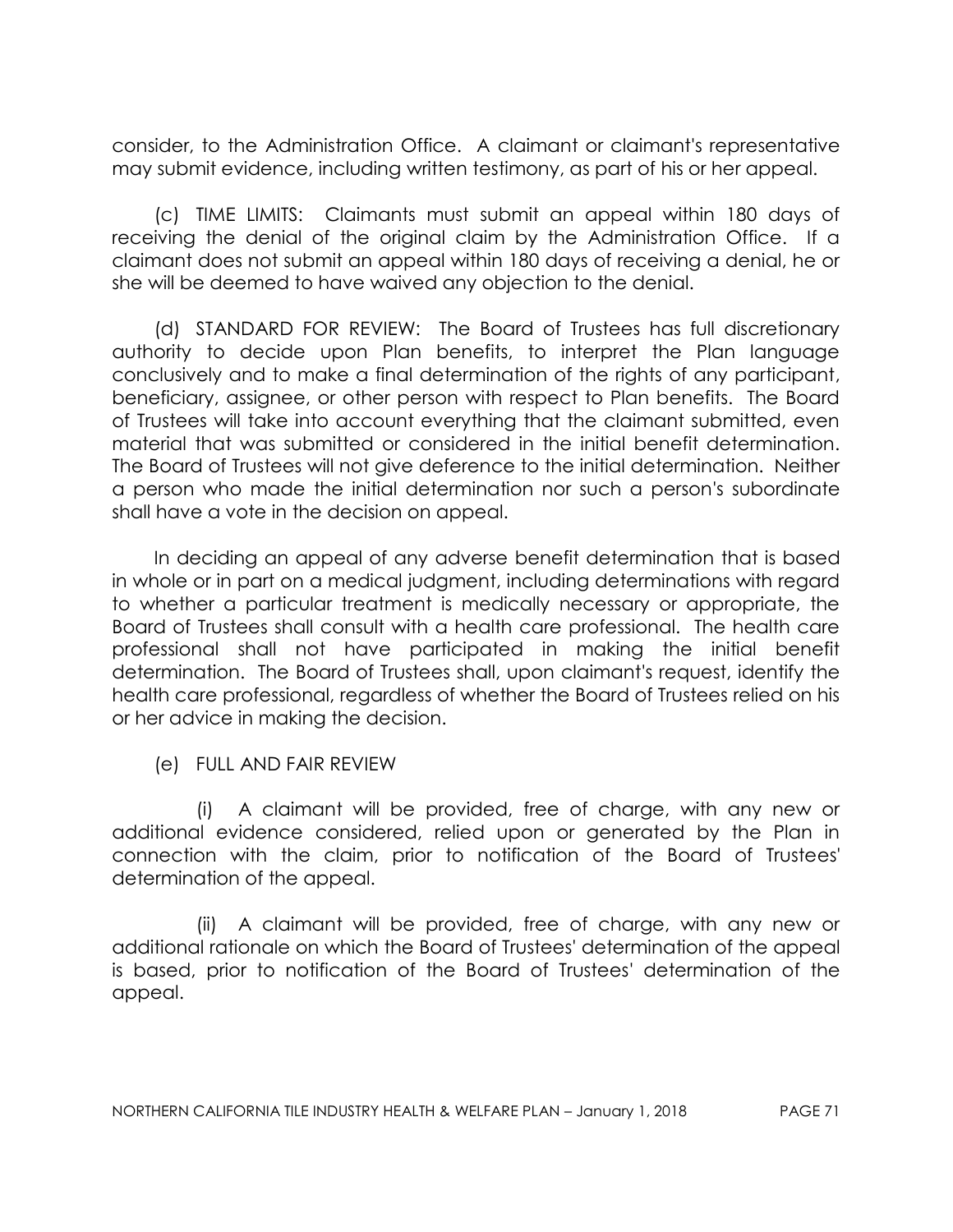### (f) NOTIFICATION

### (i) TIME LIMITS FOR NOTIFICATION

(A) Urgent Care Claims: The Administration Office will notify the claimant of the Board of Trustees' determination as soon as possible, but not more than 72 hours after receiving the claimant's request for an appeal.

(B) Pre-Service Claims: The Administration Office will notify the claimant of Board of Trustees' determination as soon as possible, but not more than 30 days after receiving claimant's request for an appeal.

(C) Post-Service Claims: The Board of Trustees will render a decision on the appeal at the regularly scheduled meeting immediately following the filing of the appeal, unless the appeal is filed within 30 days of the meeting, in which case the decision may be made at the second meeting following the appeal.

If special circumstances require further extension, the decision will be made no later than the third meeting following the filing of the appeal. In such cases, the Administration Office will notify the claimant in writing of the extension, describing the special circumstances and the date the determination will be made, before the extension begins.

The Administration Office will notify the claimant of the Board of Trustees' determination as soon as possible, but no later than 5 days after the decision is made. The Board of Trustees' response period will be extended by any additional time it takes for the claimant to provide requested information.

(ii) CONTENTS OF NOTICE: The Administration Office will send the claimant written notice of the Board of Trustees' decision on appeal. If the appeal has been denied, the notice will include the following information:

(A) the specific reason(s) for the denial;

(B) reference to the specific Plan provision(s) on which the denial

is based;

(C) if the decision relied upon an internal Plan rule, guideline, protocol or similar criterion, either the specific rule, or a statement that the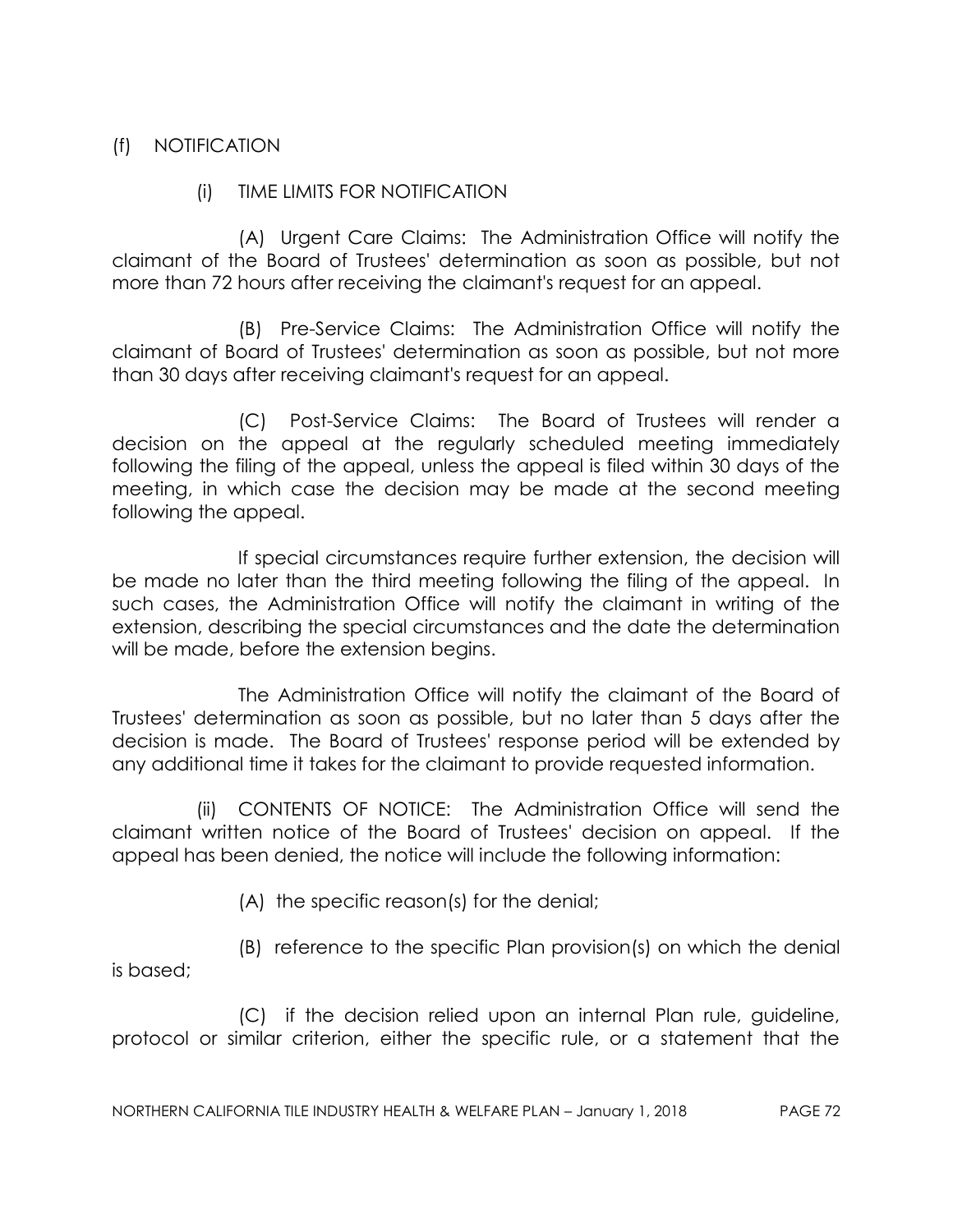specific rule was relied upon and that a copy of such rule will be provided free of charge upon request;

(D) if the decision is based on a medical necessity or experimental treatment or similar exclusion or limit, either an explanation of the scientific or clinical judgment for the decision, applying the Plan's terms to your medical circumstances, or a statement that such explanation will be provided free of charge upon request;

(E) a statement that the claimant may view and receive copies of documents, records or other information relevant to the claim, upon request and free of charge;

(F) if the appeal involves either 1) a rescission of coverage as defined in Part 1, Article I, Section D of these Rules, or 2) a medical judgment with respect to coverage under the Self-Funded PPO Plan, the claimant's right to request external review, including the right to request expedited external review if the timeframe for completion of a standard external review would seriously jeopardize the life or health of the claimant or would jeopardize the claimant's ability to regain maximum function, or if the appeal concerns an admission, availability of care, continued stay, or health care item or service for which the claimant received emergency services, but has not been discharged from a facility; and

(G) the claimant's right to bring a civil action under ERISA  $$502(a).$ 

6. EXTERNAL REVIEW PROCEDURES

(a) CLAIMS ELIGIBLE FOR EXTERNAL REVIEW. Claims that involve either 1) a rescission of coverage, as defined in Part 1, Article I, Section D of these Rules, or 2) a medical judgment with respect to coverage under the Self-Funded PPO Plan are eligible for external review. No other claims are eligible for external review.

(b) TIME LIMITS. A claimant must submit a request for external review within four months after receipt of denial of the claimant's appeal. If a claimant does not submit a request for external review within four months of receiving a denial of his or her appeal, he or she will be deemed to have waived any right to external review.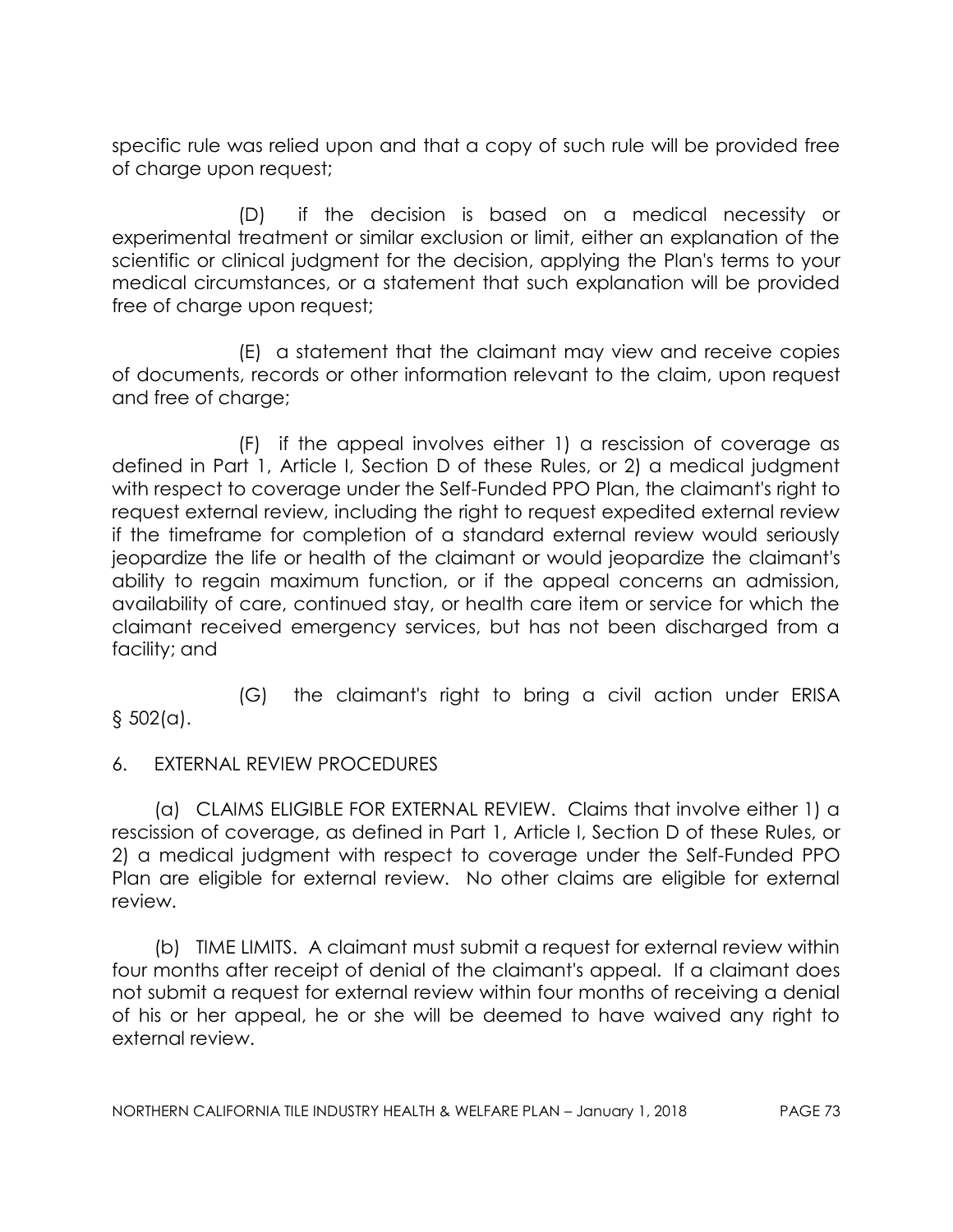# (c) PRELIMINARY REVIEW

(i) Within five business days of receipt of a request for external review, the Administration Office will conduct a preliminary review of the request, and will notify the claimant in writing of the result of the preliminary review within one business day of its completion.

(ii) If the request for external review is complete, but the claim is not eligible for external review, the notice will include the reasons for its ineligibility.

(iii) If the request for external review is not complete, the notice will describe the information or materials needed to make it complete. The claimant must submit the additional information required to make the request complete within the four-month filing period, or within the 48-hour period following receipt of notice of the result of the Preliminary Review, whichever is later.

- (d) INDEPENDENT REVIEW ORGANIZATION
	- (i) REFERRAL BY ADMINISTRATION OFFICE.

If a request for external review is complete and the claim is eligible for external review, the claim will be referred to an Independent Review Organization (IRO) by the Administration Office.

- (ii) CLAIM AND APPEAL DOCUMENTS AND INFORMATION. Within five days after the claim is referred to an IRO, the Administration Office will provide the IRO with the documents and any information considered by the Board of Trustees in deciding the claim and appeal.
	- (iii) NOTIFICATION OF REVIEW AND SUBMISSION OF FURTHER INFORMATION.

The IRO will notify the claimant in writing that the request for external review was accepted, and that the claimant may submit additional information to the IRO in writing within 10 business days of receipt of the notice. The IRO will forward any information received from the claimant to the Administration Office within one business day.

# (iv) STANDARD OF REVIEW.

The IRO will review all of the information and documents timely received, and other information and documents available that the IRO considers appropriate. In reaching a decision, the IRO will review the claim de novo and will not be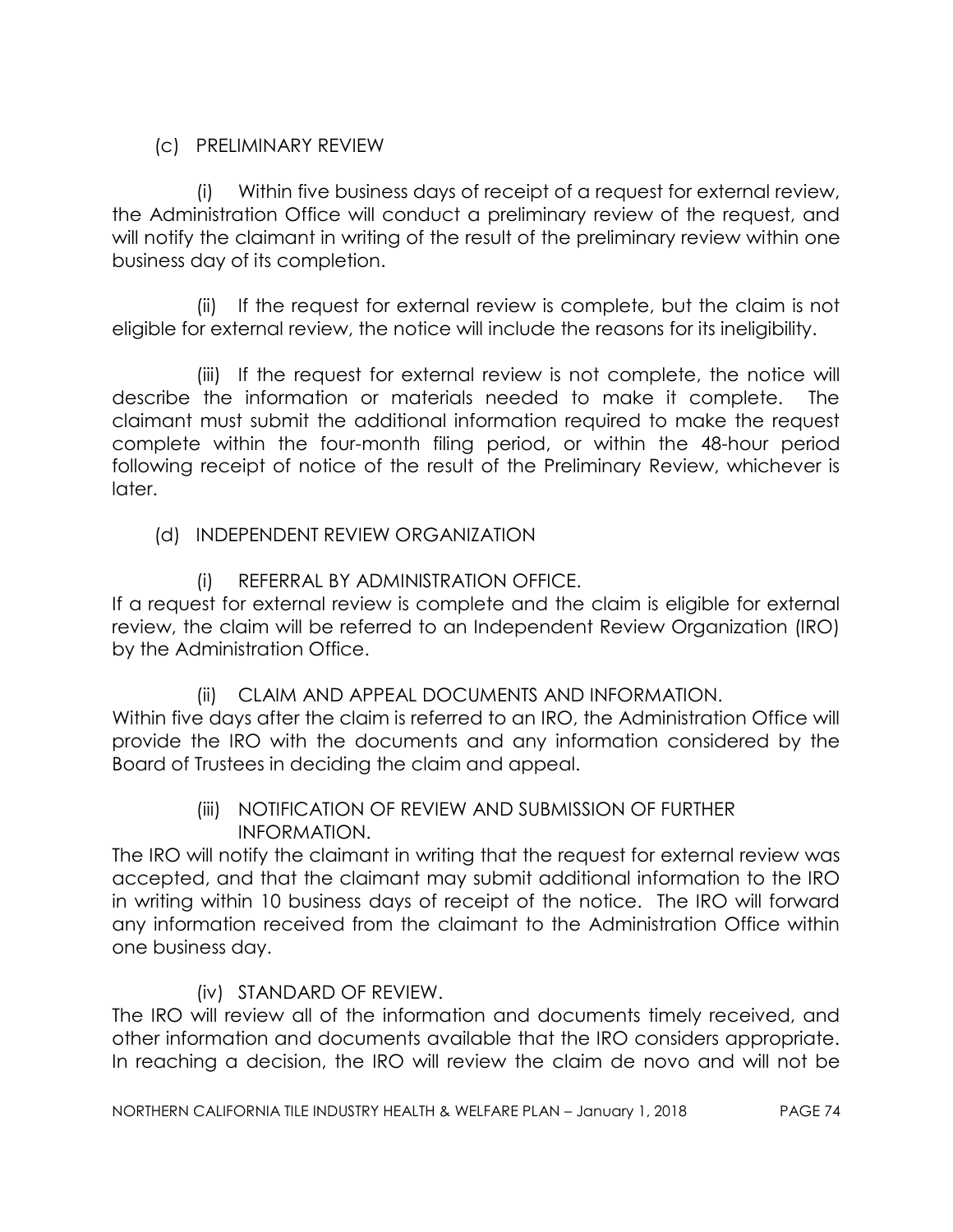bound by any decisions or conclusions reached by the Board of Trustees during the Plan's internal claim and appeals process.

### (v) NOTIFICATION OF EXTERNAL REVIEW DECISION.

Within 45 days after the IRO receives the request for external review from the Administration Office, the IRO will provide a written decision to the claimant and the Board of Trustees. The decision will contain:

(A) the reason for the request for external review;

(B) the date the review was referred to the IRO and the date of the IRO's decision;

(C) references to the evidence or documentation considered in reaching its decision;

(D) a discussion of the principal reason for its decision;

(E) a statement that the IRO's decision is binding except to the extent that other remedies may be available under State or Federal law to either the Plan or the claimant;

(F) a statement that judicial review may be available to the claimant; and

(G) contact information for any applicable office of health insurance consumer assistance or ombudsman established under the Patient Protection and Affordable Care Act.

(e) EXPEDITED EXTERNAL REVIEW

(i) CLAIMS ELIGIBLE FOR EXPEDITED EXTERNAL REVIEW. A request for expedited external review may be made:

(A) after a claim is denied, if the claim is eligible for external review and involves a medical condition for which the timeframe for completion of the Plan's appeal procedures would seriously jeopardize the life or health of the claimant or would jeopardize the claimant's ability to regain maximum function; or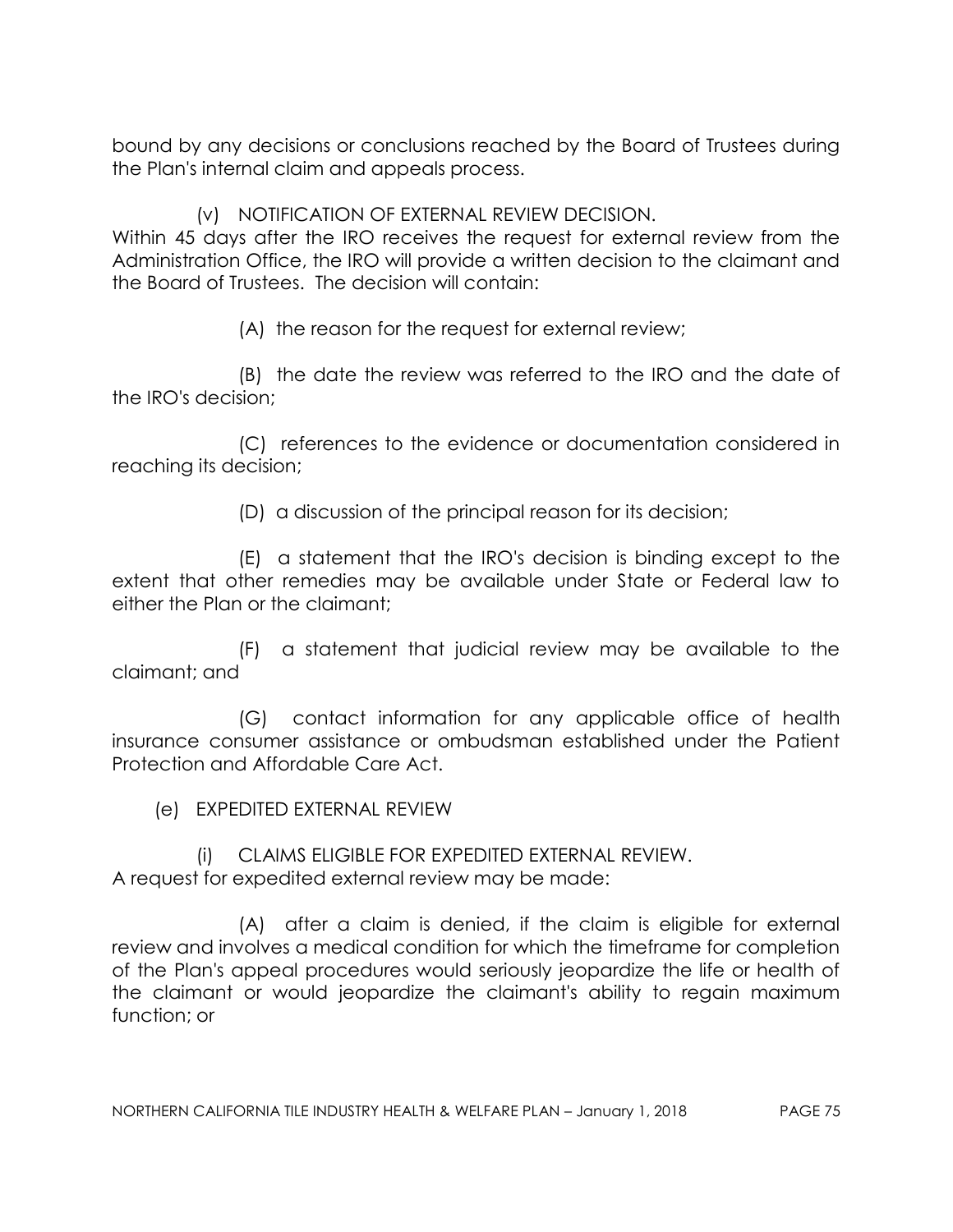(B) after an appeal is denied, if the claim is eligible for external review and the claimant has a medical condition where the timeframe for completion of a standard external review would seriously jeopardize the life or health of the claimant or would jeopardize the claimant's ability to regain maximum function, or if the appeal concerns an admission, availability of care, continued stay, or health care item or service for which the claimant received emergency services, but has not been discharged from a facility.

#### (ii) PRELIMINARY REVIEW OF REQUEST FOR EXPEDITED EXTERNAL REVIEW.

Immediately upon receipt of a request for expedited external review, the Administration Office will determine whether the request meets the eligibility requirements for external review and notify the claimant of its determination.

(A) If the request is complete, but the claim is not eligible for external review, the notice will include the reasons for its ineligibility.

(B) If the request is not complete, the notice will describe the information or materials needed to make the request complete.

# (iii) REFERRAL TO IRO AND PROVISION OF DOCUMENTS.

Upon determination that a request is eligible for expedited external review, the Administration Office will refer the review to an IRO and will provide the IRO with the documents and any information considered by the Board of Trustees in deciding the claim and/or appeal electronically, by fax, or by any other available expeditious method.

# (iv) STANDARD OF REVIEW.

The IRO will review all of the information and documents received, and other information and documents available that the IRO considers appropriate. In reaching a decision, the IRO will review the claim de novo and will not be bound by any decisions or conclusions reached by the Board of Trustees during the Plan's internal claim and appeals process.

# (v) NOTIFICATION OF EXPEDITED EXTERNAL REVIEW DECISION.

The IRO will provide notice of its decision in accordance with the requirements for a notice of decision of external review set forth in paragraph (d)(v) above within 72 hours after the review is referred to the IRO. If the notification is not in writing, the IRO will send written confirmation within 48 hours after notice of the decision is provided.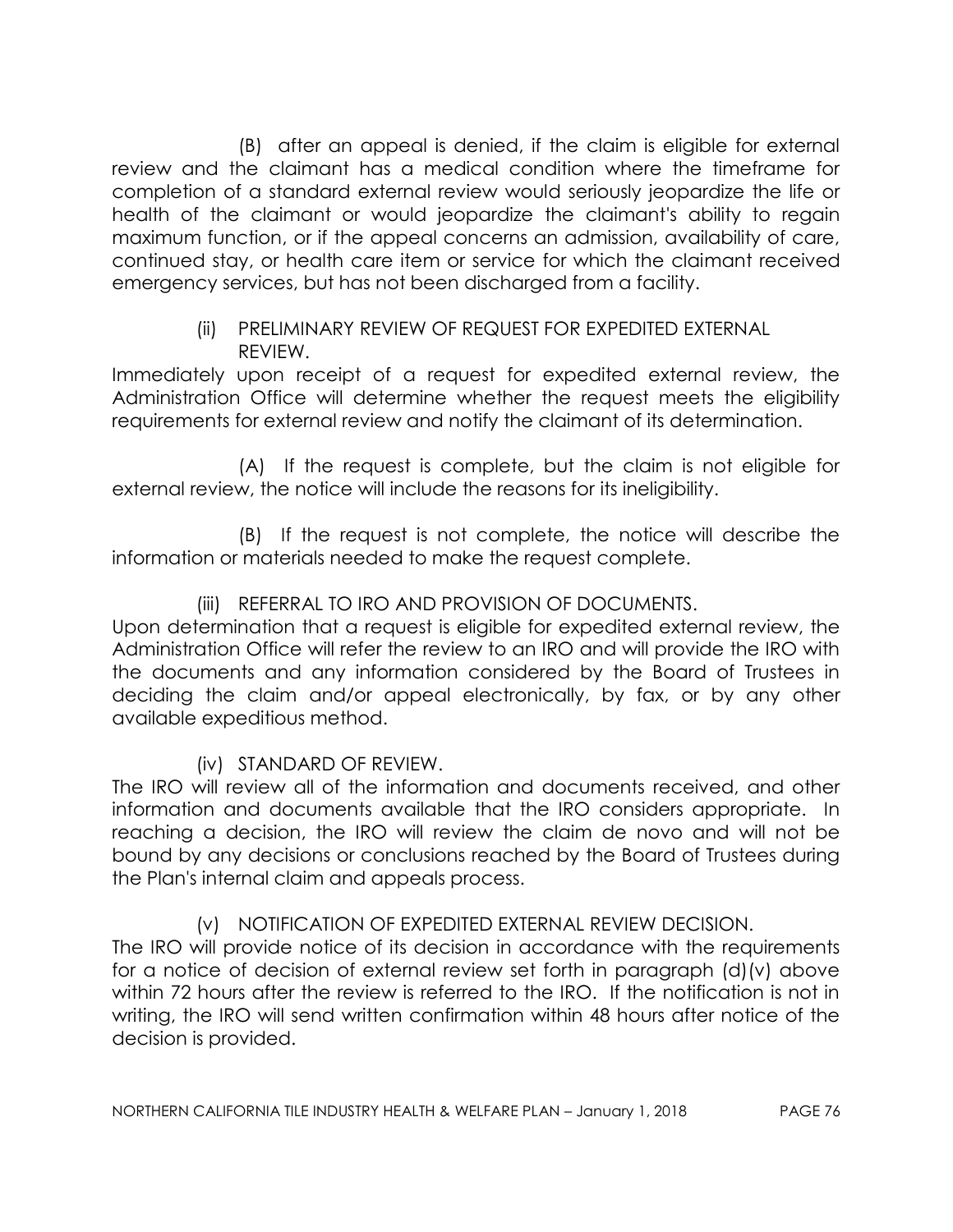### (f) PROVISION OF BENEFITS.

Upon receipt of a notice of an external review decision reversing the Board of Trustees' denial of a claim or appeal, the Plan will provide coverage or payment for the claim. The provision of benefits pursuant to an external review decision shall not waive the Board of Trustees' right to seek judicial review of the decision.

7. APPEALS TO HMO, PPO OR OTHER INSURANCE CARRIERS. If a claim for medical or vision benefits is denied by an HMO or other insurer on grounds other than eligibility under the Northern California Tile Industry Health and Welfare Plan, the claimant may submit an appeal to the HMO or other insurer, pursuant to the appeals procedures of that HMO or other insurer.

8. STATUTE OF LIMITATIONS. A civil action related to a claim for benefits must be filed within one year from the date on which the Board of Trustees provides notice that the claimant's appeal has been denied, regardless of any state or federal statutes establishing provisions relating to limitations of actions.

9. WAIVER OF CLASS, COLLECTIVE AND REPRESENTATIVE ACTIONS. By participating in the Plan, Participants, employees, beneficiaries, dependents, and retirees waive, to the fullest extent permitted by law, whether or not in court, any right to commence, be a party in any way, or be an actual or putative class member of any class, collective, or representative action arising out of or relating to any dispute, claim or controversy relating to the Plan, and Participants, employees, beneficiaries, dependents and retirees agree that any dispute, claim or controversy may only be initiated or maintained and decided on an individual basis.